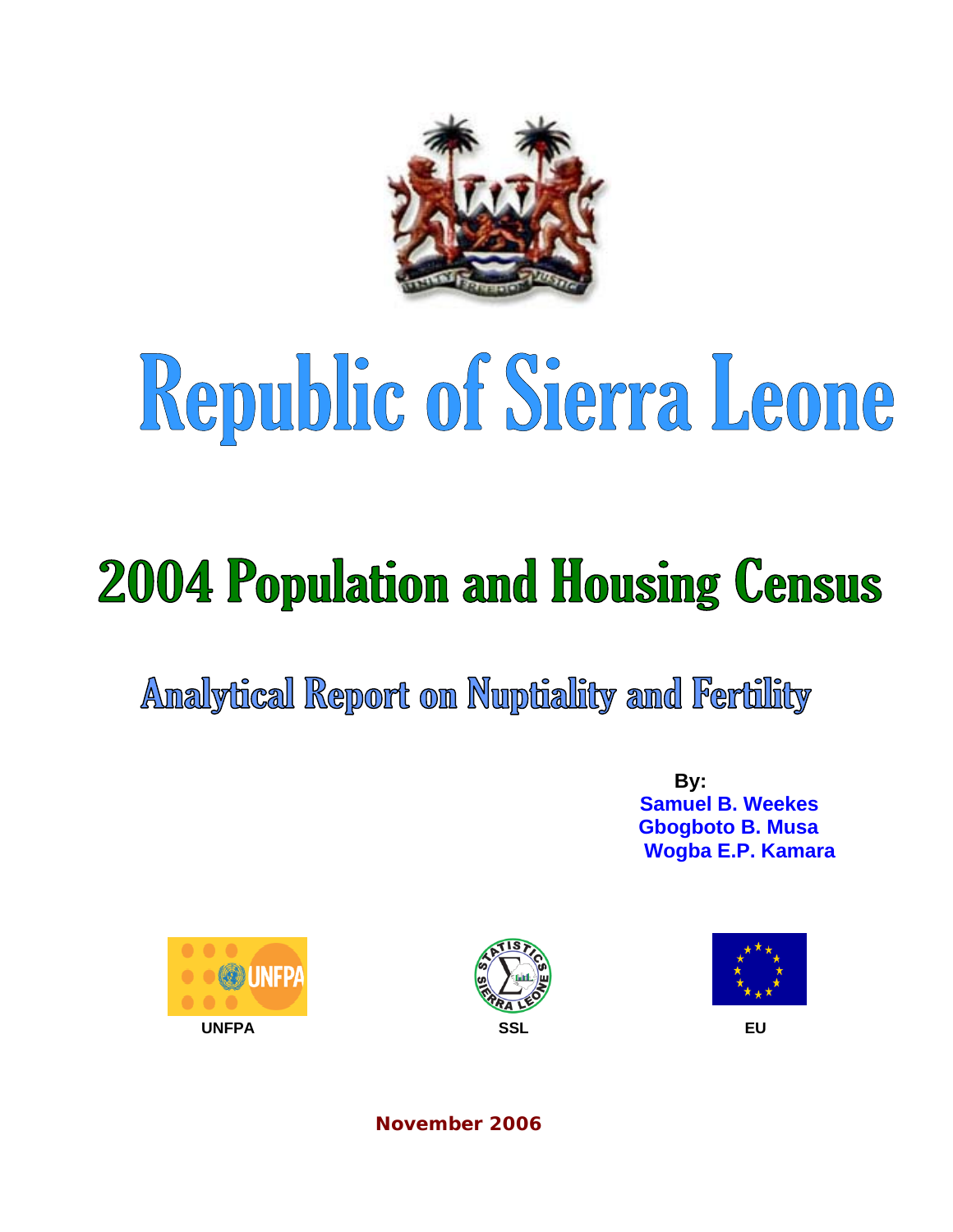#### **TABLE OF CONTENTS**

### **Page**

| 1.0            |  |
|----------------|--|
| 1 <sub>1</sub> |  |
| 12             |  |

| 2.0   |  |
|-------|--|
| 2.1   |  |
| 2.2   |  |
| 2.2.1 |  |

| 3.0           |                                                                |  |
|---------------|----------------------------------------------------------------|--|
| 3.1           |                                                                |  |
| 3.1.1         |                                                                |  |
| 3.1.2         |                                                                |  |
| 3.1.3         |                                                                |  |
| 3.1.4         |                                                                |  |
| 3.1.5         |                                                                |  |
| 3.1.6         |                                                                |  |
| 3.1.7         |                                                                |  |
| 3.1.8         |                                                                |  |
| 3.1.8.1       |                                                                |  |
| 3.1.8.2       |                                                                |  |
| 3.1.9         |                                                                |  |
| 3.1.9.1       | Differential in Singulate Mean Age at Marriage (SMAM)12        |  |
| 3.1.9.1.1     | Differential by Place of Residence and Administrative Region13 |  |
| 3.1.9.1.2     |                                                                |  |
| $3.2^{\circ}$ |                                                                |  |
| 3.2.1         |                                                                |  |
| 3.2.1.1       |                                                                |  |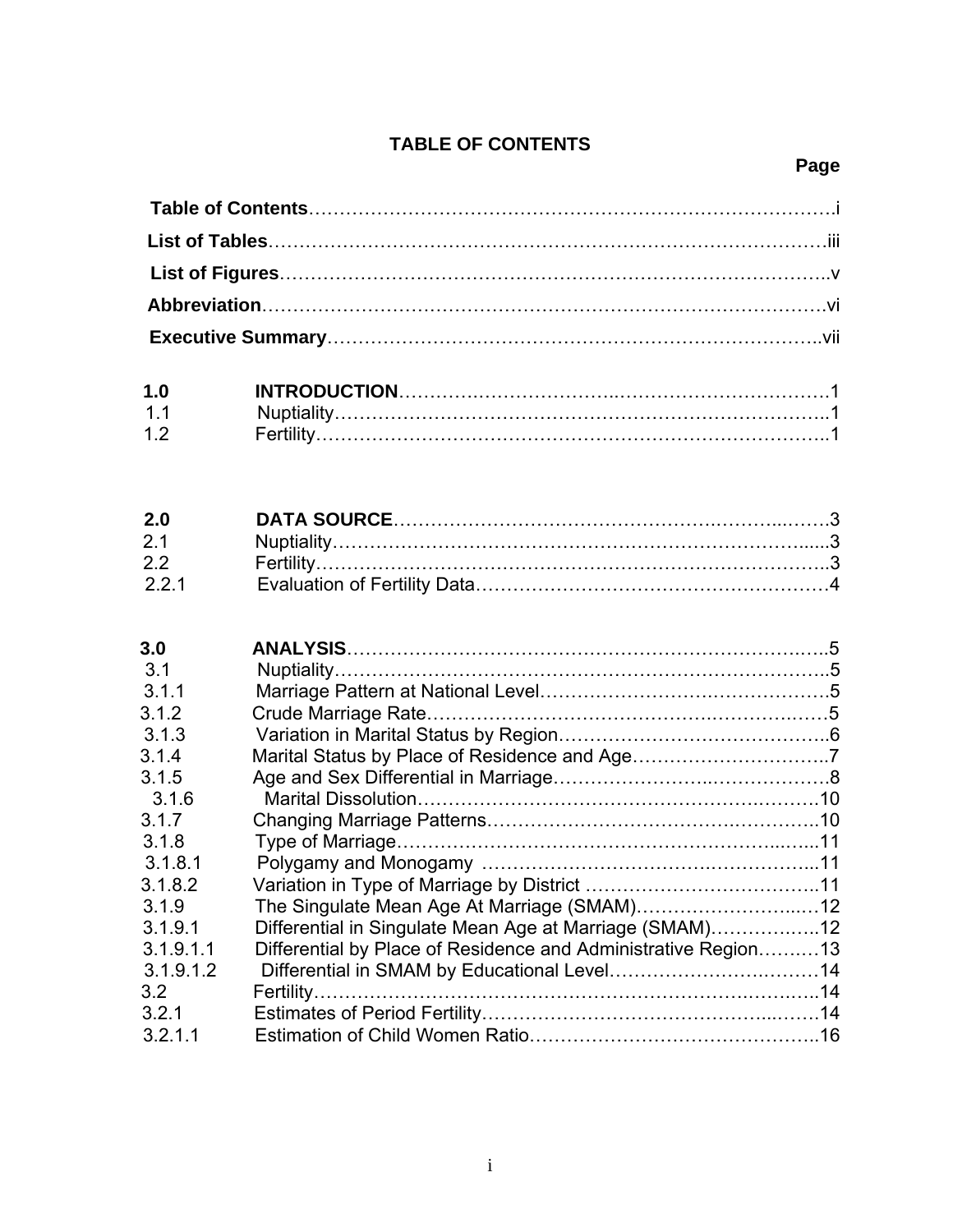| 3.2.1.2<br>3.2.2 | Regional Variations in Reported Current Fertility16        |  |
|------------------|------------------------------------------------------------|--|
| 3.2.3            |                                                            |  |
| 3.2.4            |                                                            |  |
| 3.2.4.1          |                                                            |  |
| 3.2.4.2          | Estimating Fertility from Data on Children Ever Born21     |  |
| 3.2.5            |                                                            |  |
| 3.2.6            |                                                            |  |
| 3.2.6.1          | Childlessness among Women 40 to 49 Years Old24             |  |
| 3.2.6.2          |                                                            |  |
| 3.2.7            |                                                            |  |
| 3.2.7.1          |                                                            |  |
| 3.2.7.2          | Mean Number of Children Ever Born by Place of Residence 29 |  |
| 3.2.8            |                                                            |  |
| 3.2.9            |                                                            |  |
| 3.2.9.1          | Mean Number of Children Ever Born by Marital Status31      |  |
| 3.2.9.2          |                                                            |  |
| 3.2.9.3          |                                                            |  |
| 3.2.9.4          |                                                            |  |
| 3.2.9.5          |                                                            |  |
| 3.2.9.6          |                                                            |  |
| 3.2.9.6.1        |                                                            |  |
|                  |                                                            |  |
| 4.0              |                                                            |  |
|                  |                                                            |  |
| 5.0              |                                                            |  |
| 5.1              |                                                            |  |
| 5.2              |                                                            |  |
|                  |                                                            |  |
| 6.0              |                                                            |  |
| 7.0              |                                                            |  |
|                  |                                                            |  |
|                  |                                                            |  |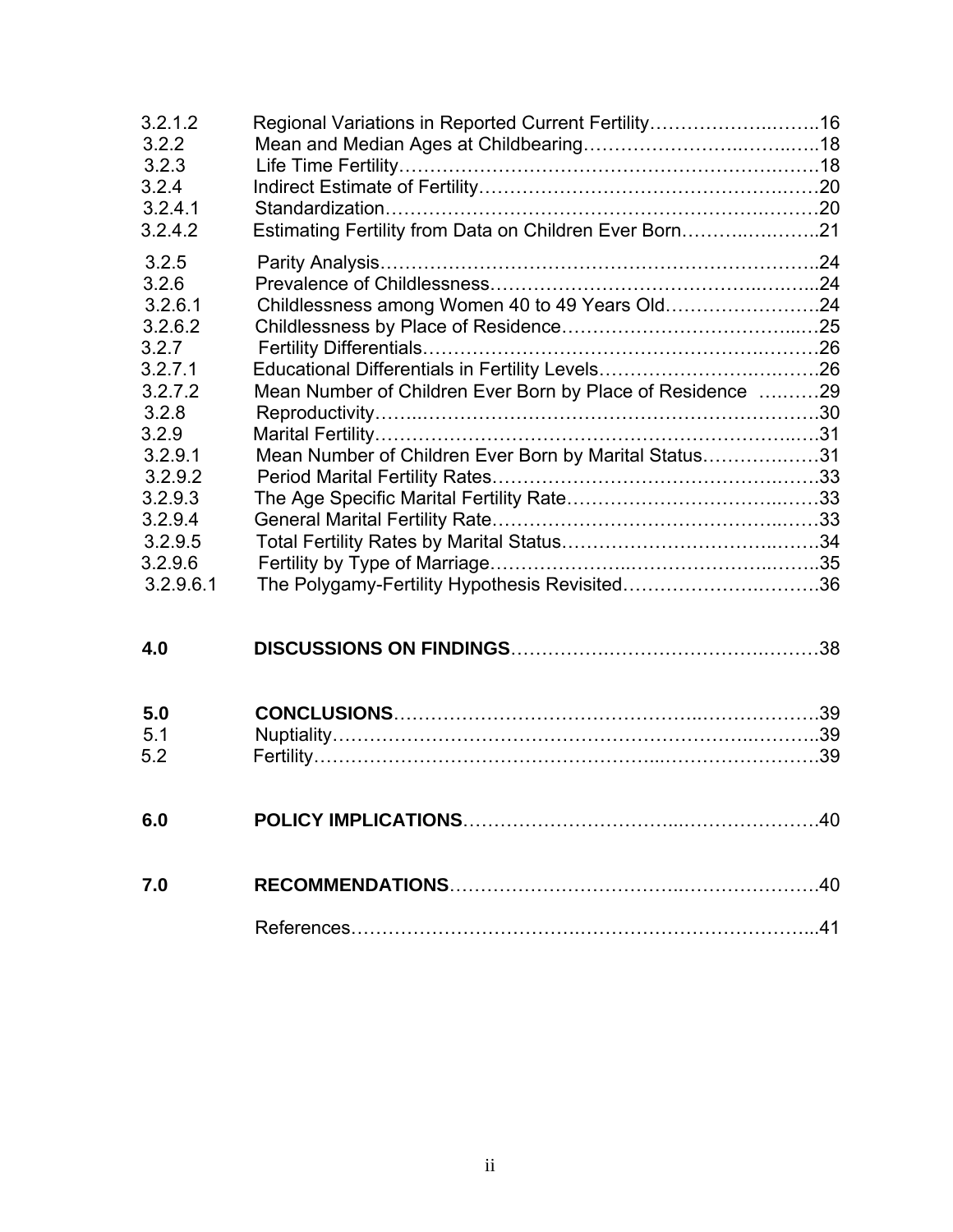#### **List of Tables** Page **Page 2014**

| Table 1:  | Percentage Distribution of the Population Age 10 Years<br>and Over by Marital Status and Age for Sierra Leone5              |
|-----------|-----------------------------------------------------------------------------------------------------------------------------|
| Table 2   | Crude Marriage Rated by Administrative Region and Sex6                                                                      |
| Table 3:  | Percentage Distribution of the Population Aged 10 Years<br>And Over by Marital Status by Region for Sierra Leone7           |
| Table 4:  | Percentage Distribution of the Female Population of Age 10<br>Years and Over by Marital Status, Place of Residence          |
| Table 5:  | Percentage Distribution of the Male and Female Population<br>10 Years and Over by Marital Status and Age Group9             |
| Table 6:  | Percentage Distribution of Women Aged 10-65+ According<br>to Current Marital Status by Current Age for 1985 and 2004        |
| Table 7:  | Singulate Mean Age at Marriage for the Female Population<br>15-54 Years by Region and Place of Residence13                  |
| Table 8:  | Singulate Mean Age at Marriage by Educational Level of                                                                      |
| Table 9:  | Reported Age-Specific Fertility Rates and Implied Total Fertility<br>Rates Based on the 2004 Census and Previous Censuses15 |
| Table 10. | Child Women Ration for Sierra Leone by Province and District16                                                              |
| Table 11: | Reported Age Specific Fertility Rates by Administrative                                                                     |
| Table12:  | Mean and Median Ages of Childbearing by Province 2004                                                                       |
| Table 13  | Mean Number of Children Ever Borne Alive by Age Group                                                                       |
| Table 14: | Application of the P/F Ratio Technique to 2004 Fertility Data                                                               |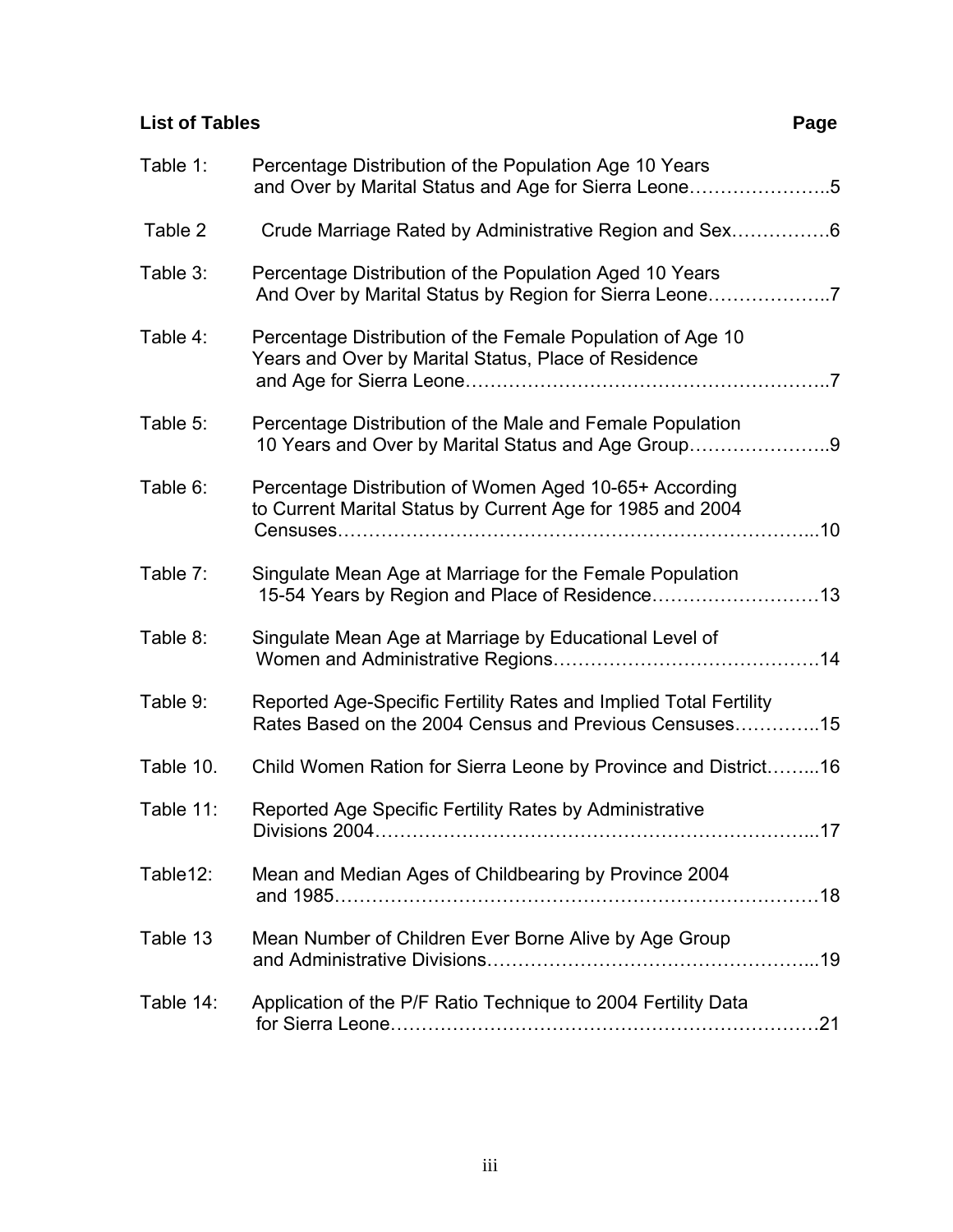| Table 15: | Adjusted Indices of Fertility by Administrative Regions in                                                               |     |
|-----------|--------------------------------------------------------------------------------------------------------------------------|-----|
| Table16:  | Percentage Distribution of Women by Parity and Age for                                                                   | 24  |
| Table17:  | Prevalence of Childlessness Among Married Women 40 - 49                                                                  |     |
| Table 18: | Percentage of Childlessness Among Married Women<br>40 – 49 years Old by Place of residence and Provinces26               |     |
| Table 19: | Mean Number of Children Ever Born Based on Women Who<br>Had Ever Attended School for Sierra Leone and                    |     |
| Table 20: | Mean Number of Children Ever Borne By Highest Level of                                                                   |     |
| Table 21: | Mean Number of Children Ever Born by Rural-urban Place of                                                                |     |
| Table 22: | Estimates of Gross Reproduction Rate for Sierra Leone                                                                    |     |
| Table 23: | Mean Number of Children Ever Born by Marital Status of<br>Women 10 Years and Over by Administrative Regions32            |     |
| Table 24: | Estimates of General Marital Fertility Rates for Sierra Leone                                                            | .34 |
| Table 25: | Unadjusted Total Fertility Rates by Marital Status of Women for<br>Sierra Leone and Various Administrative Regions, 2004 |     |
| Table 26: | Mean Number of Children Ever Born by Type of Marriage                                                                    |     |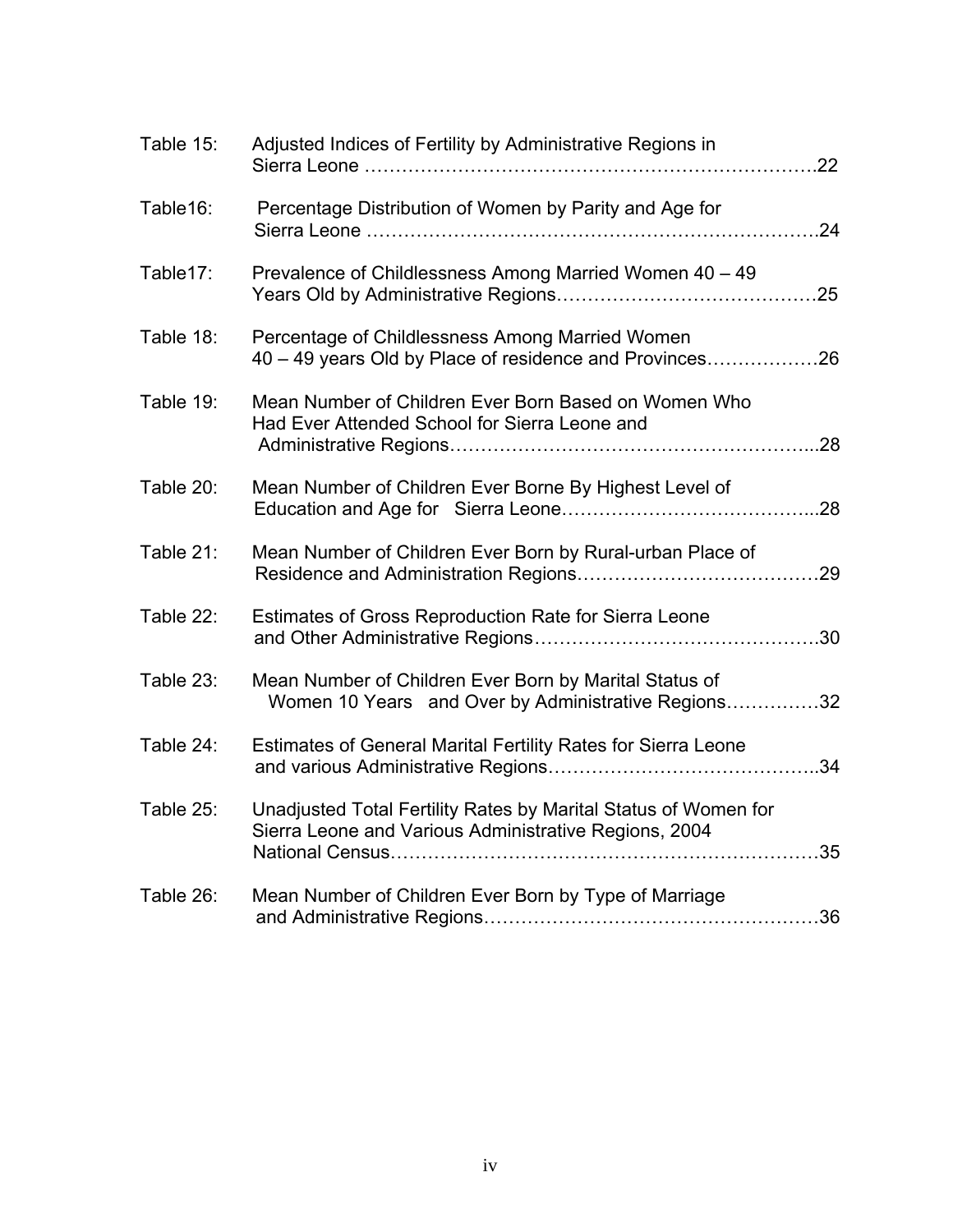### **List of Figures** Page **Page 2014**

| Figure 1: | Sex Differential in the Population Currently Married       |  |
|-----------|------------------------------------------------------------|--|
| Figure 2: | Distribution of Respondents By Type of Marriage and        |  |
| Figure 3: | Trends in Period Fertility in Sierra Leone - (1974-2004)15 |  |
| Figure 4: |                                                            |  |
| Figure 5: |                                                            |  |
| Figure 6: |                                                            |  |
| Figure 7: | Mean Number of Children Ever Born by Rural and Urban37     |  |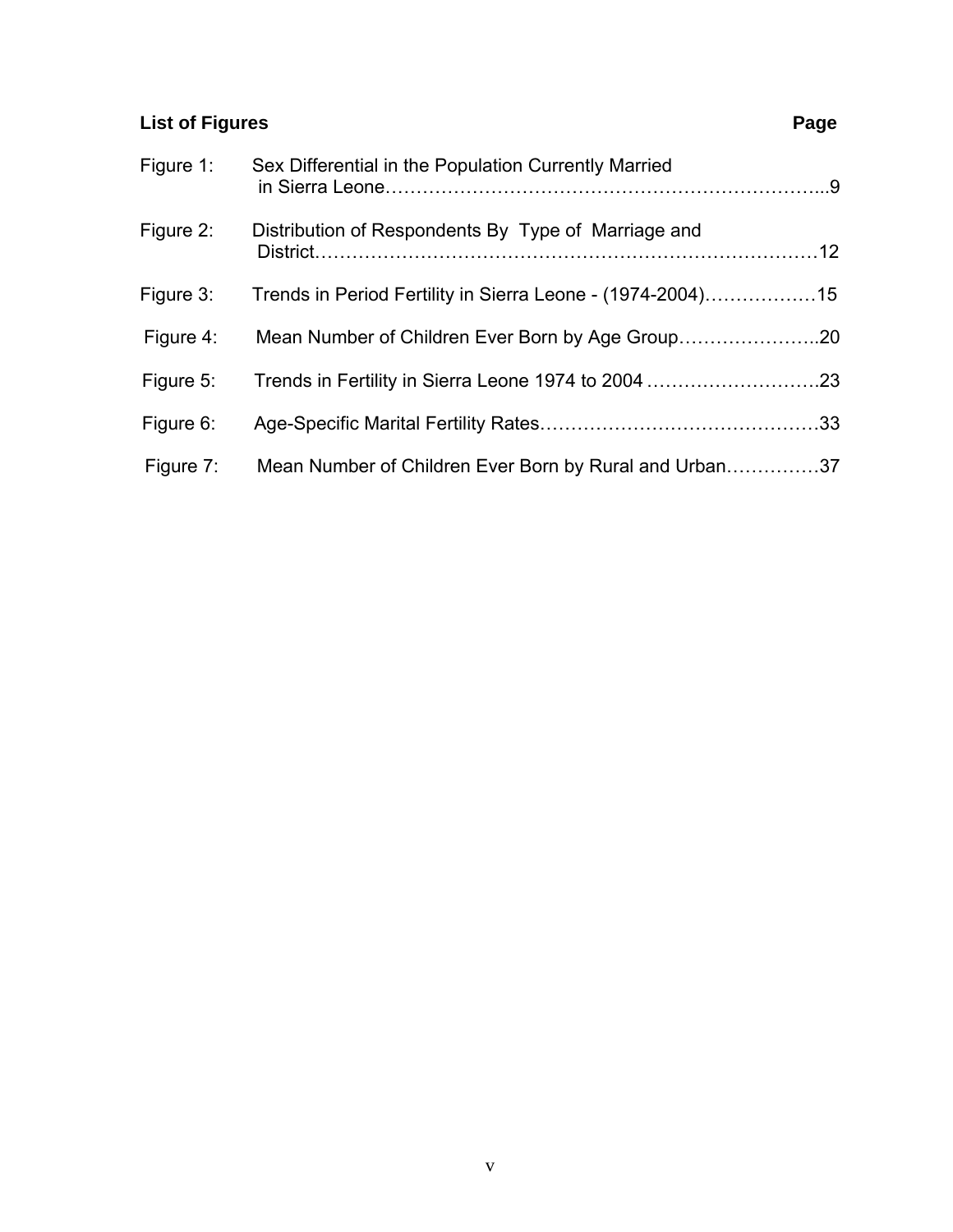#### **ABBREVIATIONS**

| <b>ASFR</b>  | <b>Age Specific Fertility Rate</b>             |
|--------------|------------------------------------------------|
| <b>ASMFR</b> | Age Specific Marital Fertility Rate            |
| <b>CEB</b>   | <b>Children Ever Born</b>                      |
| <b>GFR</b>   | <b>General Fertility Rate</b>                  |
| <b>GMFR</b>  | <b>General Marital Fertility Rate</b>          |
| <b>GRR</b>   | <b>Gross Reproduction Rate</b>                 |
| <b>MNCEB</b> | Mean Number of Children Ever Born              |
| <b>NRR</b>   | <b>Net Reproduction Rate</b>                   |
| <b>SMAM</b>  | Singulate Mean Age at Marriage                 |
| <b>TFR</b>   | <b>Total Fertility Rate</b>                    |
| <b>UN</b>    | <b>United Nations</b>                          |
| <b>UNFPA</b> | United Nations Funds for Population Activities |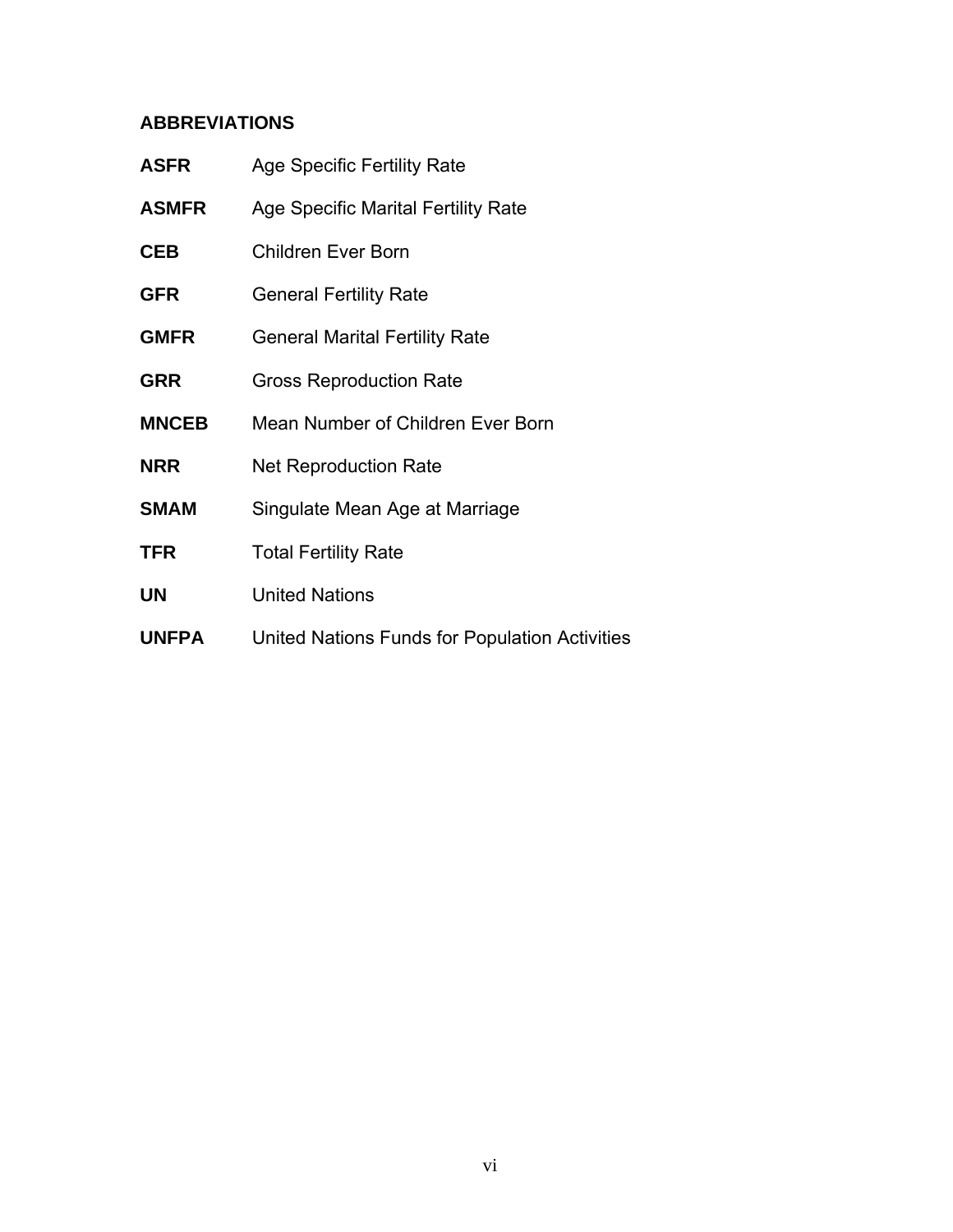#### **EXECUTIVE SUMMARY**

#### **Nuptiality and Fertility**

Very little research has been done on marriage and marital pattern in Sierra Leone. This is unlike fertility in which more and detailed studies, establishing the levels, patterns and trends have been carried out. Although marriage is the gateway to childbearing, past censuses have not been consistent in obtaining data on both issues, simultaneously. Consequently, it has been impossible to examine the linkage between the two variables. The 2004 census however offered this opportunity.

Regarding the issues of nuptiality, only one question on marital status was asked unlike fertility in which four questions were asked reflecting both current and retrospective childbearing. The target population for both aspects of the study was respondents, ten years and over. Over enumeration of births in the last twelve months posed an initial problem which was eventually surmounted by further cleaning of the data.

#### **Methodology**

In terms of methods of analysis, both direct and indirect demographic techniques were used, as a way of obtaining more realistic rates. These involved the use of methods such as pro-rating calculation of indices of central tendency standardisation and the application of other conventional indirect methods such as Brass P/F Ratio Method.

#### **Findings**

The results on marital status of the population revealed that 50.9 percent of the population ten years and over were currently married unlike 42.1 percent who were never married. Among those previously married respondents, those widowed accounted for 68.6 percent.

Regional variations in marriage suggest that the percentage of respondents who were reported as never married was highest in the Western Area, 57.6 percent, compared to less than forty percent in each of the other three provinces. This difference may reflect the fact that in the Western Area, marriages are delayed because of modernization, unlike the provinces where customs and traditions are adhered to more strictly.

More females, 56.1 percent, are reported as currently married compared to males, 45.2 percent suggesting that the proportion of females currently in union is higher than that of males.

The results further indicate that widowhood is more common among women than men. This is clearly the case among those aged 60-64 years among whom 37.0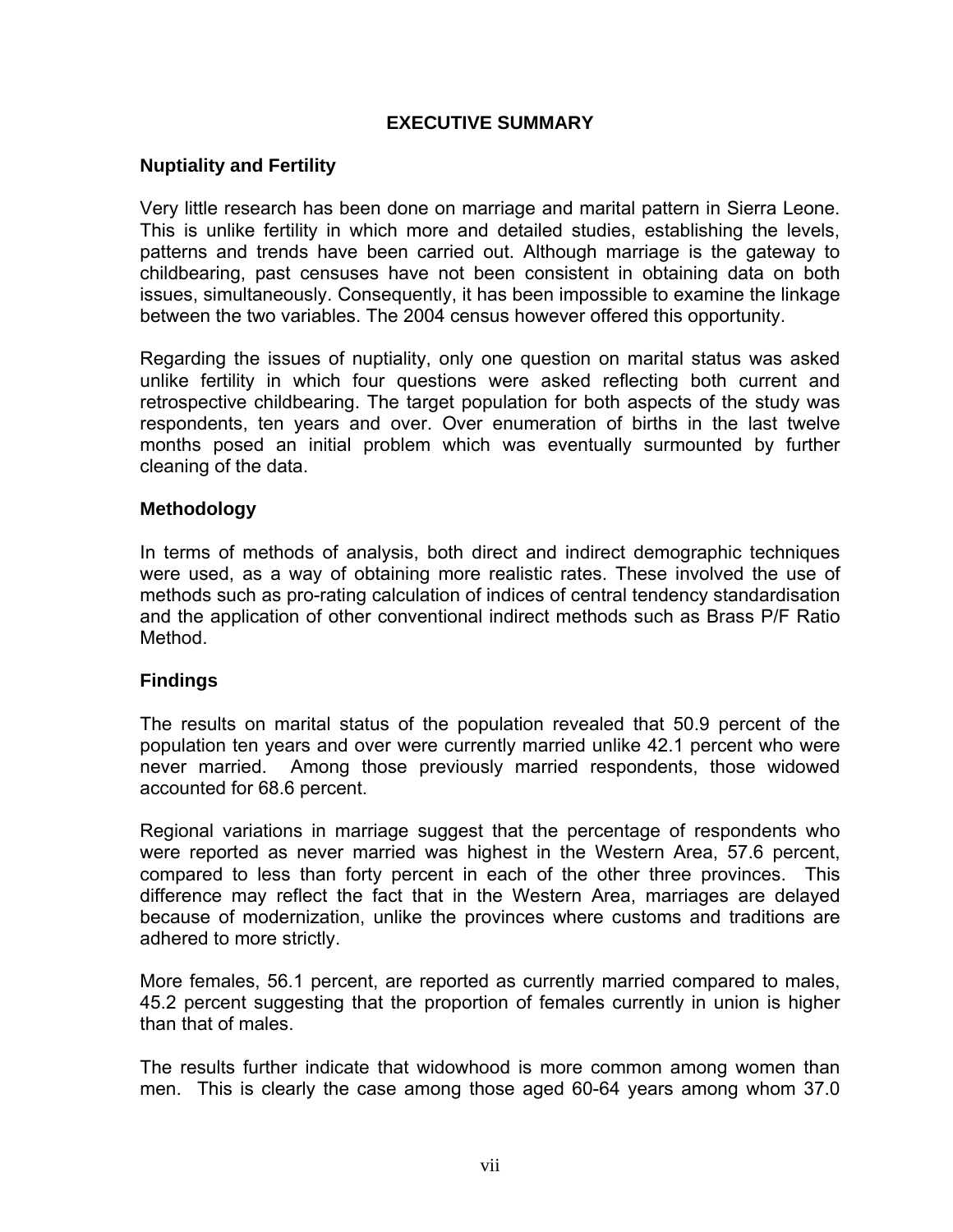percent of the women are widowed compared to 4.1 percent males. This disparity may be attributed, in part, to the ten year war, which consumed far more males than females.

The national data suggest that marriages are fairly stable because almost ninety percent of the population who reported being ever married were still in marital union as of the date of the census. Only 12.2 percent were reported as 'divorced', 'separated' or 'widowed'.

With respect to type of marriage, the results indicate that more respondents are monogamously married, 36.0 percent, compared to 14.9 percent who were in polygamous union.

At administrative level, polygamy is most common in the districts of the Northern Province. These are to a large extent Muslim-dominated areas.

The Singulate Mean Age at marriage (SMAM) was used as an indirect estimate of the mean number of years lived by a cohort of women before marriage because no such question was asked. The results point to the fact that at national level, women stay single for up to 21 years indicating a three-year increase over the results of 18 years based on the 1985 census results. This delay is consistent with the tendency to delay marriage as noted earlier.

The SMAM was lowest in the Northern Province 19.5 years and highest in the Western Area, 25.6 years. This in effect suggests a delay of six years between women in the two extreme regions. The results further reveal differentials in the SMAM in terms of education, and place of residence. At national level the results are in the expected direction namely the SMAM increases with educational level; urban areas also have a higher SMAM (23.5 years) than rural areas (19.1 years).

Regarding fertility, various period and cumulative fertility rates were estimated and compared with previous levels. Generally, levels of fertility have declined only slightly in the last intercensal period, 1985-2004. Results of the 2004 census suggest a Total Fertility Rate of 6.1 children per woman, compared to 6.3 children based on the 1985 census returns. Other indicators of fertility such as the Crude Birth Rate (48.2 births per thousand population) and the General Fertility Rate (192.0) also show little changes over time.

In terms of regional differentials, the Southern Province continues to have the highest levels of fertility, based on both the TFR and the CBR (6.7 and 51.0 respectively) whilst the Western Area has the lowest levels of fertility irrespective of the index. (TFR is 4.2 and CBR 37.3). Over the years, this position has been maintained.

Various socio-demographic differentials of fertility were reported in the analyses. Irrespective of used for the indicator used for education, the analyses reveal an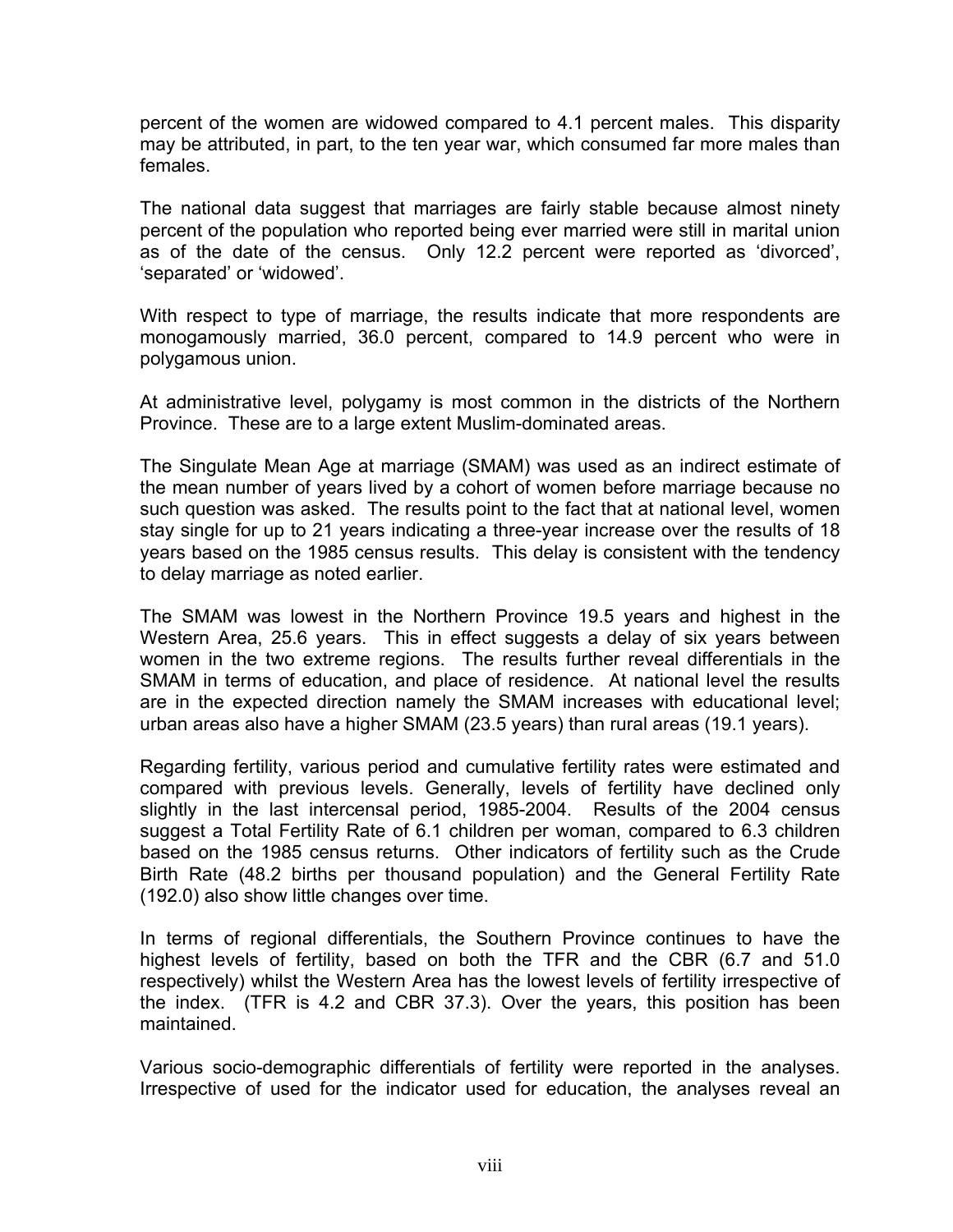inverse relationship with fertility, measured in terms of the mean number of children ever born. At national level, women with no education have 3.3 children compared to 1.5 children for women with tertiary education.

The results also indicate that rural women on average have 3.6 children compared to 2.7 children for urban women. Generally, rural-urban differentials are small and are consistent with past findings.

With respect to the issue of replacement, both the GRR and the NRR indicate that women adequately replace themselves with a maximum of three daughters by the end of their reproductive span.

Findings on marital fertility indicate that, as expected, married women have higher levels of fertility, 3.9 children, than single women (0.8). This holds true for all regions. This suggests that premarital births are low accounting for just about one child.

At national level the fertility of married women based on the mean number of children ever born is almost five times higher than that of never married women. (3.9 and 0.8 children respectively).

The census results show that irrespective of administrative region and place of residence, women who are polygamously married have a higher mean number of children ever born than their counterparts who are in monogamous union. At national level, monogamously married women reported 3.6 children compared to polygamous women who reported 4.4 children.

Finally, the analysis on childlessness suggest that at national level up to 8.1 percent of women aged 45-49 years have never had a child even though these women are close to menopause. As expected childlessness is more prevalent among 15-19 years old who 83.4 have never had a birth. This decreases with age.

#### **Conclusions and Implications**

In the intercensal period 1985 to 2004, changes in the pattern of marriage were observed. Firstly, the percentage of persons 'never married' increased by 13.6 percent from 21.9 percent in 1985 to 35.5 percent in 2004.

Conversely, the proportion of persons contracting marriage has declined in the same period. This situation could possibly be the result of stringent economic conditions in the post war years, in addition to the increasing trends of urbanisation.

Regarding fertility, childbearing appears to have been delayed by five years as the peak of the Age Specific Fertility Rate curve was reported at age group 25-29 years unlike previous situations in which the peak was at age 20-24 years.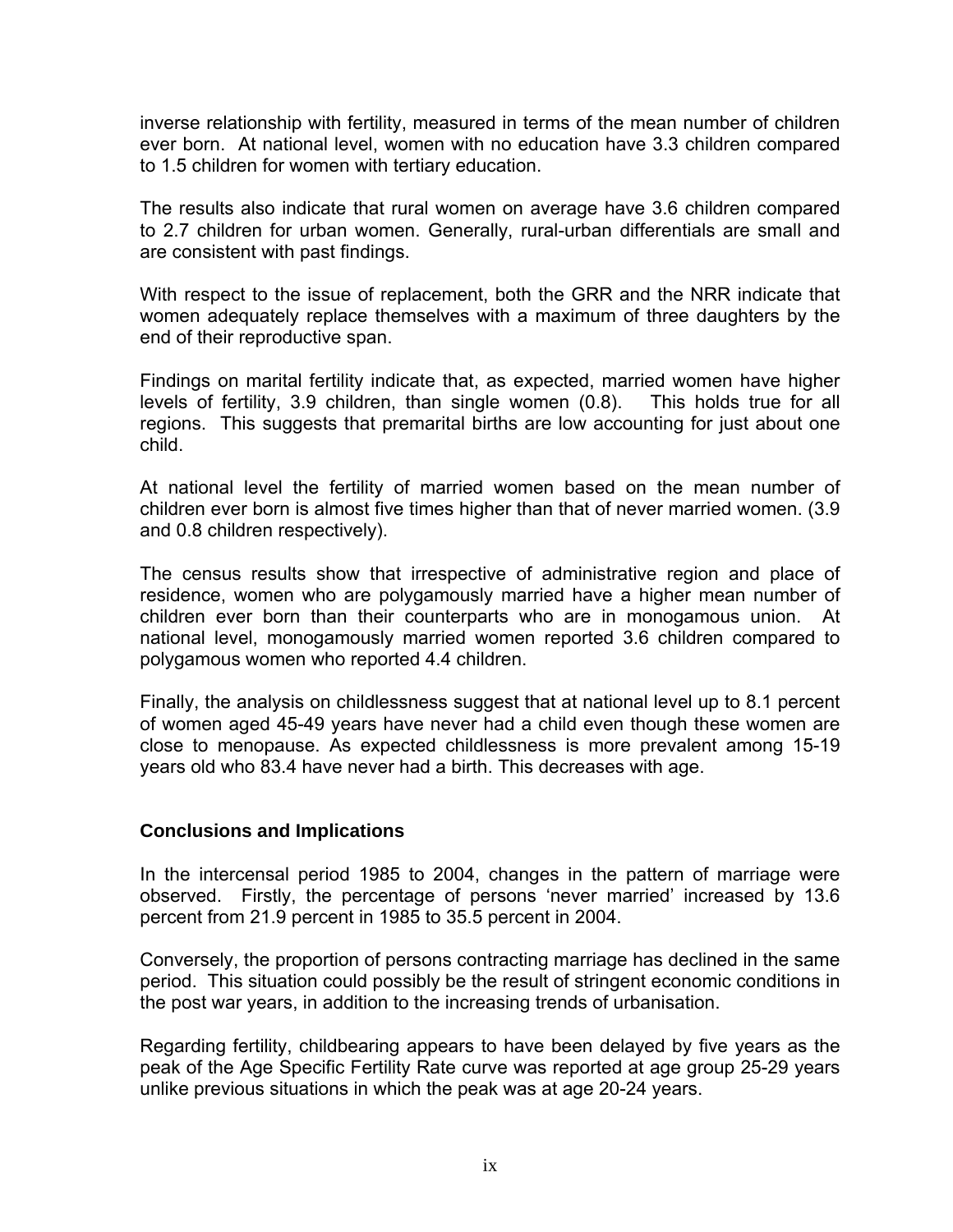Secondly, the highest level of fertility in terms of the TFR has shifted from Pujehun district in 1985 to Moyamba district based on the 2004 census.

With respect to the level of childlessness, the census results suggest that close to one tenth of the women close to menopause are without children.

These levels and trends in marriage and fertility have complementary implications for the country:

- i. Demographically the country would continue to have a young population, with a high age dependency burden, an almost constant age structure as well as a low median age.
- ii. Socio-economically a large school age population is expected with its attendant problems of providing the necessary infrastructure (teachers, classrooms). The problem of unemployment may continue to pose a problem especially among the youthful population, unless there are dramatic improvements in the national economy.
- iii. As the country continues to display typical signs of a young population, the achievement of a demographic transition may become even more illusive.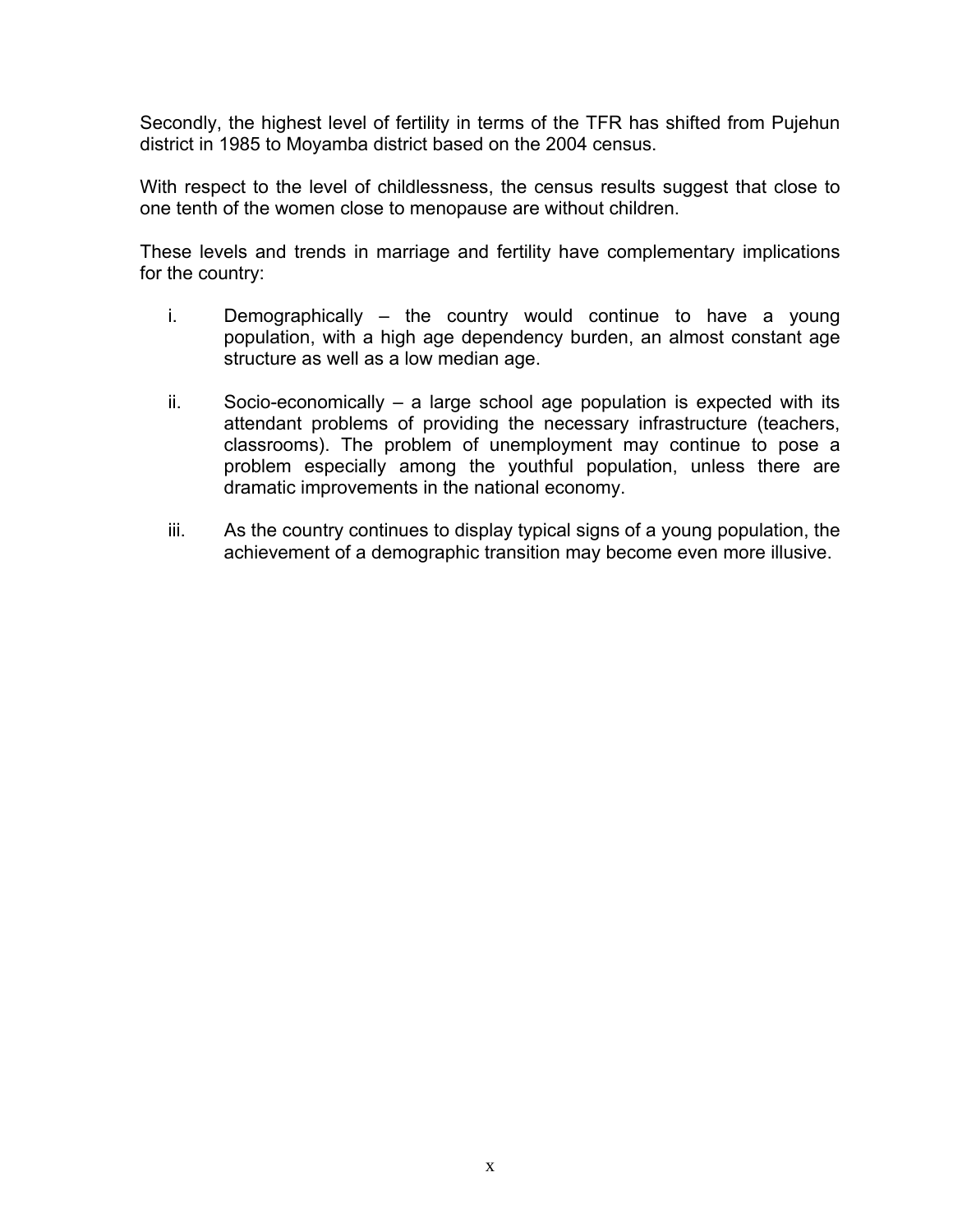#### **1.0 INTRODUCTION**

#### **1.1 Nuptiality**

Demographic research in Sierra Leone to a large extent has been centred on fertility (Harrel-Bond 1975, Kargbo 1984, Gage 1986, Okoye 1980), mortality (Okoye 1980, Kandeh and Dow 1980) and migration. Very little has been done in the area of nuptiality. The few studies carried out by sociologists, the Ministry of Social Welfare and lawyers have dwelt on the description of marriage procedures and how marriages are contracted (Aldridge, 1910, Aubert, 1936). A deviation from this norm was made by Harrel-Bond (1976). Her investigation centred on changes influenced by modernization, regarding family type in order to ascertain family formation attitudes. Kaindaneh (1988) examined the dynamics of marriage and how this relates to childbearing in the Greater Freetown.

Questions on the marital status of respondents have not been consistently included in past National Census. In the 1963 and 1974 censuses, no questions were asked on nuptiality. In the last two censuses however such questions have formed part of the questionnaire. This inconsistency has made it almost impossible to determine the national trend and patterns of marriage over time. Available evidence in Sierra Leone based on past census reports of 1985, suggests that over three fourths of the population 10 years and over were married at least once as of the date of the census (December 1985).

#### **1.2 FERTILITY**

Both the 1974 and 1985 census data indicate that fertility levels have been high. The Total Fertility Rate (TFR) for example, has ranged from 6.5 in 1974 to 6.3 children per woman in 1985. Similarly, the national Crude Birth Rate has ranged from 49.8 in 1985 to 50.2 in 1974 per thousand population.

These rates reflect the levels of fertility in the early seventies based on United Nations estimates (UN, 2001), implying that little change in the level of childbearing has occurred over a thirty-year period. Estimates for 1950-1955 for the TFR also suggest only slightly lower levels – 6.1 children (UN, 2001). Consequently, over a period of fifty years there has hardly been any decline in the level of fertility at national level. The average number of children per women has remained essentially six.

In Government's view, fertility levels have been considered as 'Too high' since 1976 although no forceful interventions have been implemented (UN, 1989). A National Population Policy was formulated in 1988 and adopted in 1992. Its level of implementation has been low and its contribution to reducing fertility levels has been negligible. The formulation of a National Family Planning Programme in 1992 and the implementation of this programme have also not resulted in any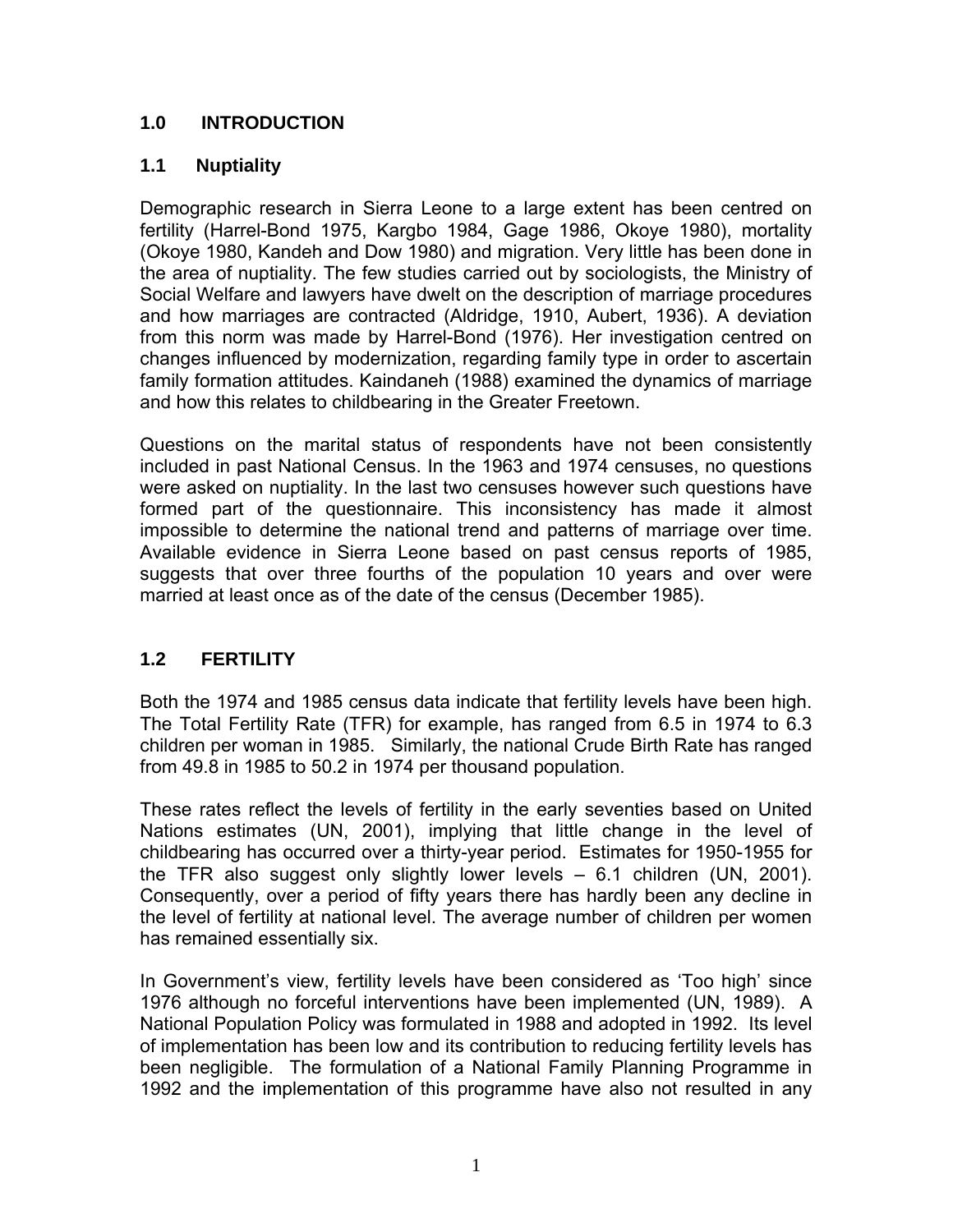drastic change in the level of fertility. The implementation of both programmes was greatly hampered by the pursuit of the eleven-year rebel war. The current census data therefore provide an opportunity for finding out the extent and direction of change in fertility if there has been any.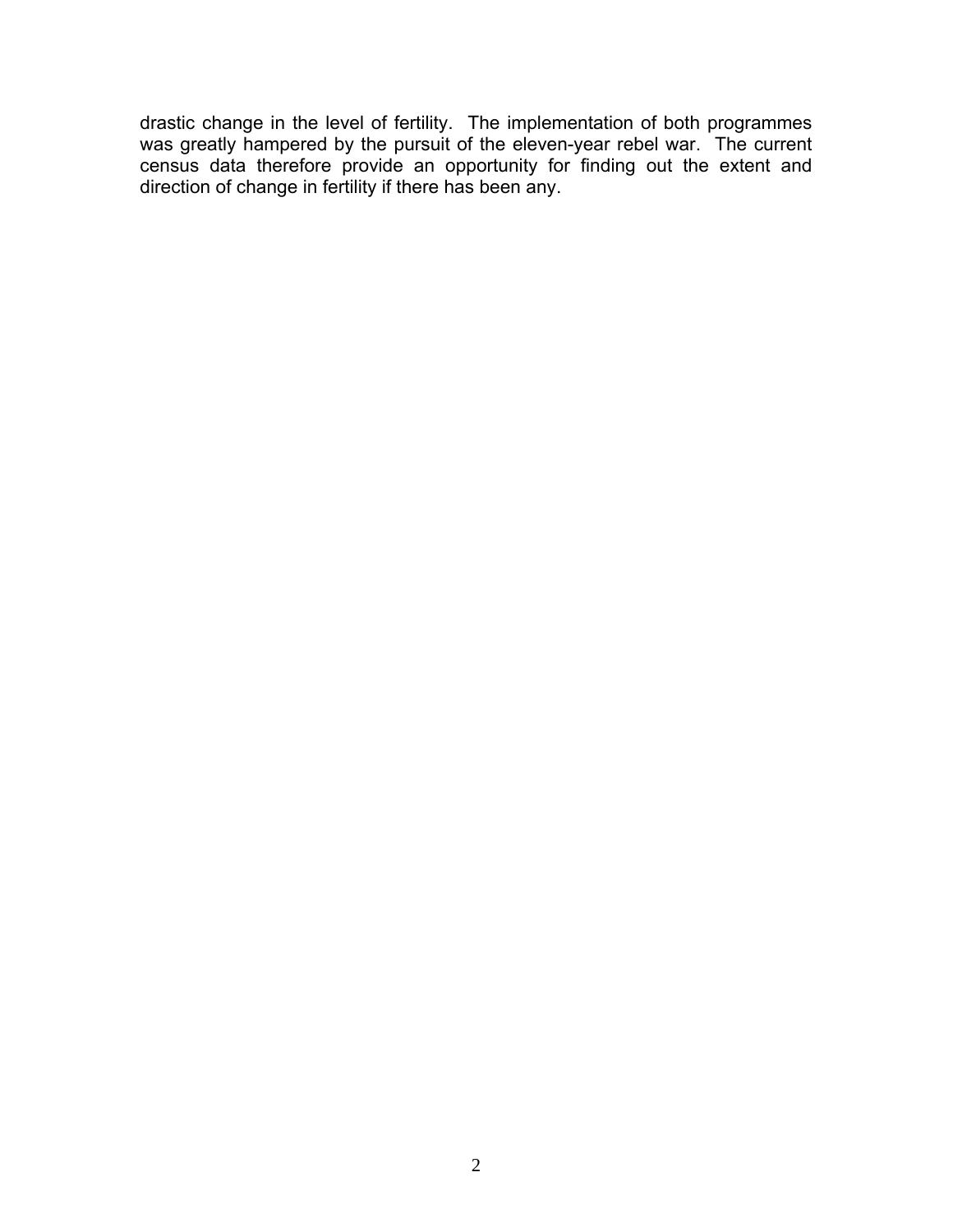#### **2.0 DATA SOURCE**

#### **2.1 Nuptiality**

In the 2004 Population and Housing Census, data were collected on the marital status of the respondents, ten years and over, at the time of the census (December 2004). This information was used to determine the marital composition of the population. The following categories of marital composition were used: 'Never married or single'; 'Engaged', 'Currently Married' (polygamously and monogamously), 'Separated', 'Divorced' and 'Widowed'. The responses were based on the respondent's perception of their marital status rather than on any strict definition of marriage (Statistics Sierra Leone, 2004). During the training sessions prior to the census field exercise, Enumerators were asked to record the respondents' marital status as given. Cognisance was also taken of the fact that there could be various forms of marriage such as civil, religious, and customary or cohabiting as recognized by laws of Sierra Leone.

A total of 63,986, that is 1.9 percent, of all respondents 10 years and over, did not state their marital status. These were incorporated, by pro-rating into the rest of the population. More than fifty percent of those who did not state their marital status were males and constituted 53.6 percent of the entire group.

The population "engaged" was combined with those never married since, for most of the former respondents; they had not entered into the final contract of marriage. Those respondents who reported being monogamously and polygamously married were together considered as currently married.

#### **2.2 Fertility**

Two measures of fertility were used in the 2004 national census. Firstly, period fertility was assessed using a question on births in the last twelve months prior to the census (December 2003). In order to assess retrospective fertility, a question on children ever born was asked. Both questions targeted women between 10 and 54 years old. Similar questions were asked in the previous two censuses (1974 and 1985), thereby making it possible to compare the various levels of fertility indices over time.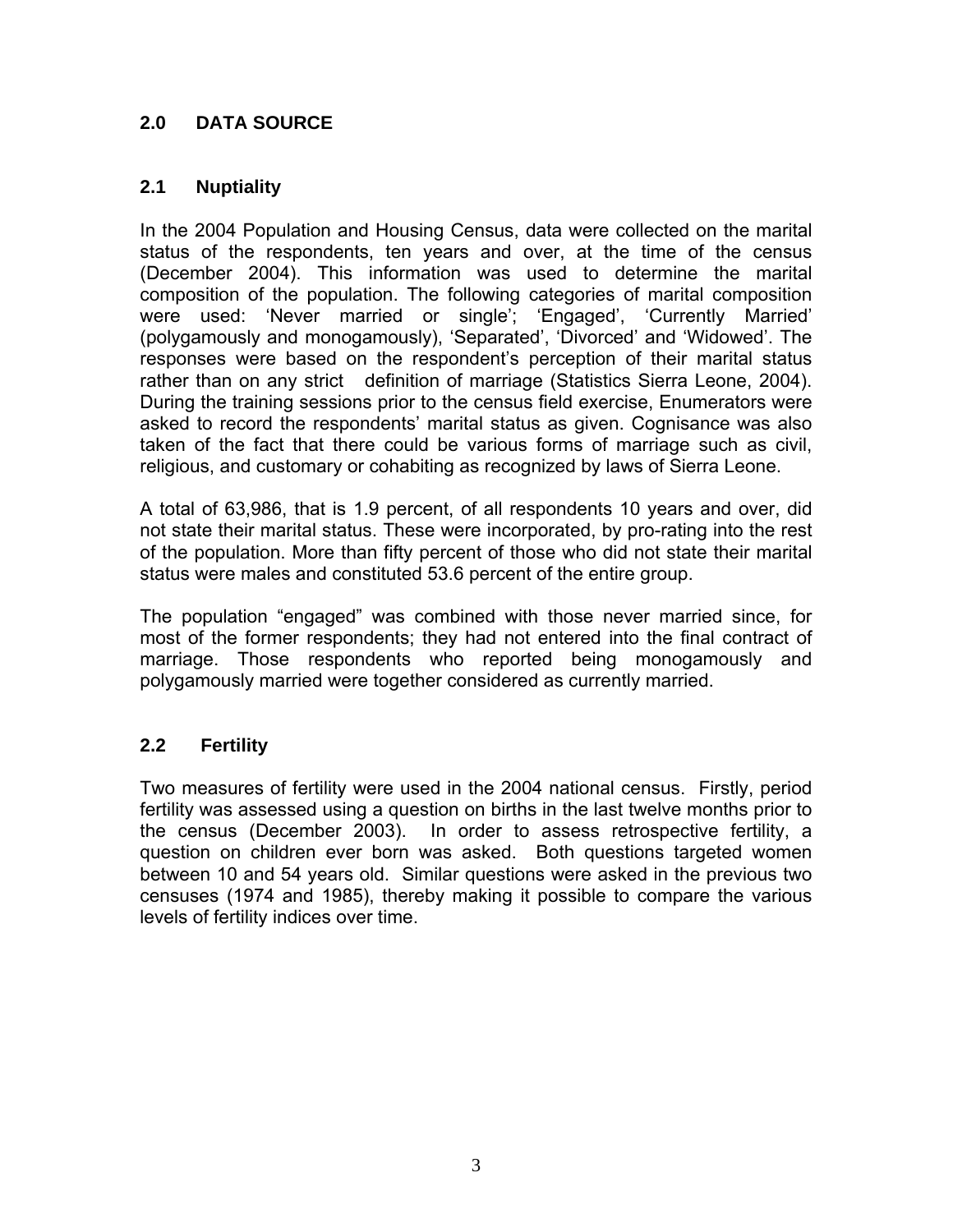#### **2.2.1 Evaluation of Fertility Data**

The enumerated data on fertility revealed the following of inconsistencies:

- i. Close to 7000 births (constituting about 5.3 percent of all births) were inaccurately reported as occurring during the reference period - twelve months before the census. As noted above, only births up to December 2003 were used in the analyses.
- ii. Regarding the quality of the cumulative fertility data, respondents 10-14 years old were reported as having given birth up to 10 children. A similar pattern of error was detected among 15-19 year olds.
- iii. Considering these inaccuracies, it was obviously necessary to review the data prior to calculating the required indices. With respect to births in the last twelve months, all 'excess' births reported from February to November 2003 were discarded. Problems with the retrospective fertility data were also cross-checked with the raw data to improve its quality.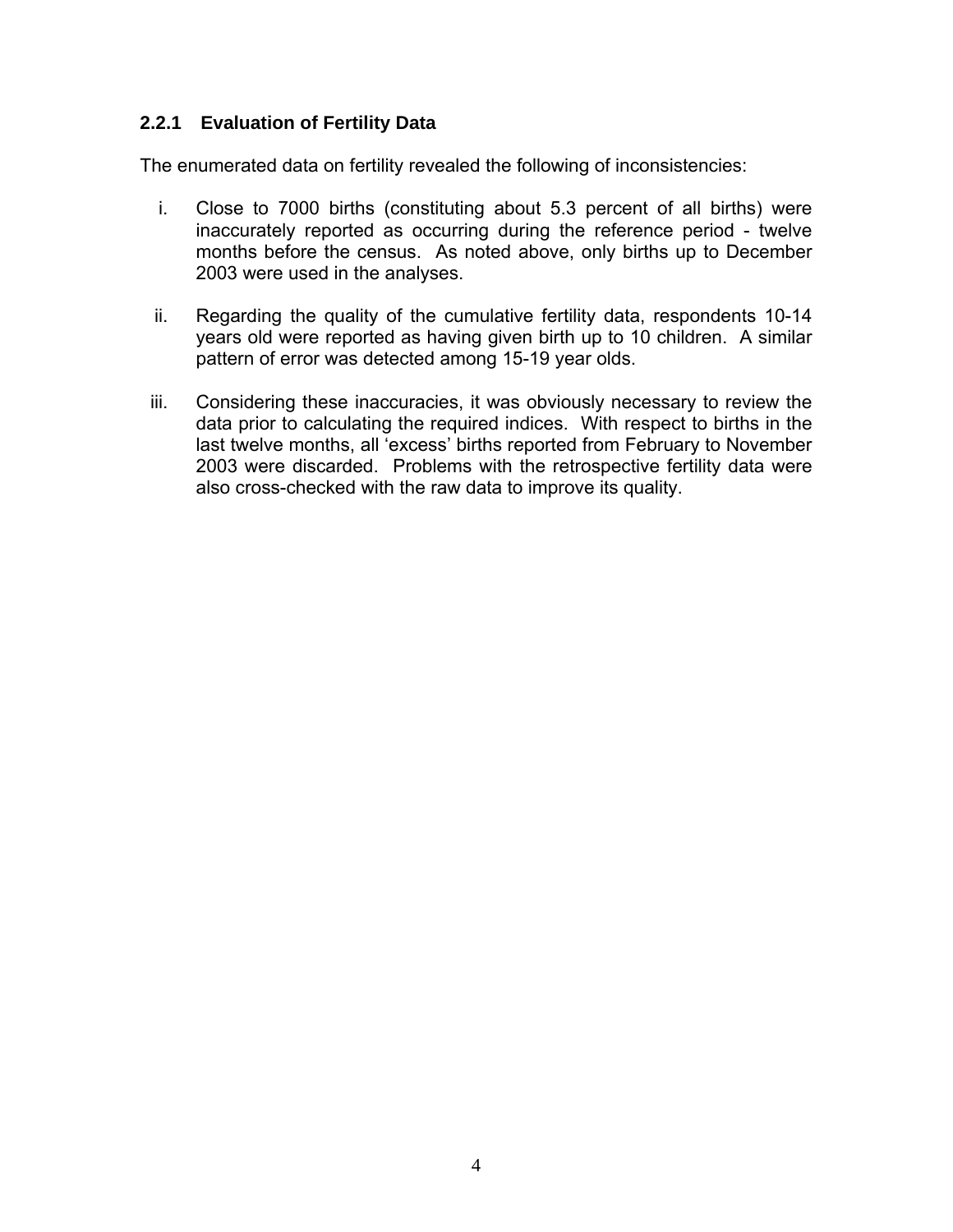#### **3.0 ANALYSES**

#### **3.1 Nuptiality**

#### **3.1.1 Marriage Pattern at National Level**

Data on marital status were cross-classified by age, as shown in Table 1.

| Age<br><b>Group</b> | <b>Never</b><br><b>Married</b> | <b>Currently</b><br><b>Married</b> | <b>Separated</b> | <b>Divorced</b> | <b>Widowed</b> | <b>Total</b>    |
|---------------------|--------------------------------|------------------------------------|------------------|-----------------|----------------|-----------------|
| $10 - 14.$          | 97.0                           | 1.7                                | 0.1              | 0.1             | 1.1            | 100 (566163)    |
| $15 - 19$           | 79.9                           | 18.6                               | 0.3              | 0.2             | 1.0            | (536507)<br>100 |
| $20 - 24$           | 52.8                           | 44.9                               | 1.0              | 0.5             | 0.8            | 100 (414117)    |
| $-29$<br>25         | 31.1                           | 65.8                               | 1.5              | 0.7             | 0.9            | 100<br>(404754) |
| $30 - 34$           | 17.7                           | 77.7                               | 2.0              | 1.0             | 1.6            | 100 (312031)    |
| $35 - 39$           | 10.9                           | 83.5                               | 2.1              | 1.1             | 2.4            | (299509)<br>100 |
| 40<br>$-44$         | 8.8                            | 82.6                               | 2.6              | 1.5             | 4.5            | (213169)<br>100 |
| 45<br>$-49$         | 6.8                            | 82.7                               | 2.5              | 1.6             | 6.4            | (176903)<br>100 |
| $50 - 54$           | 5.7                            | 78.4                               | 2.8              | 1.7             | 11.4           | 100 (128387)    |
| $55 - 59$           | 4.7                            | 76.5                               | 2.8              | 1.9             | 14.1           | (84815)<br>100  |
| $60 - 64$           | 4.7                            | 68.5                               | 2.7              | 1.8             | 22.3           | 100 (87675)     |
| $65+$               | 4.3                            | 60.5                               | 2.5              | 1.8             | 31.0           | 100 (215254)    |
| <b>Total</b>        | 42.1                           | 50.9                               | 1.5              | 0.8             | 4.8            | 100             |
|                     |                                |                                    |                  |                 |                | (3439284)       |

|                | Table 1: Percentage Distribution of the Population Age 10 Years and Over by |  |  |  |  |  |
|----------------|-----------------------------------------------------------------------------|--|--|--|--|--|
| <b>Marital</b> | <b>Status and Age for Sierra Leone</b>                                      |  |  |  |  |  |

The results in the above Table indicate that as of the census date, close to 60.0 percent (58.0) of all respondents, 10 years and over, were ever-married<sup>1</sup>. One half of the entire sub-population were reported as being currently married. Previously married respondents accounted for a total of 7.0 percent whilst those widowed represented 4.8 percent of this total.

Irrespective of age, the percentage of respondents who had never married, as expected was highest among 10-14 year olds (97.0). This percentage consistently declines with age suggesting a negative relationship.

#### **3.1.2 Crude Marriage Rate**

The crude marriage rate is a gross rate that indicates the relative frequency of marriage as reported during the census. At national level the crude marriage rate is estimated as 405 per one thousand persons in the population, irrespective of the age and sex of the respondents.

 *1 This comprises respondents currently married, widowed, divorced and separated.*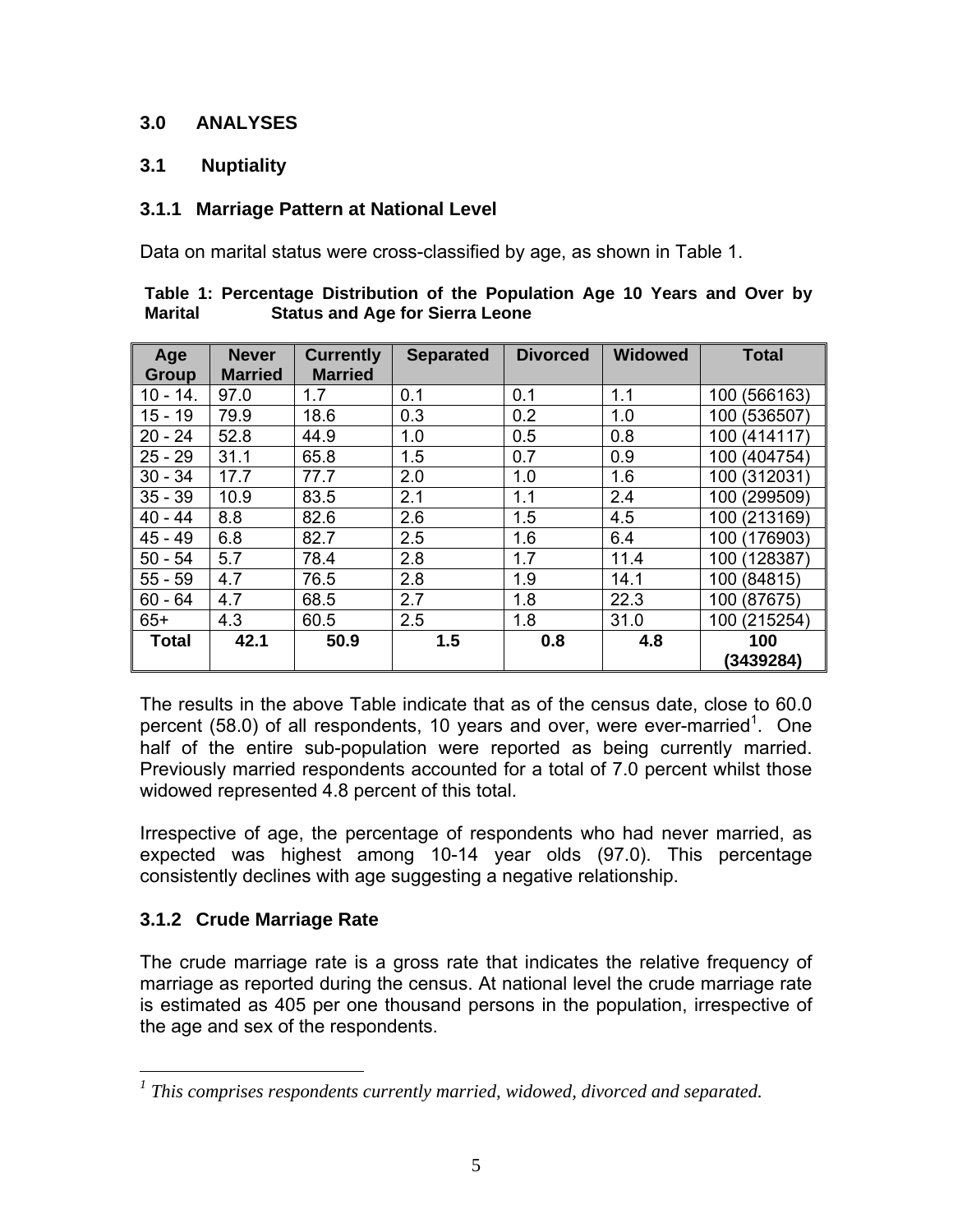The rate is reported for various administrative regions in Table 2.

| <b>Administrative Region</b> | <b>Crude Marriage Rate Per Thousand</b><br><b>Population</b> |             |               |  |  |  |  |
|------------------------------|--------------------------------------------------------------|-------------|---------------|--|--|--|--|
|                              | All                                                          | <b>Male</b> | <b>Female</b> |  |  |  |  |
| <b>Sierra Leone</b>          | 401                                                          | 161         | 239           |  |  |  |  |
| <b>Eastern Province</b>      | 421                                                          | 181         | 239           |  |  |  |  |
| Kailahun                     | 402                                                          | 163         | 240           |  |  |  |  |
| Kenema                       | 579                                                          | 252         | 327           |  |  |  |  |
| Kono                         | 562                                                          | 254         | 308           |  |  |  |  |
| <b>Northern Province</b>     | 416                                                          | 156         | 260           |  |  |  |  |
| Bombali                      | 514                                                          | 196         | 317           |  |  |  |  |
| Kambia                       | 413                                                          | 154         | 258           |  |  |  |  |
| Koinadugu                    | 412                                                          | 152         | 260           |  |  |  |  |
| Port Loko                    | 422                                                          | 158         | 264           |  |  |  |  |
| Tonkolili                    | 421                                                          | 158         | 263           |  |  |  |  |
| <b>Southern Province</b>     | 426                                                          | 170         | 255           |  |  |  |  |
| Bo                           | 603                                                          | 250         | 353           |  |  |  |  |
| <b>Bonthe</b>                | 482                                                          | 192         | 290           |  |  |  |  |
| Moyamba                      | 450                                                          | 174         | 276           |  |  |  |  |
| Pujehun                      | 420                                                          | 165         | 256           |  |  |  |  |
| <b>Western Area</b>          | 317                                                          | 136         | 181           |  |  |  |  |
| Western Rural                | 364                                                          | 155         | 208           |  |  |  |  |
| Western Urban                | 307                                                          | 132         | 175           |  |  |  |  |

**Table 2: Crude Marriage Rate by Administrative Region and Sex** 

Based on the Table, marriage is highest in the Southern Province and lowest in the Western Area. In terms of districts, the highest Crude Marriage Rate is reported in Bo District (603 per thousand population) and lowest in Western Urban (307 per thousand population). The data also indicate that irrespective of province or district the rates for females are higher than those for males. With respect to females the rates range is from 353 in Bo to 175 in Western Urban. For males the rates range from 254 in Kono to 132 in the Western Urban. For both males and females the rates are lowest in the Western Urban District. Although the Crude Marriage Rate provides some glimpse into the level of marriage, the fact that the denominator takes into consideration those not at risk of marrying, suggests that it should be interpreted with caution.

#### **3.1.3 Variation in Marital Status by Region**

Owing to socio-cultural differences among the various administrative regions, differences in marital status are expected. The proportion of respondents who were never married varies by regions, as in Table3. The proportion of single respondents is highest for Western Area (57.6). For the other three regions, the proportions are as follows, East (39.3), North (37.9), and South (36.7). There are only small differences among the provinces. This suggests that there is considerable similarity in the proportions of persons entering into marital union in the provinces. However, large variations exist between the Western Area and the individual Provinces. The proportion currently married is lowest in the Western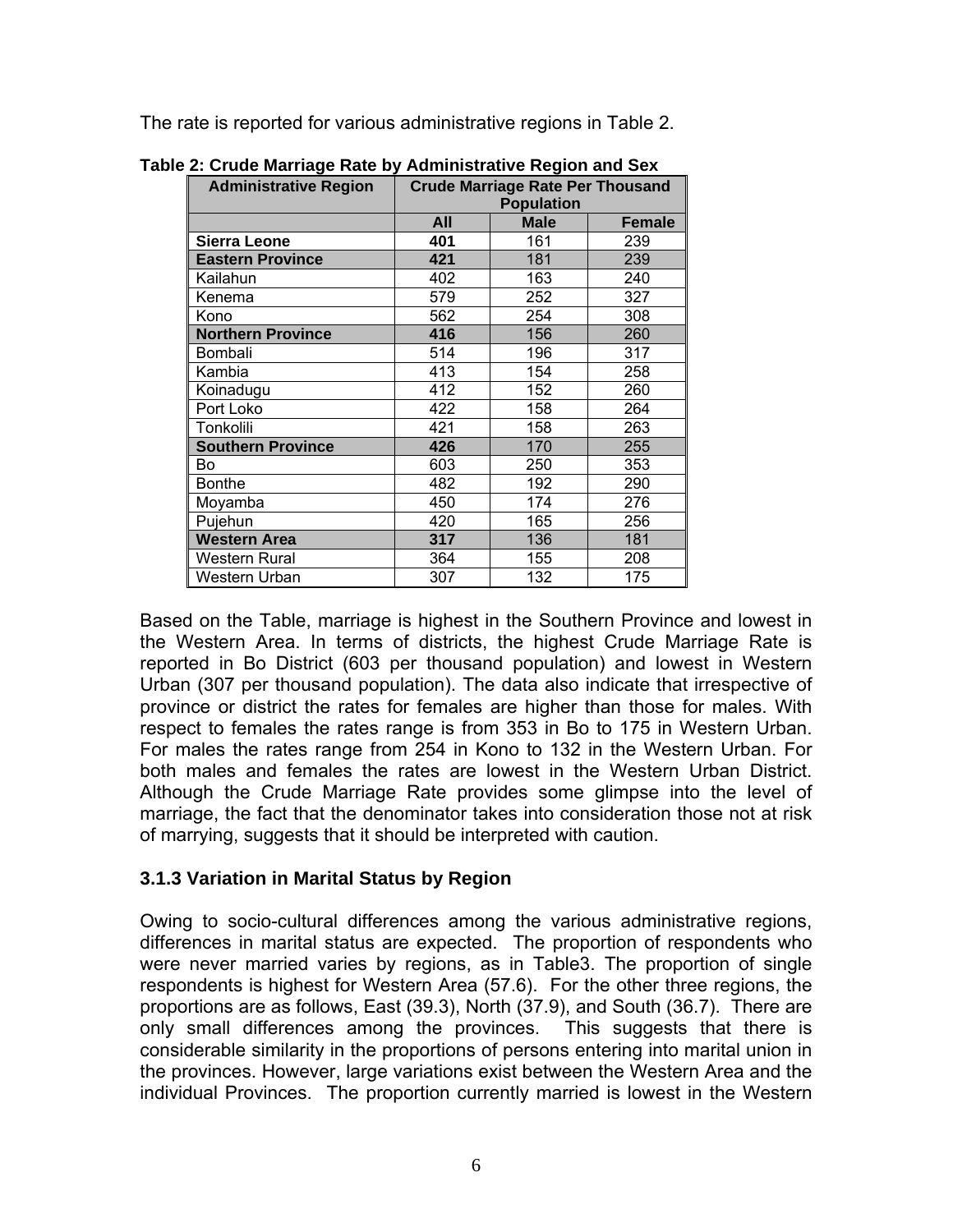Area and highest in the Northern Province, although the difference at provincial level is again small.

|                              | <b>Never</b>   | <b>Currently</b> |                  |                 |                |
|------------------------------|----------------|------------------|------------------|-----------------|----------------|
| <b>Administrative Region</b> | <b>Married</b> | <b>Married</b>   | <b>Separated</b> | <b>Divorced</b> | <b>Widowed</b> |
| <b>SIERRA LEONE</b>          | 42.1           | 50.9             | 1.5              | 0.8             | 4.8            |
| <b>EAST</b>                  | 39.3           | 53.1             | 1.5              | 0.8             | 5.3            |
| <b>NORTH</b>                 | 37.9           | 55.5             | 1.2              | 0.9             | 4.5            |
| <b>SOUTH</b>                 | 36.7           | 55.1             | 1.6              | 0.7             | 5.9            |
| <b>WEST</b>                  | 57.6           | 36.5             | 1.5              | 0.8             | 3.5            |

**Table 3: Percentage Distribution of the Population Aged 10 Years and Over by Marital Status by Region for Sierra Leone** 

Differences in the proportions of respondents currently married between the Western Area and the Provinces may reflect the tendency to maintain traditional values of marriage in the provinces as opposed to the Western Area, where modernization may gradually be eroding these values. It is not surprising therefore that the percentage of single respondents is highest in the Western Area.

#### **3.1.4 Marital Status by Place of Residence and Age**

The timing of marriage is expected to vary by place of residence because of the inhibiting effect of modernization in contracting marriage in the urban areas in contrast to the rural areas where customs and traditions favor early marriages. The proportions of persons married by place of residence and age are presented in Table 4.

|                  | <b>Never Married</b> |       |              | <b>Currently Married</b> | <b>Previously Married</b> |              |  |
|------------------|----------------------|-------|--------------|--------------------------|---------------------------|--------------|--|
| <b>Age Group</b> | <b>Rural</b>         | Urban | <b>Rural</b> | Urban                    | <b>Rural</b>              | <b>Urban</b> |  |
| $10 - 14$        | 96.3                 | 98    | 2.3          | 0.7                      | 1.4                       | 1.3          |  |
| $15 - 19$        | 73.6                 | 88.4  | 24.8         | 10.1                     | 1.6                       | 1.5          |  |
| $20 - 24$        | 40.4                 | 67.2  | 57.2         | 30.7                     | 2.4                       | 2.1          |  |
| 25-29            | 21.9                 | 44.1  | 74.9         | 52.8                     | 3.2                       | 3.1          |  |
| 30-34            | 11.9                 | 26.8  | 83.8         | 68.3                     | 4.3                       | 4.9          |  |
| 35-39            | 7.2                  | 17.3  | 87.6         | 76.4                     | 5.2                       | 6.3          |  |
| 40-44            | 6.2                  | 13.4  | 85.4         | 77.9                     | 8.4                       | 8.7          |  |
| 45-49            | 5                    | 10.2  | 84.9         | 78.6                     | 10.1                      | 11.2         |  |
| 50-54            | 4.3                  | 8.2   | 79.7         | 76                       | 16                        | 15.8         |  |
| 55-59            | 3.6                  | 6.9   | 77.7         | 74.2                     | 18.7                      | 18.9         |  |
| 60-64            | 3.7                  | 7.1   | 69.4         | 66.5                     | 26.9                      | 26.4         |  |
| $65 +$           | 3.5                  | 6.3   | 61.9         | 56.9                     | 34.6                      | 36.8         |  |
| <b>Total</b>     | 35.1                 | 52.7  | 57.3         | 41.2                     | 7.6                       | 6.1          |  |

#### **Table 4: Percentage Distribution of the Female Population of Age 10 Years and Over by Marital Status, Place of Residence and Age for Sierra Leone**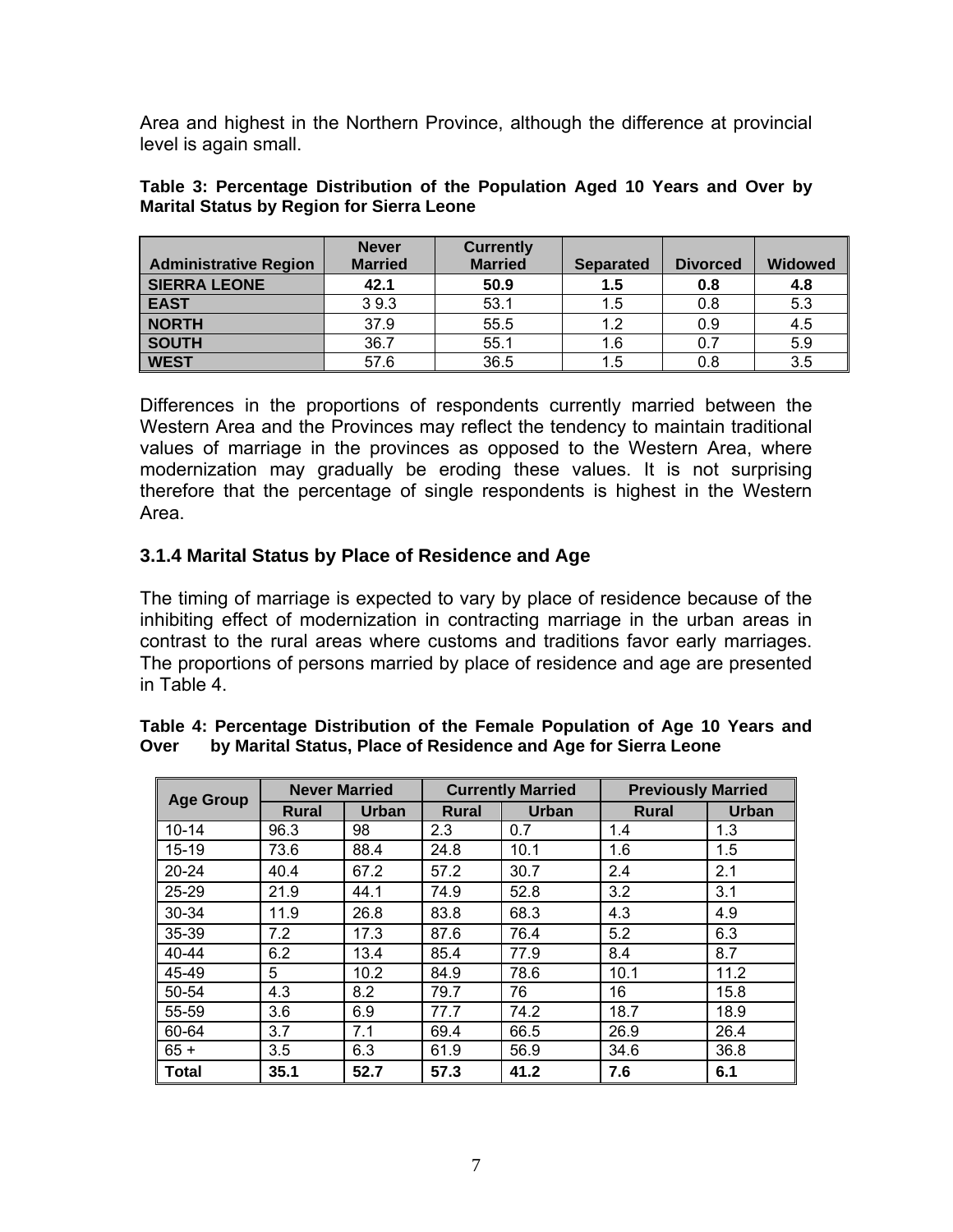Table 4 shows that the percentage of married women on the whole is lower for urban areas than rural settlements. In all, 57.3 percent of all women are currently married in all rural areas compared to 41.2 percent in the urban areas. This pattern remains consistent even when age is controlled for. The differences in the proportion married between rural and urban areas are largest especially for age group 20 to 34 years. Beyond age 35 years the difference is reduced considerably. Finally, in both the urban and rural areas, the percentage of previously married women increases positively with age and the proportions are similar at all ages.

#### **3.1.5 Age and Sex Differential in Marriage**

Both the age and sex of the respondents have considerable effects on the pattern of marriage.

The 2004 Population and Housing Census data in Table 5 below reveal the following:

- i. Considerable variation in the percentage of males (45.2 percent) and females (56.1 percent) who reported being currently married
- ii. A much wider disparity is noted between the sexes regarding their single status. Whereas a third of all women were unmarried as of the date of the census, more than one half of all males were in this category.
- iii. Far more women are widowed (7.9 percent) compared to men (1.5 percent)
- iv. The "intensity" of widowhood when looked at by age, is much greater among women than men. At age 60-64 for example 37.0 percent of women in the age group had lost their male spouses whilst only 4.1 percent males in the same age group faced the same plight.
- v. Widowhood among women increases consistently after age 40 years.
- vi. The results also indicate that marital dissolution by divorce is rare among both sexes but separation is a more common practice. It is not unlikely that very few couples bother to go through the legal process of divorce. A quicker and obviously less expensive process of marital dissolution may be adopted.

Yumkella and Kaindaneh (1992) found similar patterns of marriage by age for the population 10-65 years although no analysis by sex was done.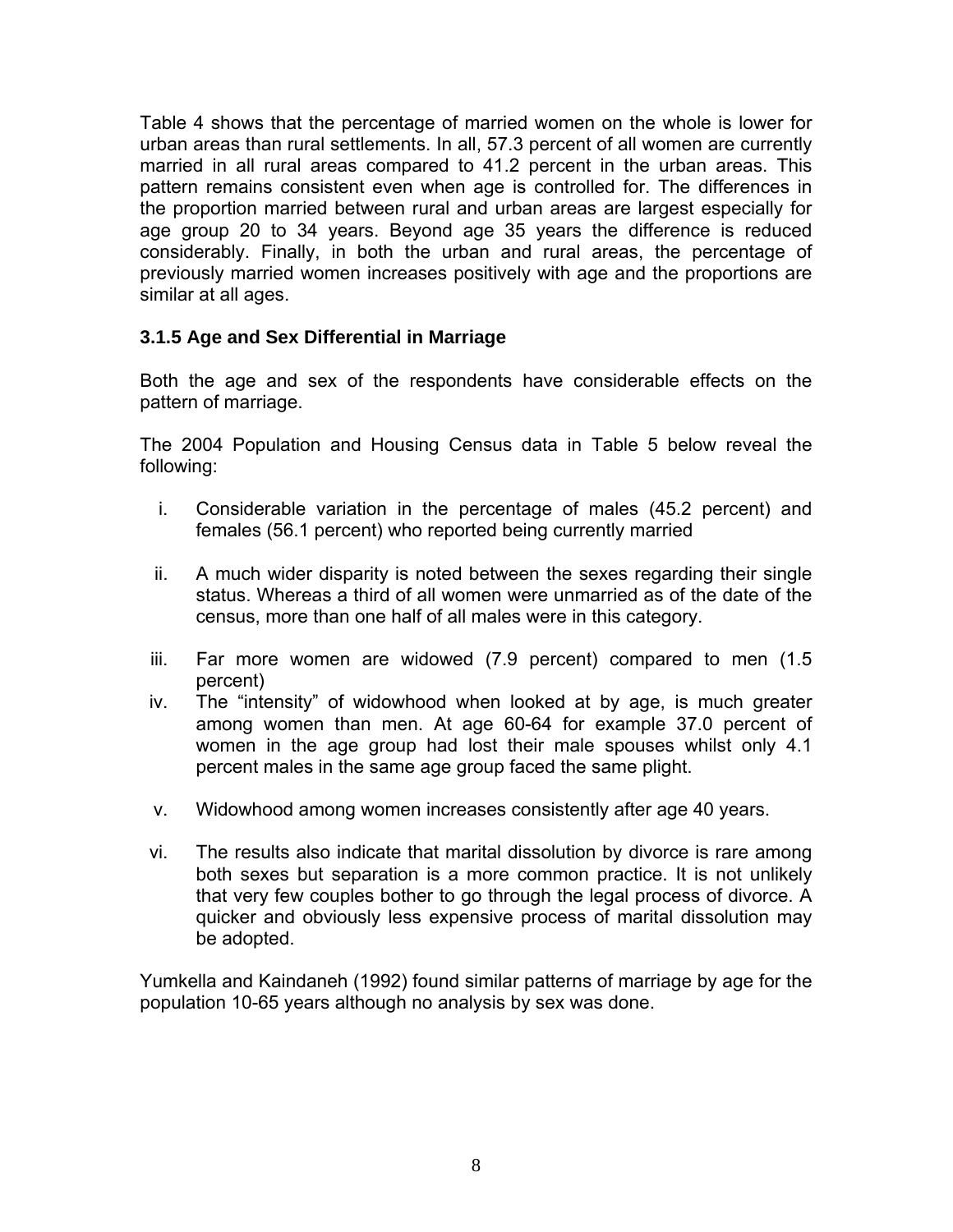| Age          | <b>Never</b>   | <b>Married</b> |      | <b>Currently</b><br><b>Married</b> |     | <b>Separated</b> |                | <b>Divorced</b> |     | <b>Widowed</b> | <b>Total</b>  |                 |
|--------------|----------------|----------------|------|------------------------------------|-----|------------------|----------------|-----------------|-----|----------------|---------------|-----------------|
| Group        | M <sup>1</sup> | $F^2$          | M    | F                                  | M   | F                | M              | F               | M   | F              | M             | F               |
| $10 - 14$    | 97.7           | 96.4           |      | 2.3                                | 0.1 | 0.1              | 0.1            | 0.1             | 1.2 | 1.1            | 100(291340)   | 100 (274823)    |
| $15 - 19$    | 94.7           | 65.9           | 4    | 32.4                               | 0.1 | 0.6              | 0.1            | 0.3             | 1.1 | 0.8            | 100 (261782)  | 100 (274725)    |
| $20 - 24$    | 78.9           | 31.3           | 19.6 | 65.9                               | 0.5 | 1.4              | 0.2            | 0.6             | 0.7 | 0.8            | 100 (188833)  | 100 (225284)    |
| $25 - 29$    | 48.8           | 16.9           | 49.1 | 79.3                               |     | 1.8              | 0.6            | 0.8             | 0.5 | 1.2            | 100 (181050)  | 100 (223704)    |
| $30 - 34$    | 26.1           | 11             | 70.7 | 83.4                               | 1.8 | 2.2              | 0.9            |                 | 0.5 | 2.4            | 100 (139656)  | 100 (172375)    |
| $35 - 39$    | 14.7           | 7.6            | 81.7 | 85.2                               | 1.9 | 2.3              | 1              | 1.1             | 0.7 | 3.8            | 100(138068)   | (161441)<br>100 |
| $40 - 44$    | 11.1           | 6.7            | 84.1 | 81.2                               | 2.3 | 2.8              | 1.4            | 1.5             | 1.1 | 7.8            | 100 (104641)  | 100 (108528)    |
| 45<br>$-49$  | 7.7            | 5.7            | 87.3 | 77.5                               | 2.2 | 2.9              | 1.4            | 1.7             | 1.3 | 12.2           | 100 (94219)   | 100 (82684)     |
| $50 - 54$    | 6.4            | 4.9            | 87   | 69.9                               | 2.7 | 2.9              | 1.7            | 1.8             | 2.2 | 20.5           | 100 (64303)   | 100 (64084)     |
| $55 - 59$    | 4.9            | 4.6            | 88.2 | 63.8                               | 2.6 | 3.1              | 1.8            | 1.9             | 2.5 | 26.6           | 100 (44048)   | 100 (40767)     |
| $60 - 64$    | 5.1            | 4.3            | 86.1 | 54.4                               | 2.8 | 2.6              | 1.8            | 1.7             | 4.1 | 37.0           | 100 (39093)   | 100 (48582)     |
| $65+$        | 4.2            | 4.4            | 83.7 | 38.8                               | 2.9 | 2.2              | $\overline{2}$ | 1.6             | 7.2 | 53.1           | 100(103866)   | 100 (111388)    |
| <b>Total</b> | 51.3           | 33.5           | 45.2 | 56.1                               | 1.3 | 1.6              | 0.7            | 0.9             | 1.5 | 7.9            | 100 (1650899) | 100(1788358     |

**Table 5: Percentage Distribution of the Male and Female Population 10 Years and Over by Marital Status and Age Group** 

Further comparison between the percentage of males and females currently married is made in Figure 1.



It is clear in Figure 1 that women marry at much younger ages than men. At age group 20 to 24 years, for example, 65.9 percent of the women are already in marital union, whilst only 19.6 percent of males are married (a difference of 46.3 percent). The data also reveal that the percentage of married women consistently declines from beyond age 40 years. This appears to have corresponding

*1 'M' represents Male.* 

 $\overline{a}$ 

 *2 'F' represents Female*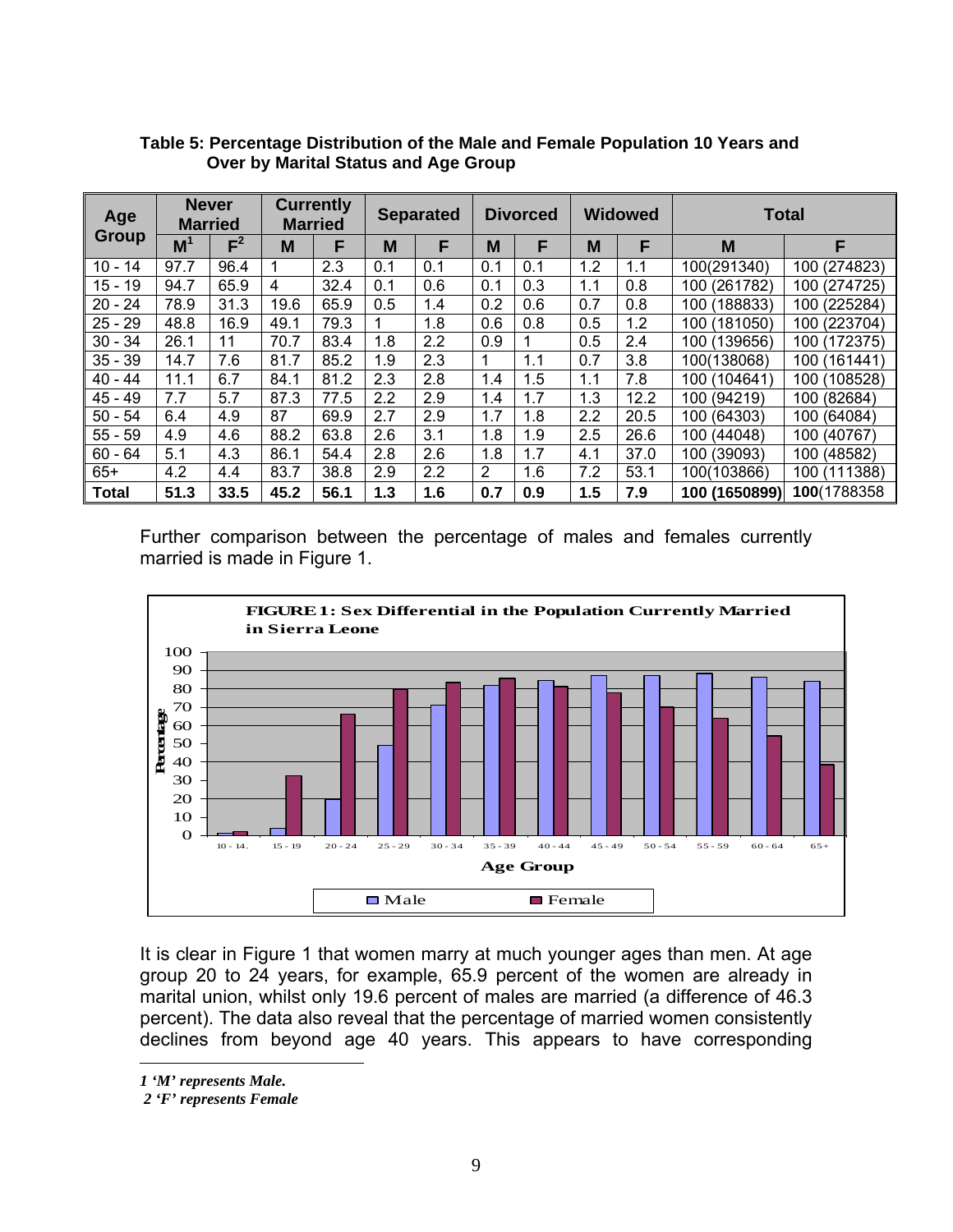increases in the proportion of widowed women in Table 5. Males tend to enter into marital union later than females.

#### **3.1.6 Marital Dissolution**

An attempt to measure marital dissolution is made in terms of the population ever married and those that are previously married. On the whole, the national data suggest that marriages are fairly stable as only 12.2 percent of the populations were not currently in union as of the date of the census. Among males, 7.1 percent were not currently in union in one way or the other, compared to 15.6 percent females – more than twice the prevalence among males.

#### **3.1.7 Changing Marriage Patterns**

In the intercensal period, considerable changes in the pattern of marriage have occurred as seen in Table 6 below. In the period, the proportion of persons 'never married' increased by 13.6 percent. There is a corresponding decline of 10.4 percent among currently married respondents. With respect to the other categories of marital status, few changes are noticed. Similarly, the age pattern of widowhood especially after age 49 years has remained unchanged although the magnitude has essentially increased by varying degrees in the 2004 census.

One of the main observations in Table 6 is that the proportion of persons contracting marriage has been on the decrease in the intercensal period. Although it is difficult to provide justification for such a trend it is not unlikely that the post war period and its accompanied economic constraints may have contributed to it. It is also possible that as a way round this problem respondents have resorted to consensual union which was not one of the categories of marriage in the census questionnaire.

|                  |       | <b>Never Married</b> | <b>Currently</b><br><b>Married</b> |       |      | <b>Separated</b> | <b>Divorced</b> |      | <b>Widowed</b> |      |
|------------------|-------|----------------------|------------------------------------|-------|------|------------------|-----------------|------|----------------|------|
| <b>Age Group</b> | 1985* | 2004                 | 1985                               | 2004  | 1985 | 2004             | 1985            | 2004 | 1985           | 2004 |
| $10 - 14$        | 89.91 | 91.39                | 7.46                               | 2.26  | 0.14 | 0.09             | 0.02            | 0.10 | 0.06           | 1.00 |
| $15 - 19$        | 39.75 | 64.47                | 57.52                              | 31.63 | 0.98 | 0.56             | 0.25            | 0.29 | 0.33           | 0.8  |
| $20 - 24$        | 15.33 | 30.96                | 80.66                              | 65.32 | 1.91 | 1.32             | 0.50            | 0.63 | 0.73           | 0.8  |
| $25 - 29$        | 7.05  | 16.75                | 88.66                              | 78.79 | 1.95 | 1.76             | 0.55            | 0.84 | 1.08           | 1.2  |
| $30 - 34$        | 4.08  | 10.90                | 90.27                              | 82.94 | 2.20 | 2.15             | 0.65            | 1.10 | 2.02           | 2.4  |
| $35 - 39$        | 2.75  | 7.57                 | 90.17                              | 84.84 | 2.39 | 2.25             | 0.82            | 1.14 | 3.26           | 3.8  |
| $40 - 44$        | 2.45  | 6.68                 | 86.84                              | 80.83 | 2.68 | 2.76             | 1.07            | 1.48 | 6.34           | 7.8  |
| $45 - 49$        | 2.04  | 5.70                 | 82.60                              | 77.14 | 3.03 | 2.87             | 1.33            | 1.67 | 10.45          | 12.2 |
| $50 - 54$        | 2.11  | 4.89                 | 75.89                              | 69.46 | 3.17 | 2.91             | 1.42            | 1.79 | 16.77          | 20.4 |
| $55 - 59$        | 1.90  | 4.56                 | 68.80                              | 63.54 | 3.19 | 2.99             | 1.55            | 1.93 | 23.88          | 26.6 |
| $60 - 64$        | 1.92  | 4.24                 | 61.43                              | 54.08 | 2.89 | 2.58             | 1.39            | 1.72 | 31.60          | 37.0 |
| $65+$            | 1.84  | 4.26                 | 40.44                              | 60.06 | 2.41 | 2.47             | 1.34            | 1.74 | 53.04          | 53.0 |
| <b>Total</b>     | 21.86 | 35.5                 | 66.5                               | 56.1  | 1.87 | 1.6              | 0.68            | 0.9  | 8.07           | 7.9  |

**Table 6: Percentage Distribution of Women Aged 10-65+ According to Current Marital Status by Current Age for 1985 and 2004 Censuses** 

*\* Obtained from 1985 Census Analytical Report.*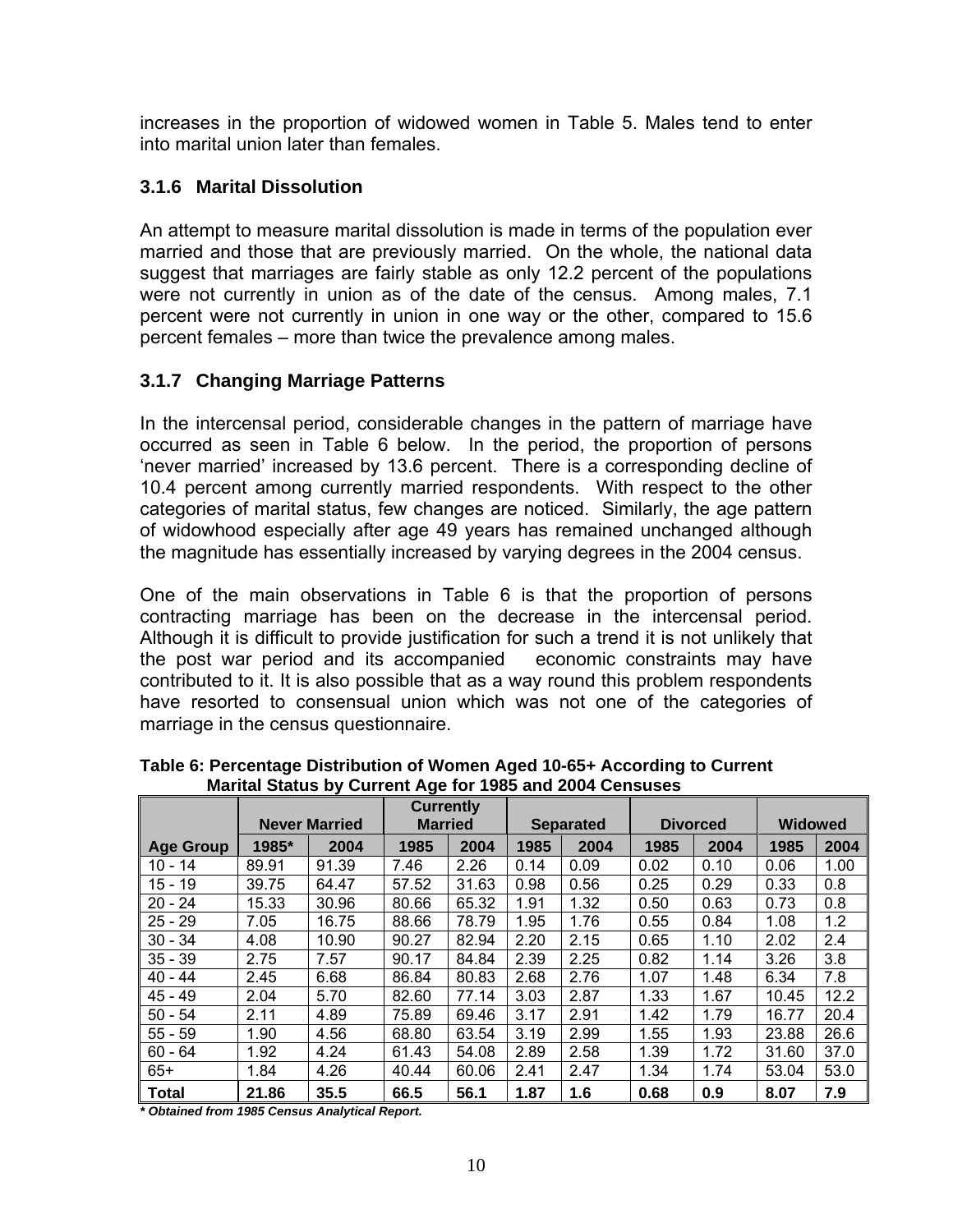#### **3.1.8 Type of Marriage**

#### **3.1.8.1 Polygamy and Monogamy**

The subject of polygamy and monogamy are important in a discussion of marriage in Sierra Leone because of their cultural implications for fertility and ultimately population growth. Polygamy is usually defined as the state of being married simultaneously to more than one spouse and monogamy is when a man is married to one wife. The more common form of polygamy is where a man marries more than one wife and polyandry is when a women marries to more than one man. Little if anything, is documented on polyandry in Sierra Leone.

Men who enter into polygamous marriages do so for various reasons: the need for assistance on their farm underlies the tendency to marry many women in order to produce many children to assist in the family business. Men who think children are some sort of insurance toward old age also marry more than one wife, so that their many children could take care of them in their old age. Others also decide to marry more wives when they fail to get the preferred sex, particularly sons, from their current wife or wives. For all respondents currently married, 14.9 percent reported being in polygamous unions and 36.0 percent are monogamously married.

#### **3.1.8.2 Variation in Type of Marriage by District**

Whilst monogamy remains prevalent at both the national and district levels, variations do exist at district level as seen in Figure 2. The most significant being that there are more polygamously married respondents in Koinadugu (26.47%) than in other districts. This is followed by Kambia (25.59%). The Western Area (4.64%) has the least percentage of polygamously married respondents. One reason could be that the Western Area is an urban setting where agriculture is not a predominant economic activity, so the demand for physical labour is very low. Consequently men do not marry many wives. The effect of modernization on the types of marriage cannot be examined in this analysis although it is assumed that it could lead to the decline of customs and traditions, thereby reducing the chances of polygamy.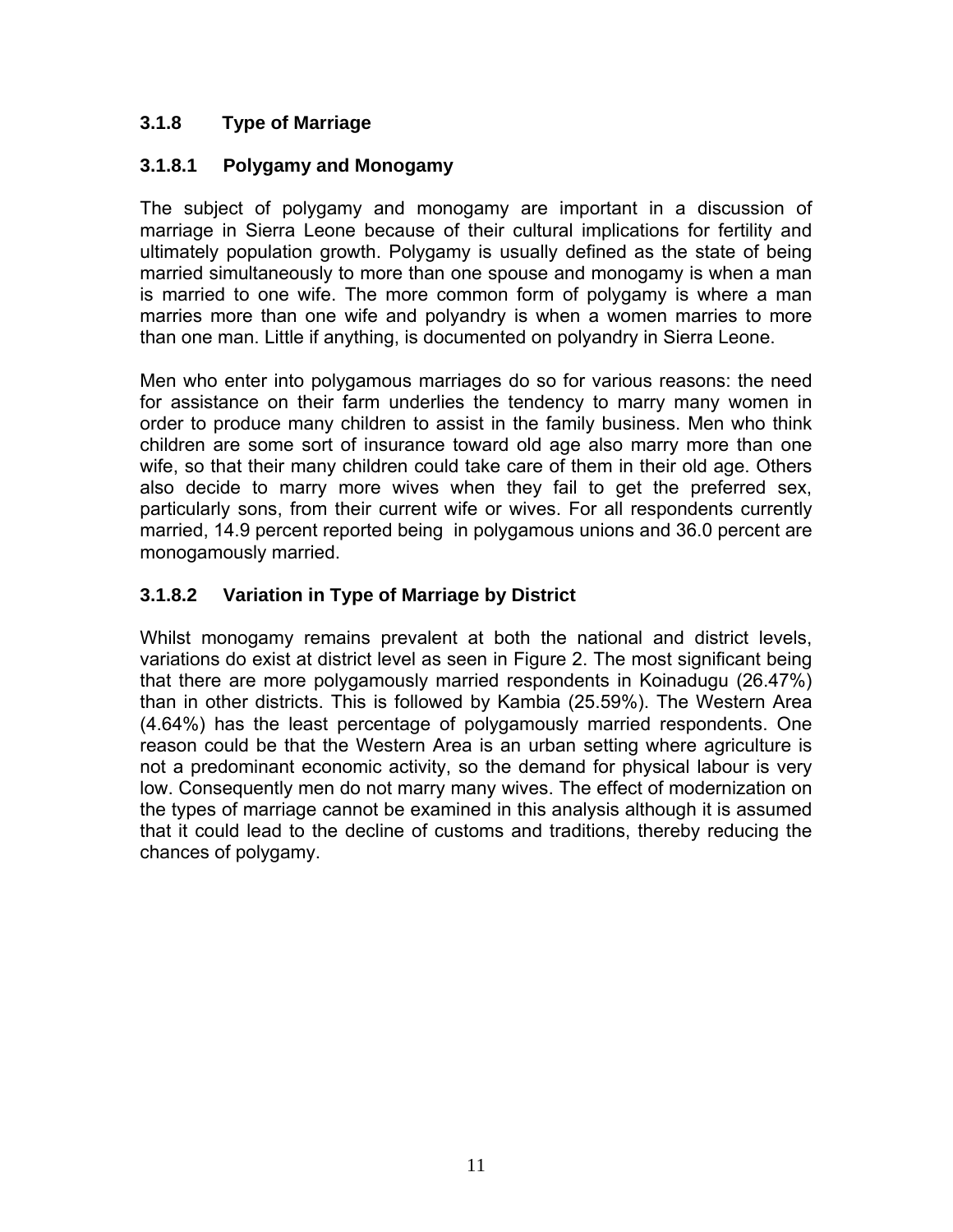

#### **3.1.9 The Singulate Mean Age At Marriage (SMAM)**

The Singulate Mean Age at Marriage refers to the mean number of years lived by a cohort of women before marriage (Shyrock and Siegel, 1976). The method of estimation, in the absence of direct estimates, uses the proportions of nevermarried women in each age group. An underlying assumption of the method is that the mean age at marriage is equal to the mean duration of single life (Yumkella and Kaindaneh, ibid.). The method results in an estimate of the average number of years lived in the single state by those who married before age 50 (Shyrock and Seigel, 1976.op.cit pp167-8).

Apart from indicating the timing of marriage, the SMAM also gives an indication of the extent of exposure to childbearing. Early marriage is thought to be positively related to the number of children ever born in societies where both premarital births and contraceptive use are low.

In estimating this index of marriage an indirect technique was used since no question was asked on age at first marriage in the 2004 national census. Hajnals method of estimating SMAM was adopted. For Sierra Leone the SMAM is 21 years.

#### **3.1.9.1 Differential in Singulate Mean Age at Marriage (SMAM)**

 Here we looked at the relationship between selected background variables and SMAM.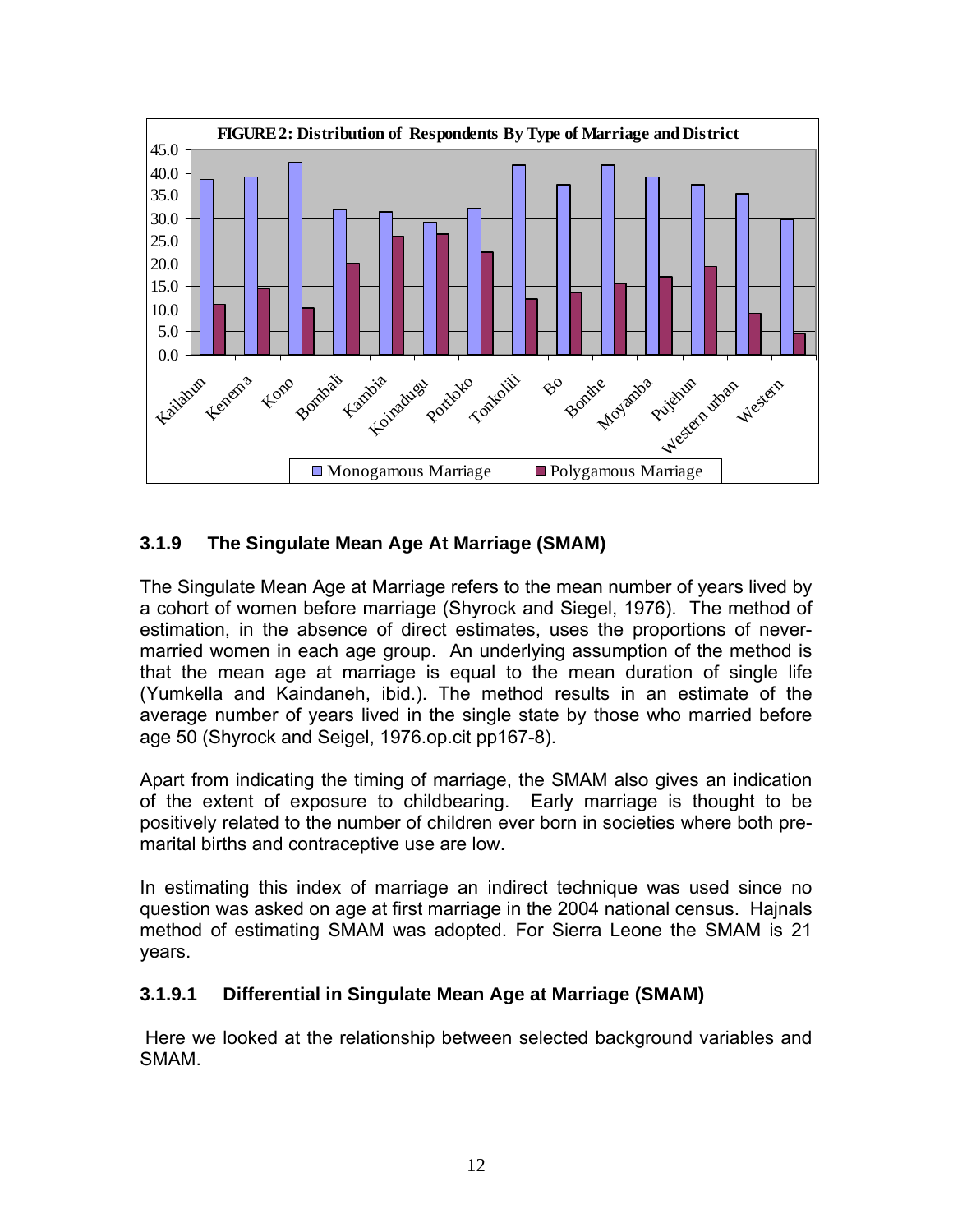#### **3.1.8.1.1 Differential by Place of Residence and Administrative Region**

The results of these analyses for females are presented in Table 7.

|                          |              | <b>Place of Residence</b> |      |                  |  |  |  |
|--------------------------|--------------|---------------------------|------|------------------|--|--|--|
| <b>Region</b>            | <b>Rural</b> | Urban                     | All  | 1985             |  |  |  |
|                          |              |                           |      | <b>Estimates</b> |  |  |  |
| <b>Sierra Leone</b>      | 19.1         | 23.5                      | 21.0 | 18.0             |  |  |  |
| <b>Eastern Province</b>  | 19.5         | 20.9                      | 20.0 | NA*              |  |  |  |
| Kailahun                 | 20.5         | 20.8                      | 20.6 | 17.1             |  |  |  |
| Kenema                   | 18.4         | 21.5                      | 19.7 | 17.0             |  |  |  |
| Kono                     | 19.6         | 20.2                      | 19.8 | 17.3             |  |  |  |
| <b>Northern Province</b> | 19.0         | 21.4                      | 19.5 | <b>NA</b>        |  |  |  |
| Bombali                  | 19.3         | 22.2                      | 20.0 | 17.6             |  |  |  |
| Kambia                   | 18.7         | 19.8                      | 18.9 | 16.9             |  |  |  |
| Koinadugu                | 19.4         | 20.9                      | 19.6 | 17.4             |  |  |  |
| Port Loko                | 18.8         | 22.2                      | 19.4 | 17.2             |  |  |  |
| Tonkolili                | 18.8         | 20.9                      | 19.2 | 17.5             |  |  |  |
| <b>Southern Province</b> | 18.8         | 22.5                      | 19.9 | <b>NA</b>        |  |  |  |
| Bo                       | 18.4         | 22.7                      | 20.5 | 17.6             |  |  |  |
| <b>Bonthe</b>            | 18.5         | 23.6                      | 19.5 | 17.3             |  |  |  |
| Moyamba                  | 19.0         | 21.8                      | 19.3 | 17.8             |  |  |  |
| Pujehun                  | 19.3         | 20.9                      | 19.5 | 17.1             |  |  |  |
| <b>Western Area</b>      | 22.6         | 26.3                      | 25.6 | <b>NA</b>        |  |  |  |

| Table 7: Singulate Mean Age at Marriage for the Female Population 15-54 |  |
|-------------------------------------------------------------------------|--|
| <b>Years by Region and Place of Residence</b>                           |  |

*\* Not Available* 

The overall results for the regions range from 25.6 years in the Western Area to 18.9 years in Kambia. For most of the districts, marriage is contracted in the late teens. Data on place of residence indicate that marriage is contracted earlier in the rural areas than in the urban areas. At national level, there is a difference of over four years. The least variation occurs in Kailahun where there is only a difference of 0.3 years, suggesting little or no rural-urban differential in the timing of marriage.

Compared to the results of the 1985 national census, the current estimates suggest that there has been an increase in the age of entry into marital union in all regions. This increase varies, between 3.5 years as the highest, in Kailahun and 1.5 years as the least, in Moyamba. These results indicate that marriages are being delayed suggesting that there is a reduced exposure to childbearing if pre-marital births childbearing is held constant.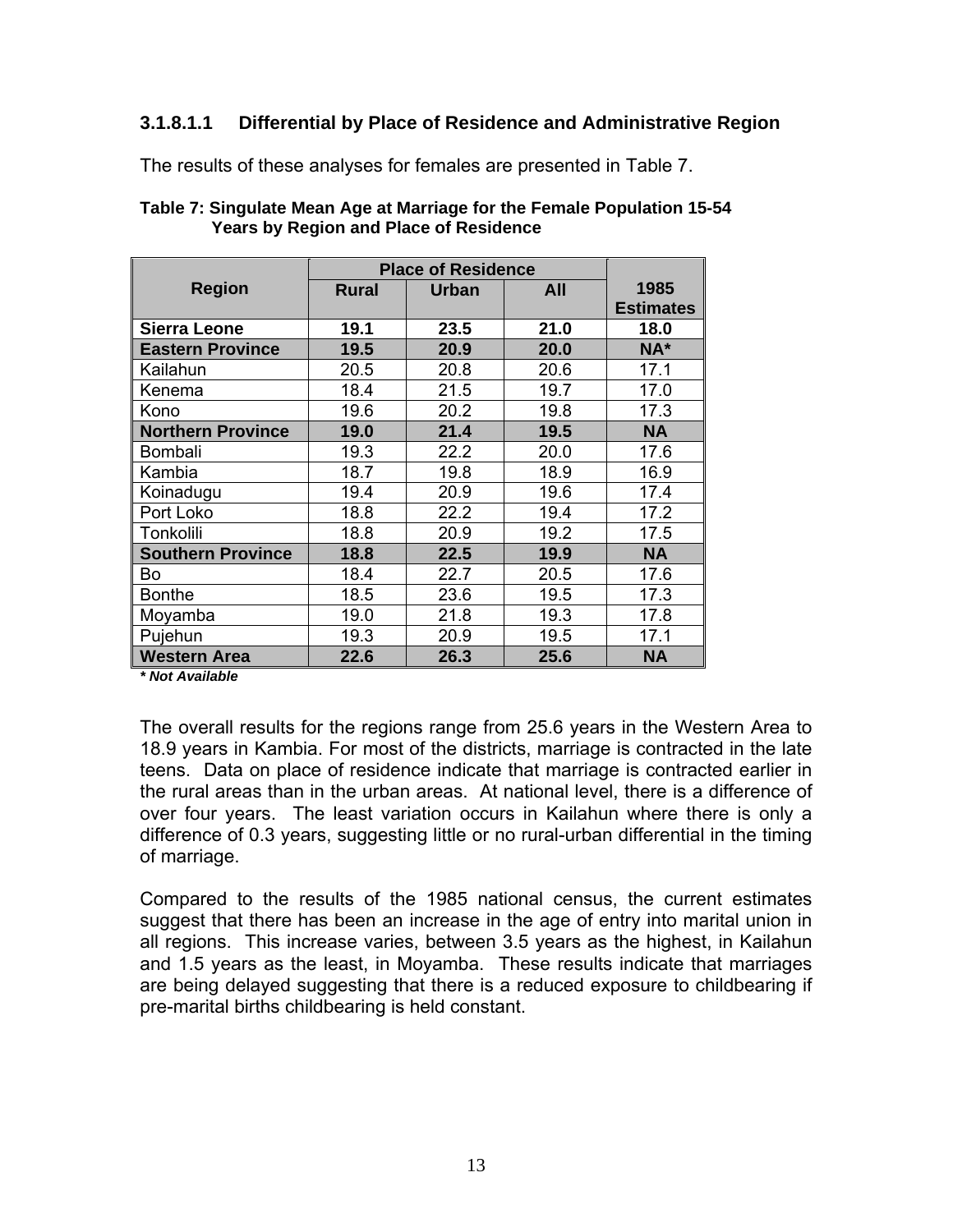#### **3.1.9.1.2 Differential in SMAM by Educational Level**

Education is expected to have a negative effect on the age at marriage because of prolonged schooling. This ultimate effect could lead to a reduction in the level of fertility amongst women.

Table 8 below displays the SMAM of women by educational level achieved.

| <b>Administrative</b>    |             |                | <b>Educational Level</b> |                 |
|--------------------------|-------------|----------------|--------------------------|-----------------|
| <b>Region</b>            | <b>None</b> | <b>Primary</b> | <b>Secondary</b>         | <b>Tertiary</b> |
| <b>Sierra Leone</b>      | 21.1        | 22.1           | 26.5                     | 30.1            |
| <b>Eastern Province</b>  | 16.7        | 21.4           | 24.7                     | 26.6            |
| Kailahun District        | 21.6        | 21.6           | 25.9                     | 21.1            |
| Kenema District          | 18.2        | 21.2           | 24.5                     | 27.0            |
| <b>Kono District</b>     | 19.6        | 21.1           | 23.8                     | 30.5            |
| <b>Northern Province</b> | 20.4        | 20.9           | 24.6                     | 27.2            |
| <b>Bombali District</b>  | 22.5        | 20.3           | 24.4                     | 24.8            |
| Kambia                   | 22.1        | 20.3           | 24.7                     | 23.6            |
| Koinadugu                | 19.4        | 24.5           | 25.3                     | 29.9            |
| Port Loko                | 20.0        | 20.4           | 24.4                     | 29.5            |
| Tonkolili                | 19.2        | 21.3           | 24.8                     | 28.5            |
| <b>Southern Province</b> | 19.6        | 21.0           | 25.1                     | 28.0            |
| Bo                       | 20.1        | 21.1           | 24.4                     | 27.3            |
| <b>Bonthe</b>            | 20.0        | 21.3           | 24.4                     | <b>NA</b>       |
| Moyamba                  | 18.2        | 21.0           | 24.5                     | 24.3            |
| Pujehun                  | 18.2        | 20.2           | 25.2                     | 27.3            |
| <b>Western Area</b>      | 26.8        | 25.0           | 28.3                     | 30.8            |
| Rural                    | 25.3        | 23.1           | 25.1                     | 30.8            |
| Urban                    | 27.0        | 25.5           | 28.6                     | 30.8            |

#### **Table 8: Singulate Mean Age at Marriage by Educational Level of Women and Administrative Divisions**

At national level the Singulate Mean Age at Marriage increases with level of education. This is the general trend even at regional level. Completion of primary school suggests a delay of about four years before entering into marriage union. In Kailahun and to some extent in Kambia the reduced age at marriage could have resulted from the possibility that these women had married before achieving tertiary education.

#### **3.2 FERTILITY**

#### **3.2.1 Estimates of Period Fertility**

The reported Age Specific Fertility Rates and their implied Total Fertility Rates are used as indicators of current fertility during the reference period. These results are presented in Table 9 below.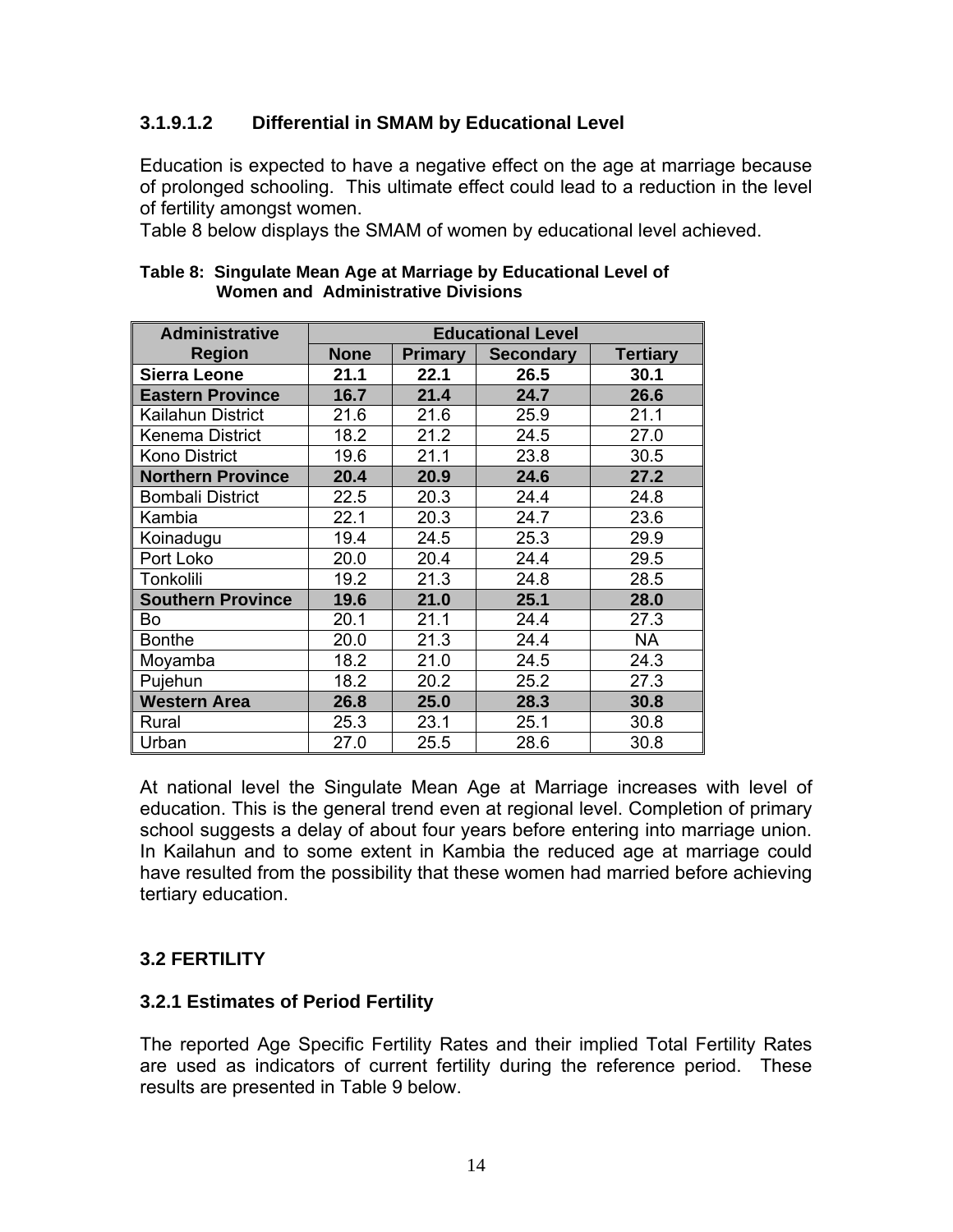| <b>Age of Woman</b> | <b>Year of Census</b> |        |        |  |  |  |
|---------------------|-----------------------|--------|--------|--|--|--|
| (Years)             | 2004                  | 1985   | 1974   |  |  |  |
| $15 - 19$           | 0.0650                | 0.1255 | 0.1860 |  |  |  |
| $20 - 24$           | 0.1405                | 0.2039 | 0.2600 |  |  |  |
| $25 - 29$           | 0.1492                | 0.1981 | 0.2460 |  |  |  |
| $30 - 34$           | 0.1308                | 0.1578 | 0.1840 |  |  |  |
| $35 - 39$           | 0.1074                | 0.1223 | 0.1438 |  |  |  |
| $40 - 44$           | 0.0547                | 0.0625 | 0.0710 |  |  |  |
| $45 - 49$           | 0.0342                | 0.0389 | 0.0472 |  |  |  |
| <b>Implied TFR</b>  | 3.4090                | 4.5450 | 5.691  |  |  |  |

**Table 9: Reported Age-Specific Fertility Rates and Implied Total Fertility Rates Based on the 2004 Census and Previous Censuses** 

The reported fertility levels indicate a systematic decline for each age group over the thirty-year period (1974 to 2004). This is also reflected in the Implied Fertility Rates, which indicate a forty percent decline from 1974 to 2004.

These data also suggest that although the fertility of young persons (15-24 year olds) constituted about 30.1 percent of all births in 2004, there is a significant decrease from the 1974 situation in which the same target population contributed about 39.2 percent of all births. These point to the possibility that there has been a decline in the contribution of young persons to overall fertility. Teenage births for 13-19 year old contributes about 10.0 percent of all births in the last twelve months period to the 2004 Census.

As further revealed in Figure 3, there has been a change in the timing of births over the years, based on the reported levels of fertility.

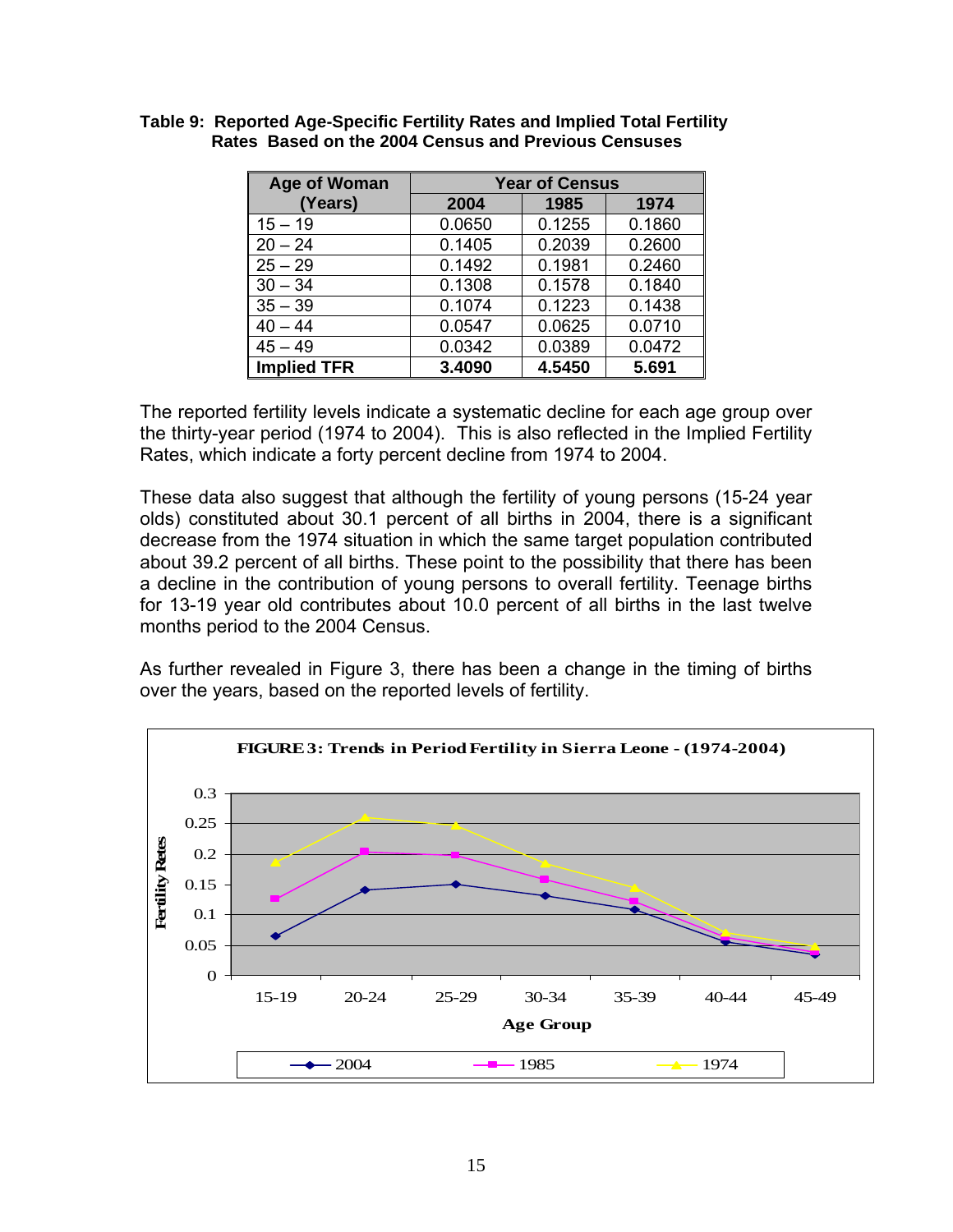The 2004 data indicate a late peak of childbearing at age 25-29 years compared to the early childbearing pattern of the previous census in which the peak of the fertility schedule was at age 20-24 years. This could suggest that births are being delayed.

#### **3.2.1.1 Estimation of Child Woman Ratio**

This fertility index measures the average number of children under five years per one thousand women in their reproductive span. The results based on the reported data are presented in Table 10.

|                          | <b>Number of</b><br><b>Women 15-49</b> | <b>Child Women</b><br><b>Ratio</b> |
|--------------------------|----------------------------------------|------------------------------------|
| <b>Sierra Leone</b>      | 1248741                                | 602.9                              |
| <b>Eastern Province</b>  | 293868                                 | 627.9                              |
| Kailahun                 | 89967                                  | 631.1                              |
| Kenema                   | 122692                                 | 621.5                              |
| Kono                     | 81214                                  | 634.0                              |
| <b>Northern Province</b> | 435146                                 | 644.6                              |
| <b>Bombabi</b>           | 99504                                  | 614.3                              |
| Kambia                   | 64498                                  | 726.7                              |
| Koinadugu                | 68223                                  | 577.9                              |
| Port Loko                | 114044                                 | 667.7                              |
| Tonkolili                | 88867                                  | 640.3                              |
| <b>Southern Province</b> | 265312                                 | 667.4                              |
| Bo                       | 112332                                 | 609.4                              |
| <b>Bonthe</b>            | 33439                                  | 755.9                              |
| Moyamba                  | 63124                                  | 698.7                              |
| Pujehun                  | 56417                                  | 695.7                              |
| <b>Western Area</b>      | 310832                                 | 356.2                              |
| Western Area Rural       | 44343                                  | 565.2                              |
| Western Area Urban       | 210072                                 | 407.8                              |

#### **Table 10. Child Woman Ratio for Sierra Leone by Province and District**

Based on these results the highest level is recorded for Bonthe (755.9 children) compared to the Western Area Urban 407.8 children. The Southern Province has the highest level of 666.7. This is consistent with the pattern of fertility by province.

#### **3.2.1.2 Regional Variations in Reported Current Fertility**

Owing to social, cultural and economic differences among regions it is expected that variations would occur in current fertility levels. The findings are presented in Table 11 below.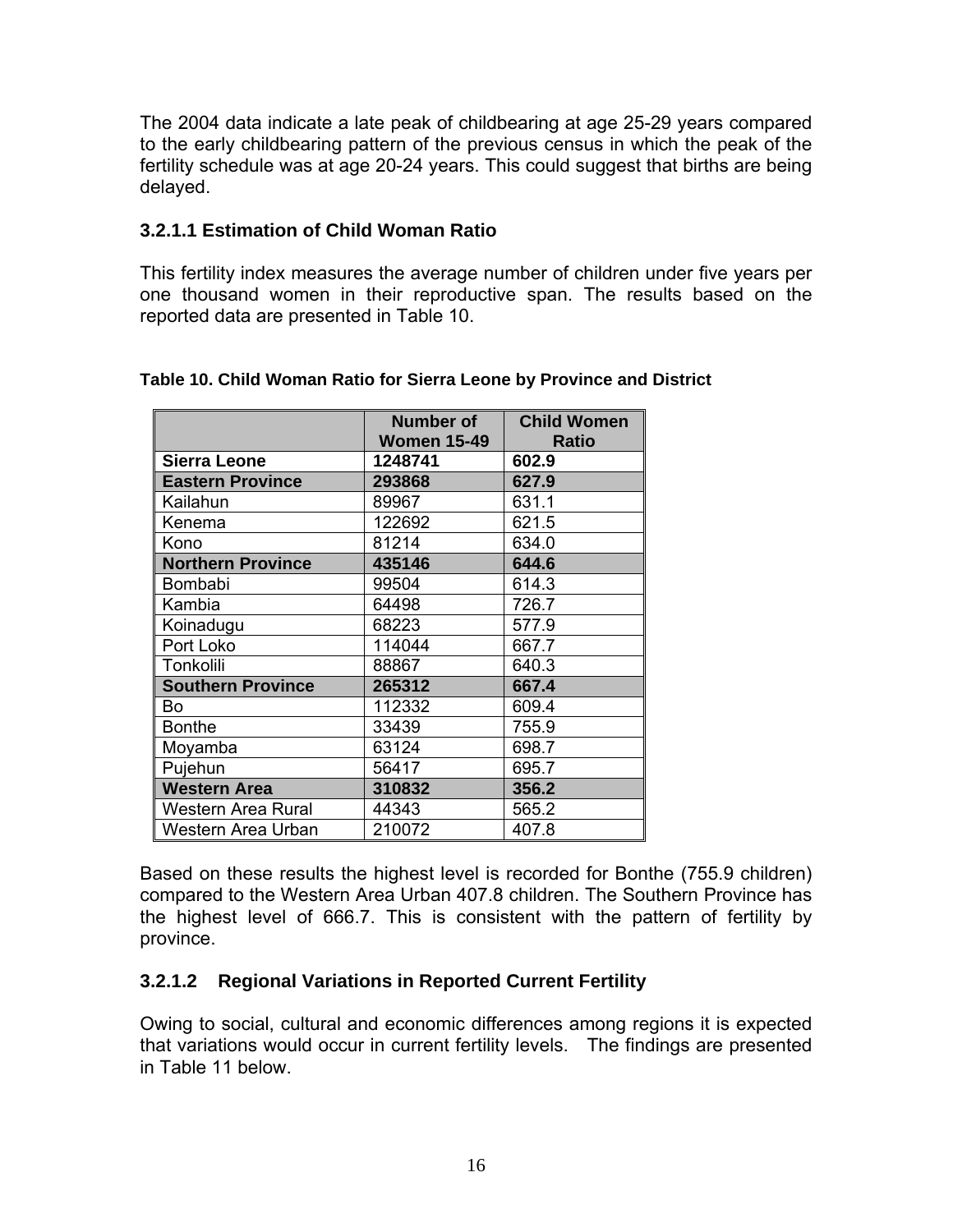|                                          |           |           |           |        | <b>AGE OF FEMALES</b> |        |        |              |            |
|------------------------------------------|-----------|-----------|-----------|--------|-----------------------|--------|--------|--------------|------------|
| <b>Administrative</b><br><b>Division</b> | $15 - 19$ | $20 - 24$ | $25 - 29$ | 30-34  | 35-39                 | 40-44  | 45-49  | <b>TOTAL</b> | <b>TFR</b> |
| <b>Sierra Leone</b>                      | 0.0650    | 0.1405    | 0.1492    | 0.1308 | 0.1074                | 0.0547 | 0.0342 | 0.6818       | 3.4089     |
| <b>Eastern</b>                           |           |           |           |        |                       |        |        |              |            |
| <b>Province</b>                          | 0.0769    | 0.1665    | 0.1738    | 0.1460 | 0.2278                | 0.0582 | 0.0383 | 0.7774       | 3.8871     |
| Kailahun                                 | 0.0716    | 0.1564    | 0.1613    | 0.1412 | 0.1152                | 0.0619 | 0.0421 | 0.7496       | 3.7481     |
| Kenema                                   | 0.0829    | 0.1709    | 0.1782    | 0.1470 | 0.1201                | 0.0547 | 0.0371 | 0.7908       | 3.9542     |
| Kono                                     | 0.0742    | 0.1703    | 0.1801    | 0.1498 | 0.1171                | 0.0593 | 0.0359 | 0.7868       | 3.9339     |
| <b>Northern</b>                          |           |           |           |        |                       |        |        |              |            |
| <b>Province</b>                          | 0.0632    | 0.1368    | 1460      | 1279   | 0.1081                | 0.0576 | 0.0367 | 0.6763       | 3.3817     |
| Bombali                                  | 0.0554    | 0.1323    | 0.1375    | 0.1157 | 0.0987                | 0.0545 | 0.0359 | 0.6763       | 3.3817     |
| Kambia                                   | 0.0784    | 0.1552    | 0.1584    | 0.1490 | 0.1241                | 0.0605 | 0.0390 | 0.7647       | 3.8233     |
| Koinadugu                                | 0.0507    | 0.1165    | 0.1280    | 0.1095 | 0.0944                | 0.0540 | 0.0340 | 0.5871       | 2.9357     |
| Port Loko                                | 0.0646    | 0.1360    | 0.1457    | 0.1275 | 0.1038                | 0.0559 | 0.0382 | 0.6717       | 3.3583     |
| Tonkolili                                | 0.0689    | 0.1444    | 0.1604    | 0.1407 | 0.1218                | 0.0648 | 0.0363 | 0.7373       | 3.6867     |
| <b>Southern</b>                          |           |           |           |        |                       |        |        |              |            |
| <b>Province</b>                          | 0.0803    | 0.1703    | 0.1769    | 0.1594 | 0.1302                | 0.0662 | 0.0402 | 0.8235       | 4.1173     |
| Bo                                       | 0.0730    | 0.1611    | 0.1684    | 0.1516 | 0.1162                | 0.0599 | 0.0368 | 0.7670       | 3.8352     |
| <b>Bonthe</b>                            | 0.0904    | 0.2000    | 0.2074    | 0.1888 | 0.1503                | 0.0835 | 0.0453 | 0.9657       | 4.8285     |
| Moyamba                                  | 0.0906    | 0.1853    | 0.1926    | 0.1662 | 0.1436                | 0.0668 | 0.0400 | 0.8851       | 4.4256     |
| Pujehun                                  | 0.0800    | 0.1566    | 0.1591    | 0.1489 | 0.1275                | 0.0656 | 0.0438 | 0.7814       | 3.9072     |
| <b>Western Area</b>                      | 0.0407    | 0.0946    | 0.0968    | 0.0844 | 0.0621                | 0.0301 | 0.0152 | 0.4239       | 2.1196     |
| <b>Western Rural</b>                     | 0.0670    | 0.1337    | 0.1224    | 0.1081 | 0.0854                | 0.0434 | 0.0224 | 0.5823       | 2.9117     |
| Western Urban                            | 0.0358    | 0.0869    | 0.0913    | 0.0791 | 0.0565                | 0.0270 | 0.9134 | 0.3901       | 1.9504     |

**Table 11: Reported Age Specific Fertility Rates by Administrative Divisions 2004** 

The reported age specific fertility rates were used to estimate the Total Fertility Rates (TFR).

Data for the Provinces show that the highest reported TFR was recorded in the Southern Province (4.1173 children) whereas the Western Area reported the lowest TFR, about half the value for the Southern Province. At district level, the highest level of fertility is recorded in Bonthe (4.8285) as opposed to the Western Urban Area, which has the lowest TFR of 1.9504 children.

Since 1974, the Western Area has consistently maintained the lowest level of fertility. On the contrary, at provincial level, there has been geographic variations in the highest level of fertility $3$ .

 $\overline{a}$ 

*<sup>3</sup> In the 1974 Census, the highest adjusted TFR was reported in the Northern Province (6.696). In 1985 however, the highest level of 6.88 children was observed in the Southern Province.*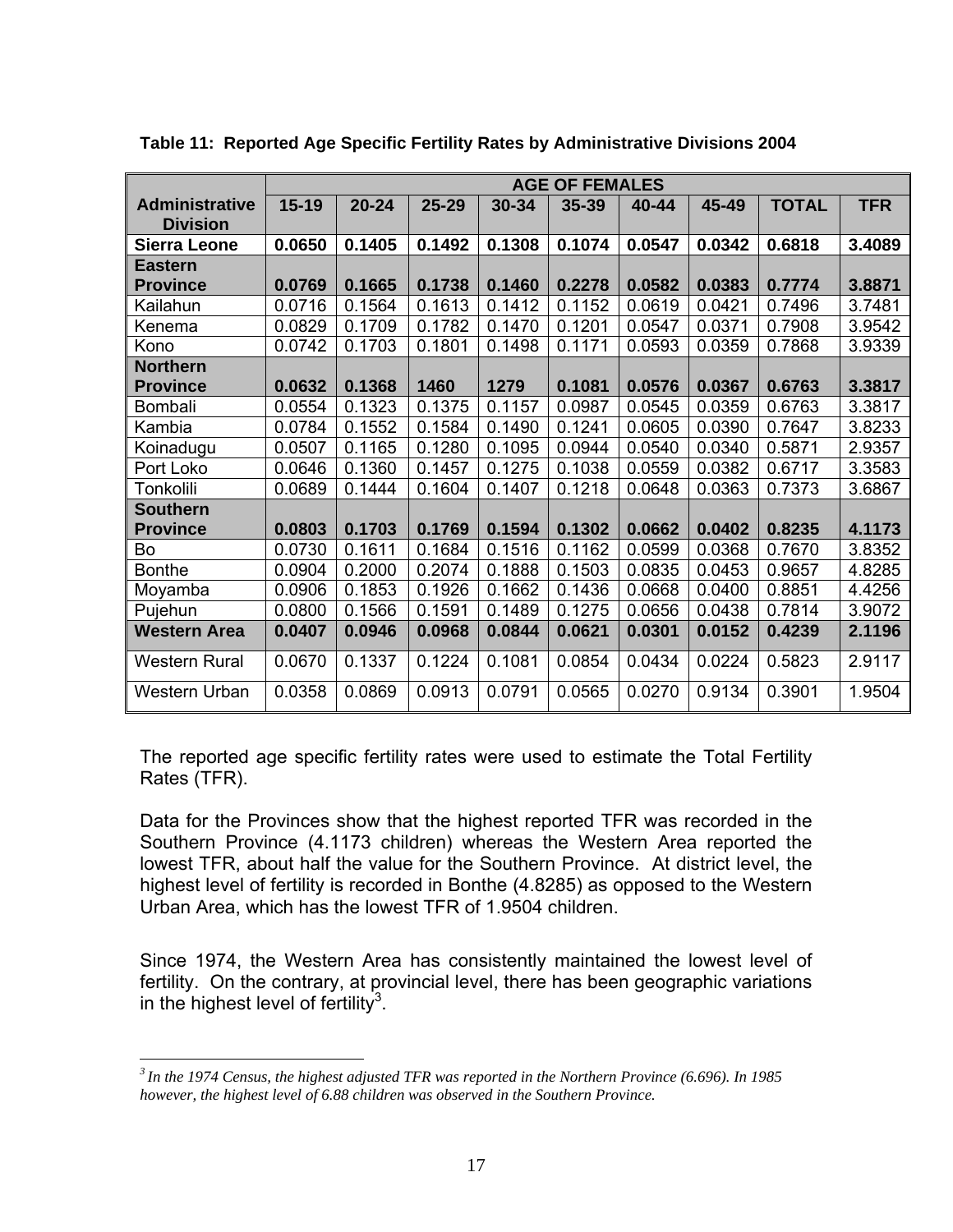With respect to the timing of births, both the provinces and the districts (with the exception of the Western Rural Area) consistently reflect a pattern of late childbearing with the peak of fertility occurring at age group 25-29.

#### **3.2.2 Mean and Median Ages at Childbearing**

These indices reflect differences in the age pattern of childbearing among women in their reproductive span. The above measures are calculated on the basis of the age specific birth rates rather than the number of births.

The results are presented on comparative basis for the 2004 and 1985 censuses, in Table12.

#### **Table12: Mean and Median Ages of Childbearing by Province 2004 and 1985**

|                          |             | 2004          | 1985*       |               |  |
|--------------------------|-------------|---------------|-------------|---------------|--|
| <b>District</b>          | <b>Mean</b> | <b>Median</b> | <b>Mean</b> | <b>Median</b> |  |
|                          | (Years)     | (Years)       | (Years)     | (Years)       |  |
| <b>SIERRA LEONE</b>      | 30.00       | 29.52         | 28.6        | 27.7          |  |
| <b>NORTHERN PROVINCE</b> | 30.45       | 29.73         | 28.7        | 28.0          |  |
| <b>EASTERN PROVINCE</b>  | 30.0        | 29.17         | 28.5        | 27.6          |  |
| SOUTHERN PROVINCE        | 30.22       | 29.56         | 28.2        | 28.8          |  |
| <b>WESTERN AREA</b>      | 26.67       | 28.96         | 27.8        | 27.7          |  |

*\*Source: The Analytical Report, 1985 Population and Housing Census.* 

Table 12 suggests that over the nineteen-year period, there has been an increase in both the mean and median ages of childbearing for Sierra Leone, as a whole and for each of the other administrative regions. The median age in the Western Area, for example, increased from 27.7 years in 1985 to 28.96 years in 2004, a difference of 1.26 years. This suggests a delay of over one year in the intercensal period.

#### **3.2.3 Life Time Fertility**

Estimates of cumulative fertility were based on the number of children ever born to all women ten years and over.

Barring all inaccuracies it is expected that the number of children ever born would increase with the age of the woman. The results are presented in Table 13.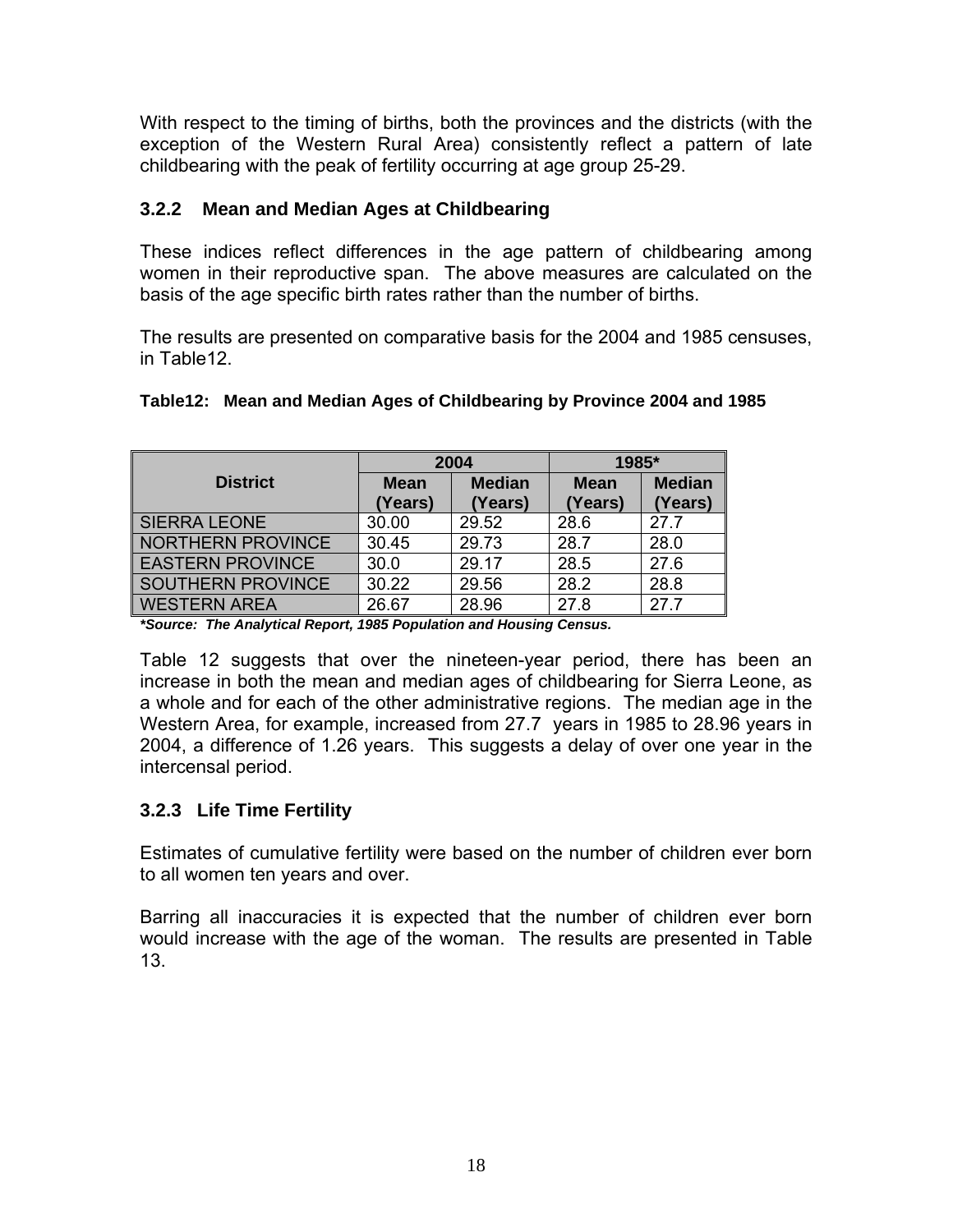|                                |           | <b>AGE GROUP OF FEMALES</b> |           |       |           |       |       |  |
|--------------------------------|-----------|-----------------------------|-----------|-------|-----------|-------|-------|--|
| <b>Administrative Division</b> | $15 - 19$ | $20 - 24$                   | $25 - 29$ | 30-34 | $35 - 39$ | 40-44 | 45-49 |  |
| <b>SIERRA LEONE</b>            | 0.21      | 1.47                        | 2.56      | 4.03  | 5.05      | 5.54  | 5.94  |  |
| <b>Eastern Province</b>        | 0.23      | 1.61                        | 2.70      | 4.18  | 5.21      | 5.75  | 6.12  |  |
| Kailahun District              | 0.23      | 1.56                        | 2.58      | 4.09  | 5.08      | 5.60  | 6.06  |  |
| Kenema District                | 0.25      | 1.64                        | 2.74      | 4.22  | 5.27      | 5.83  | 6.06  |  |
| Kono District                  | 0.21      | 1.62                        | 2.77      | 4.22  | 5.27      | 5.80  | 6.25  |  |
| <b>Northern Province</b>       | 0.23      | 1.59                        | 2.71      | 4.27  | 5.28      | 5.71  | 6.14  |  |
| <b>Bombali District</b>        | 0.19      | 1.49                        | 2.60      | 4.07  | 4.99      | 5.45  | 5.80  |  |
| Kambia District                | 0.25      | 1.76                        | 2.84      | 4.57  | 5.58      | 6.12  | 6.42  |  |
| Koinadugu District             | 0.21      | 1.46                        | 2.60      | 4.06  | 5.02      | 5.41  | 6.00  |  |
| Port Loko District             | 0.24      | 1.61                        | 2.70      | 4.26  | 5.32      | 5.75  | 6.16  |  |
| Tonkolili District             | 0.24      | 1.63                        | 2.84      | 4.44  | 5.54      | 5.94  | 6.46  |  |
| <b>Southern Province</b>       | 0.27      | 1.73                        | 2.61      | 4.43  | 5.44      | 5.91  | 6.25  |  |
| <b>Bo District</b>             | 0.23      | 1.60                        | 2.70      | 4.23  | 5.18      | 5.64  | 5.98  |  |
| <b>Bonthe District</b>         | 0.28      | 1.72                        | 2.86      | 4.50  | 5.61      | 6.20  | 6.35  |  |
| Moyamba District               | 0.28      | 1.85                        | 2.99      | 4.63  | 5.65      | 6.14  | 6.48  |  |
| <b>Pujehun District</b>        | 0.33      | 1.87                        | 2.81      | 4.54  | 5.57      | 5.92  | 6.40  |  |
| <b>Western Area</b>            | 0.11      | 0.96                        | 1.88      | 2.93  | 3.83      | 4.47  | 4.87  |  |
| <b>Western Rural</b>           | 0.19      | 1.38                        | 2.45      | 3.57  | 4.61      | 5.16  | 5.45  |  |
| Western Urban                  | 0.10      | 0.88                        | 1.75      | 2.79  | 3.64      | 4.31  | 4.73  |  |

**Table 13: Mean Number of Children Ever Born Alive by Age Group and Administrative Divisions** 

Based on the Table, women have about six children by the time they reach menopause. The exception is the Western Area, where they lave about five children.

As is expected, the number of children increases with the age of women especially for women in their reproductive span (15-49 years) at national and regional levels as seen in Figure 4.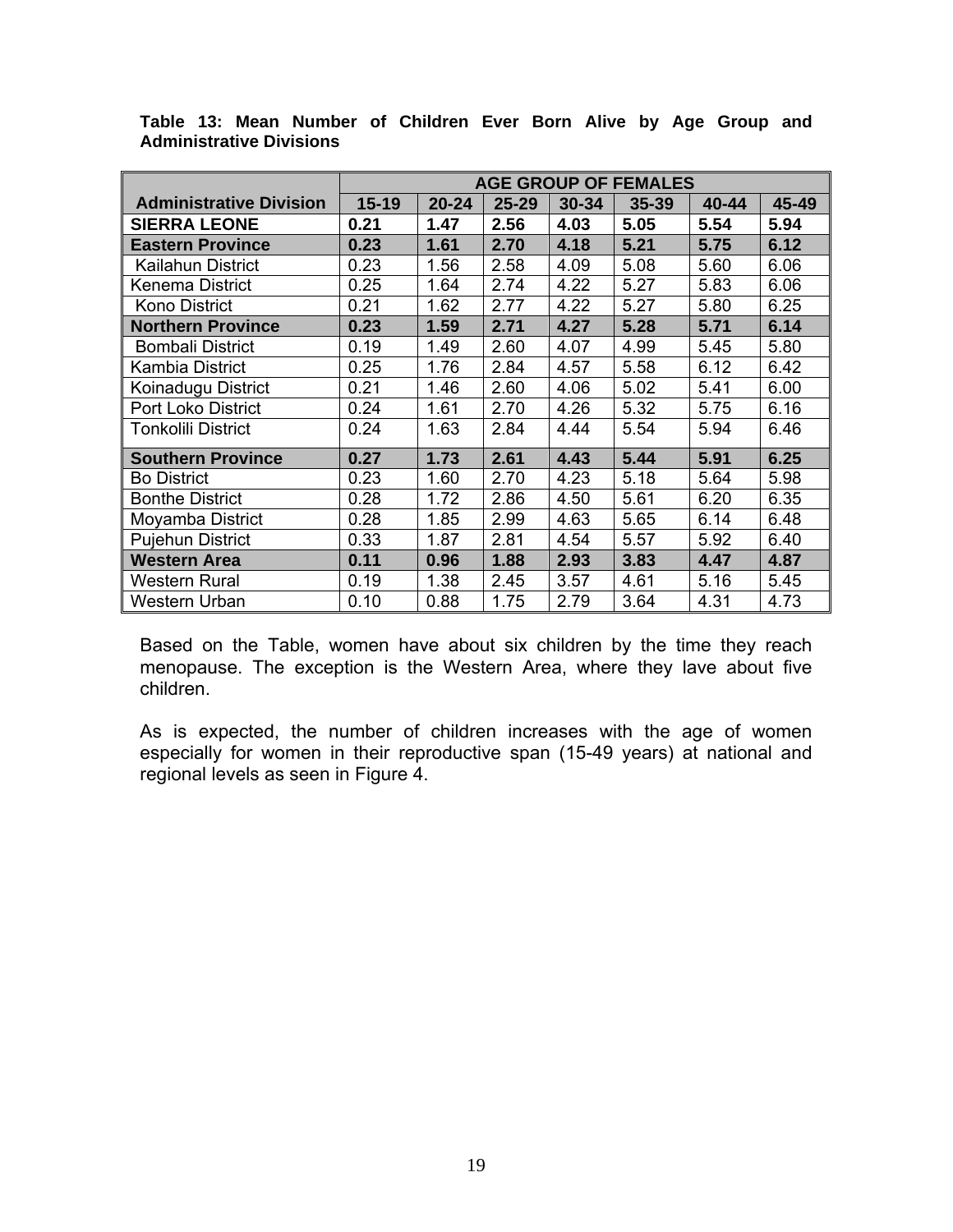

Although the curve in Figure 4 is in the expected direction there are indications of 'slowing down' in the process of childbearing after age group 35-39 years.

#### **3.2.4 Indirect Estimates of Fertility**

#### **3.2.4.1 Direct Standardization**

This is a procedure of adjusting crude rates in order to estimate the effect of differences in population composition. Variables such as age and sex are known to produce significant effects on key variables of interest.

Because of the possibility that errors could occur in the age data of women in their reproductive span, which will distort the accuracy of fertility rates, Total Fertility Rate the General Fertility Rate and the Crude Birth Rate were standardized using the direct method. Using this method of standardization, the population of Liberia, 2005, based on a UN projection (UN,2001) was used as the standard population whilst the reported age specific fertility rates for Sierra Leone based on the 2004 census were used as the study population. Liberia was considered as having a similar age structure to that of Sierra Leone.

The methodology essentially involves calculating the expected number of births  $(\sum f_a p^f_a)$  and dividing that by the total population of women age 15 – 49  $(\overline{\Sigma}p^f_a)$  for the standard population multiplied by 1000, in the case of the GFR. The total standard population was to calculate Standardized Crude Birth Rate.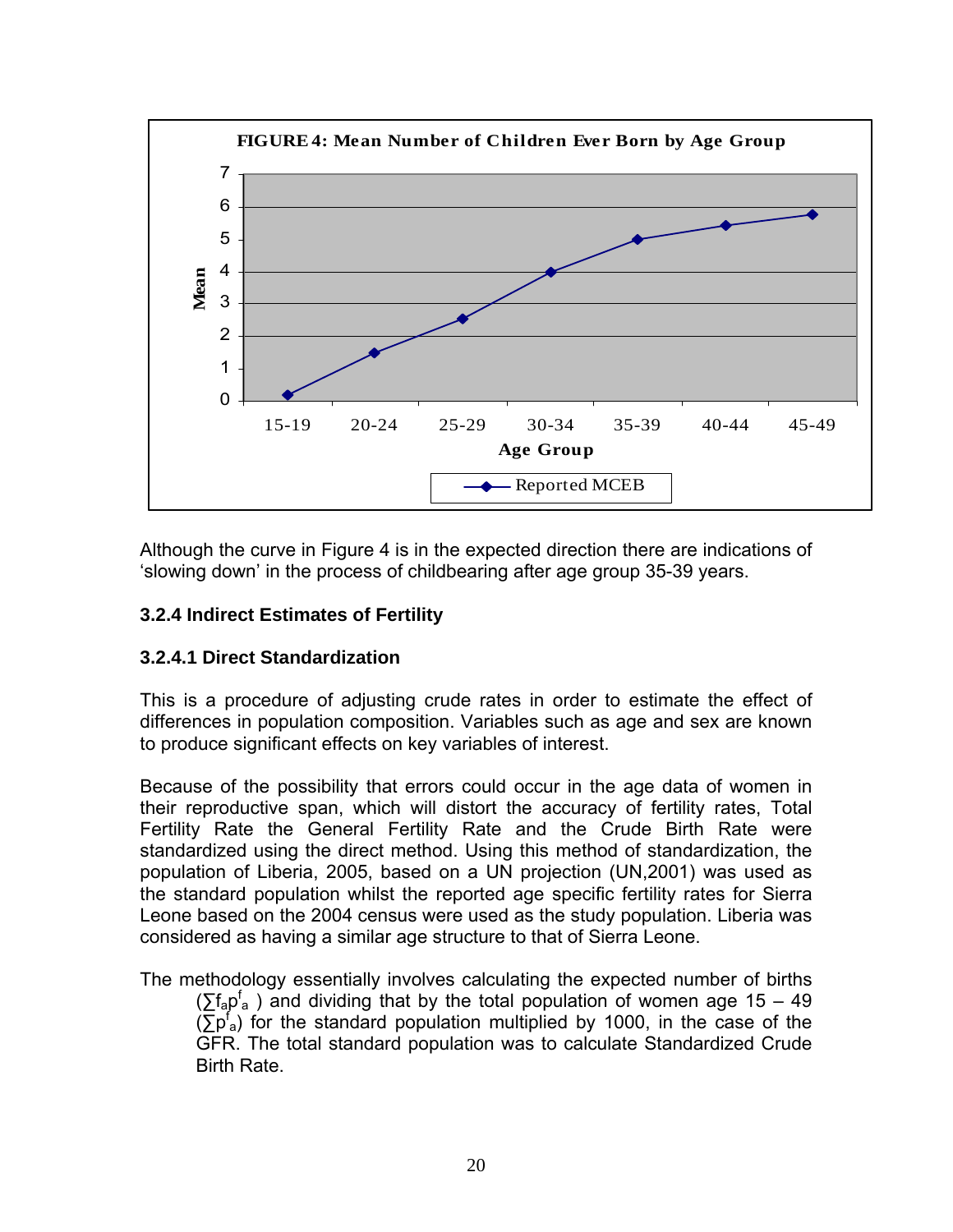Using this approach the standardized General Fertility Rate for Sierra Leone was 113 births per 1000 women. The GFR prior to standardization was 105.5969. These figures indicate a seven percent difference. The Standardized Crude Birth Rate was 26.3 using the standard population.

#### **3.2.4.2 Estimating Fertility from Data on Children Ever Born**

The Trussell P/F Ratio Technique, an improvement over the original Brass P/F Ratio Method, is used in this analysis to adjust the estimates of fertility obtained directly from both current and retrospective data. The use of such a method is justified on the grounds that there are discrepancies in the cumulative and period fertility, as indicated earlier. Secondly, the data on children ever born has shown a declining pattern with age, which is unexpected. Thirdly, errors in age reporting more specifically age shifting have been shown to characterize Sierra Leone's census data. For example, the Age Ratio for women 20-24 and 35-39 years in the 2004 census were 90.4 and 114.9 respectively, indicating various degrees of transfer. Lastly, evidence found during the 'cleaning' of the data point to reference period error resulting from a misperception of the twelve-month reference period. In order to improve the quality of the resulting fertility indices it became necessary to apply Indirect Estimation Techniques such as the Brass P/F Ratio Method. The choice of this method ensures comparison with previous census results on fertility, which also utilized this method.

| Age<br>Group of<br><b>Women</b> | <b>Reported</b><br><b>Births Last</b><br><b>12 Months</b><br>$(f_{(i)})$ | Average<br>$CEB(P_i)$ | <b>Cumulative</b><br>$Q_{(i)}$ | <b>Estimated</b><br><b>Parity</b><br>$\mathsf{F}_{\rm i}$ | P/F<br><b>Ratio</b> | <b>Adjusted</b><br>$f_{(i)}$ |
|---------------------------------|--------------------------------------------------------------------------|-----------------------|--------------------------------|-----------------------------------------------------------|---------------------|------------------------------|
| $15 - 19$                       | 0.065                                                                    | 0.210                 | 0.325                          | 0.146                                                     | 1.436               | 0.1364                       |
| $20 - 24$                       | 0.141                                                                    | 1.470                 | 1.028                          | 0.736                                                     | 2.003               | 0.2581                       |
| $25 - 29$                       | 0.149                                                                    | 2.560                 | 1.774                          | 1.482                                                     | 1.727               | 0.2665                       |
| $30 - 34$                       | 0.131                                                                    | 4.030                 | 2.428                          | 2.173                                                     | 1.854               | 0.2307                       |
| $35 - 39$                       | 0.107                                                                    | 5.050                 | 2.965                          | 2.766                                                     | 1.826               | 0.1857                       |
| $40 - 44$                       | 0.055                                                                    | 5.540                 | 3.238                          | 3.091                                                     | 1.793               | 0.0891                       |
| $45 - 49$                       | 0.034                                                                    | 5.940                 | 3.409                          | 3.369                                                     | 1.763               | 0.0545                       |
| <b>TFR</b><br>.                 | 3.4090<br>- -                                                            | - - -                 |                                |                                                           |                     | 6.1050                       |

**Table 14: Application of the P/F Ratio Technique to 2004 Fertility Data for Sierra Leone** 

**Adjusted Factor P2/F2 + P3/F3 + P4/F4/3** 

Based on the P/F Ratios, there are indications that at all age groups there is considerable over-reporting of births (all P/F ratios are greater than 1). Such high levels of over-reporting may possibly have resulted from the tendency of enumerators to apply a social definition rather than a biological one when collecting the relevant data on children ever borne.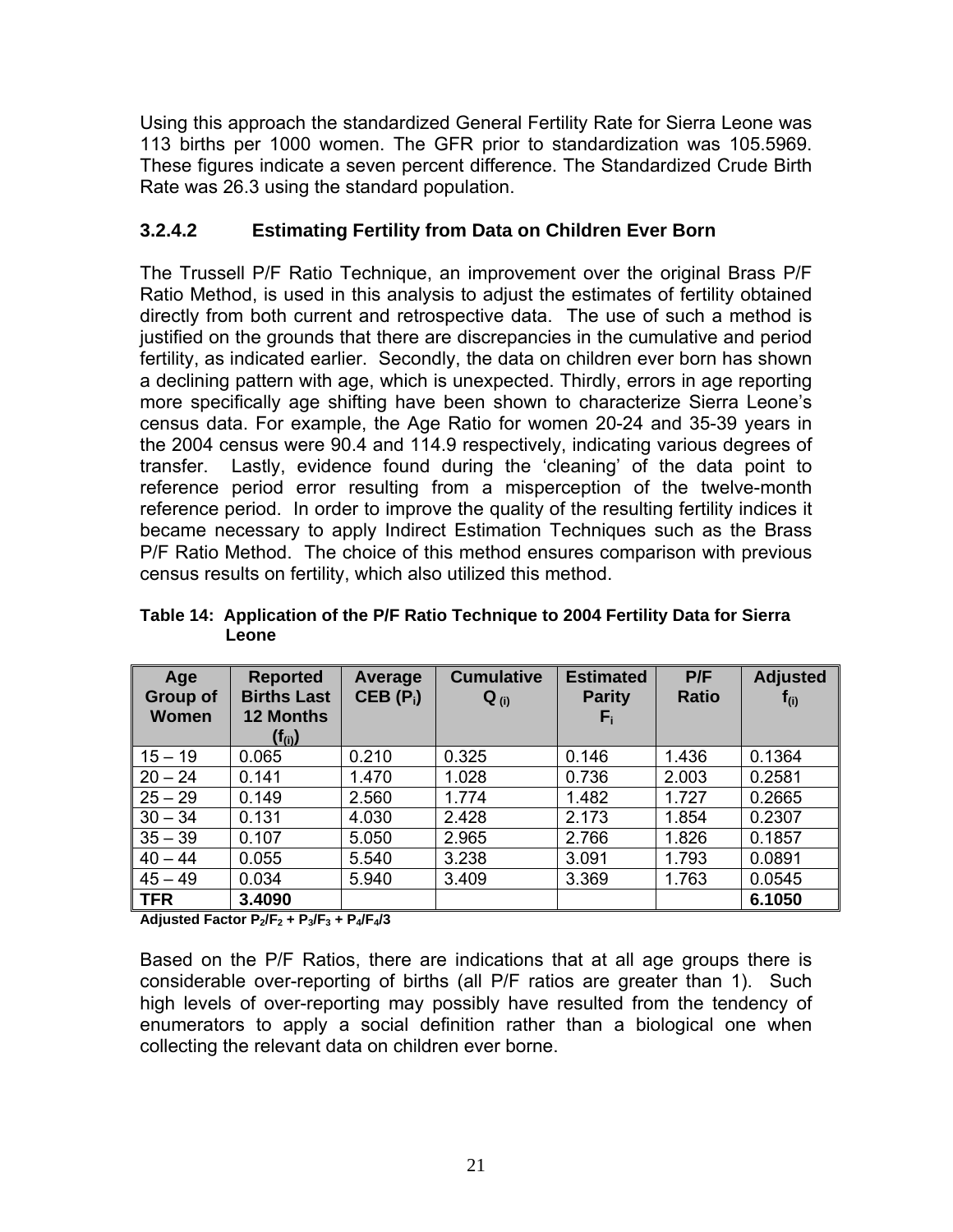Also, there is no marked decrease in the ratios for older women over 30 years suggesting that the degree of omission is virtually consistent. The P/F ratio for age group 20-24 is the highest indicating that the reported parity was twice higher than the estimated number of children ever borne.

In choosing an Adjustment Factor, Brass suggested the use of  $P_2/F_2$  because this age group (20-24 years) is associated with the highest degree of accuracy in reporting births because they are young, unlike their older counterparts aged 35 years and over who may be affected by varying degrees of recall lapse.

Nevertheless, the use of this value (2.003) would imply a TFR of 6.8274 for Sierra Leone, a level which could be unrealistic in the light of past census analysis as well as other United Nations estimates.

The use of the average  $P_2/F_2 + P_3/F_3 + P_4/F_4/3$  yields a more acceptable estimate of 6.1052 as the nations Total Fertility Rate.

The results of this analysis for the Provinces and Districts of the country together with other adjusted indices of fertility are presented in Table 15 below.

| <b>Administration</b><br><b>Region</b> | <b>Total Fertility Rate</b> | <b>Crude Birth Rate</b> | <b>General Fertility</b><br>Rate |
|----------------------------------------|-----------------------------|-------------------------|----------------------------------|
| <b>Sierra Leone</b>                    | 6.1052<br>(6.30)            | 48.2                    | 192.0                            |
| <b>Southern Province</b>               | 6.7059<br>(6.88)            | 51.0                    | 210.1                            |
| Bo                                     | 6.3506<br>(6.79)            | 48.7                    | 201.0                            |
| <b>Bonthe</b>                          | 6.8592<br>(6.70)            | 51.2                    | 213.8                            |
| Moyamba                                | 6.9604<br>(6.79)            | 50.4                    | 208.2                            |
| Pujehun                                | (7.37)<br>6.9452            | 53.6                    | 217.1                            |
| <b>Eastern Province</b>                | 6.2072<br>(6.76)            | 49.0                    | 198.7                            |
| Kailahun                               | 6.1850<br>(6.92)            | 48.6                    | 193.4                            |
| Kenema                                 | 6.1805<br>(6.65)            | 49.4                    | 200.5                            |
| Kono                                   | 6.2834<br>(6.79)            | 49.0                    | 202.3                            |
| <b>Northern Province</b>               | 6.5765<br>(5.89)            | 50.6                    | 202.8                            |
| Bombali                                | 6.2509<br>(6.49)            | 46.2                    | 189.7                            |
| Kambia                                 | (6.36)<br>6.9143            | 51.6                    | 216.5                            |
| Port Loko                              | 6.5041<br>(5.41)            | 50.8                    | 202.2                            |
| Koinadugu                              | 6.4035<br>(5.41)            | 50.0                    | 194.6                            |
| Tonkolili                              | 6.9317<br>(5.81)            | 54.7                    | 213.7                            |
| <b>Western Area</b>                    | 4.2365 (NA)                 | 37.3                    | 138.9                            |
| <b>Western Urban</b>                   | 3.9834<br>(5.46)            | 35.6                    | 130.9                            |
| <b>Western Rural</b>                   | 5.2579<br>(6.21)            | 43.8                    | 172.1                            |

| Table 15: Adjusted Indices of Fertility by Administrative Regions in Sierra Leone |  |  |
|-----------------------------------------------------------------------------------|--|--|
|                                                                                   |  |  |

*(-) Estimates Based on 1985 Census.* 

The national TFR of 6.1050 implies only a slight decline from its level of 6.30 children in 1985. On regional basis, the highest TFR (6.9143) is reported in Moyamba whilst the lowest of 3.9834 is reported in the Western Urban Area.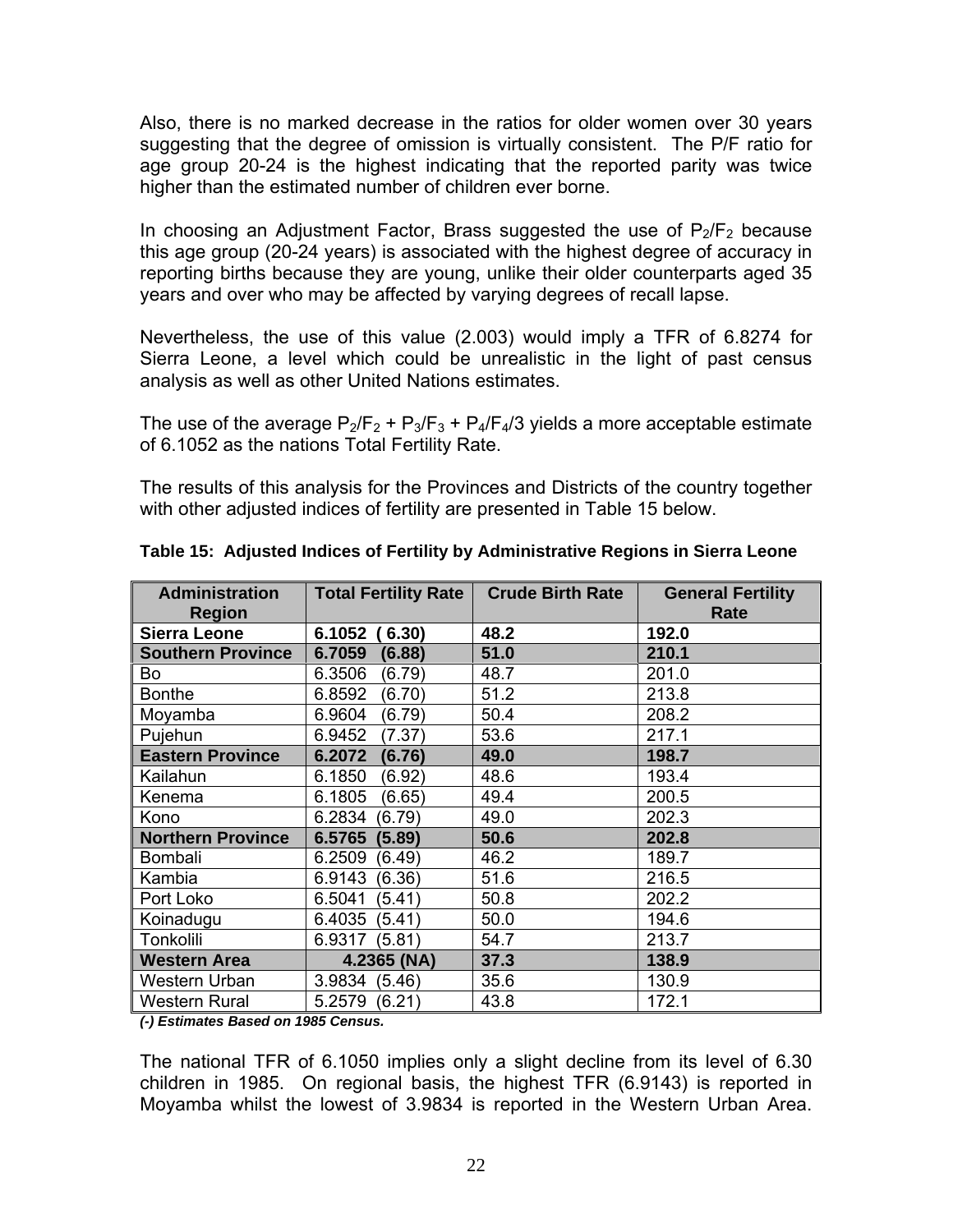Whilst the latter finding is not unexpected, Moyamba in the Southern Province appears to be new among those districts reporting the highest TFR. The highest TFR since 1985, has however been reported in the Southern Province.

Another feature of the panel on TFR is that the lowest levels of TFR (6.2072**)** are reported in the Eastern Province. Similarly, the greatest declines in levels were reported in the same province.

There is no consistent pattern of change in the TFR between 1985 and 2004. Some districts, such as Bonthe, Moyamba and Pujehun experienced an increase compared to Kenema and Kailahun where the rate decline. Both the rural and urban areas of the Western Areas also experienced a decline.

In the Northern Province, on the contrary, most districts have experienced an increase in fertility. In Port Loko, Koinadugu and Tonkolili, there has been an increase of at least one child in the last intercensal period.

As regards the Crude Birth Rate, the highest level is reported in the Southern Province with 51.0 live births per thousand population. The results also point to the fact that all provinces (Just like the districts) have rates higher than the national level. The Western Area is an exception.

The General Fertility Rate is highest in Pujehun (217.1), but lowest in the Western Area (138.9).

The national trends in fertility indicate that there has been little or no decline in fertility over a period of three decades as seen in Figure 5 below.

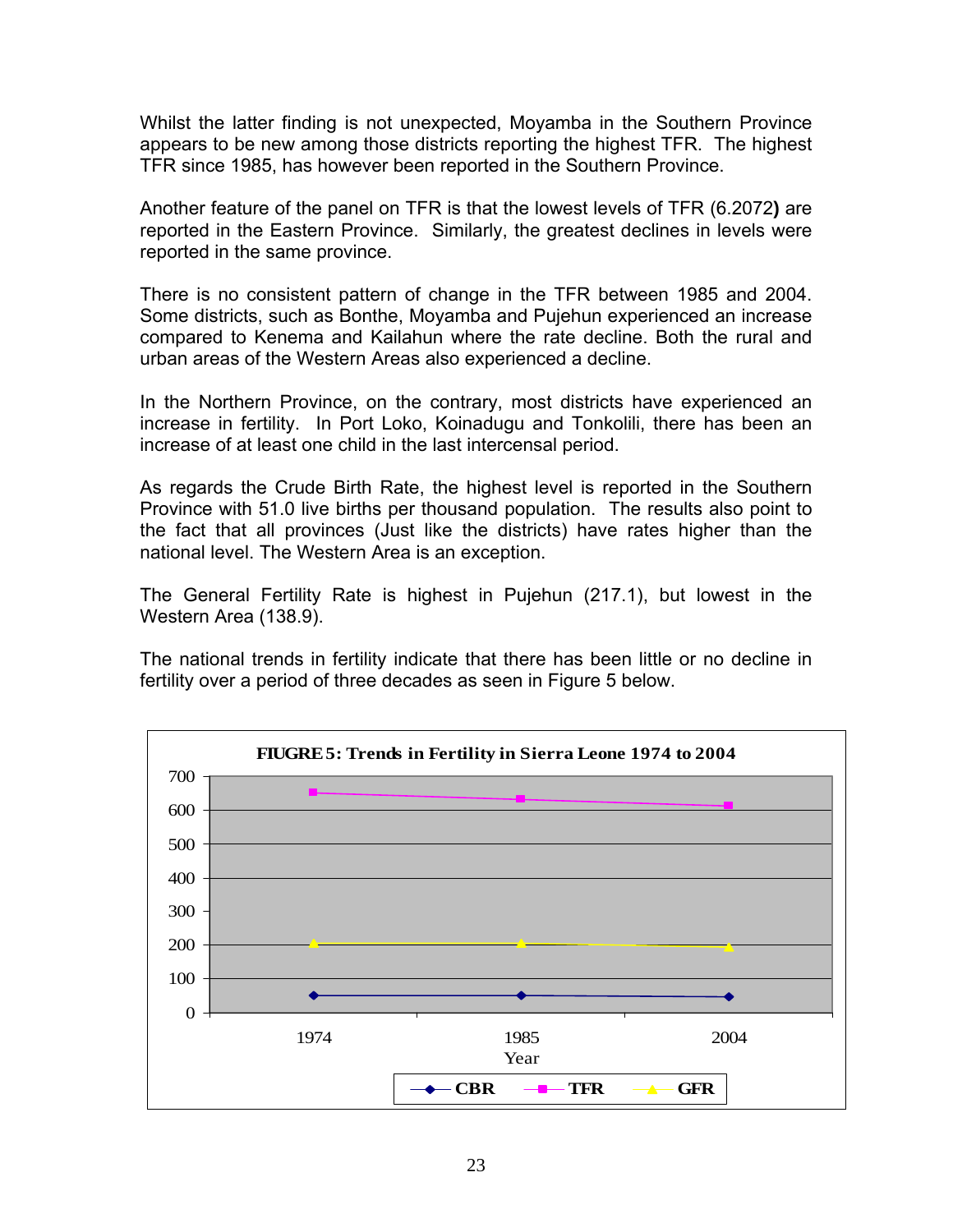Based on the graph the TFR appears to have experienced the largest drop over the years.

#### **3.2.4 Parity Analysis**

The number of children previously born alive to women 10 years and over as of the date of the census is examined in Table 16.

| Leone        |      |               |      |      |      |      |      |      |     |     |              |     |
|--------------|------|---------------|------|------|------|------|------|------|-----|-----|--------------|-----|
| Age of Women |      | <b>Parity</b> |      |      |      |      |      |      |     |     | <b>Total</b> |     |
| as of census | 0    |               | 2    | 3    | 4    | 5    | 6    |      | 8   | 9   | $10+$        |     |
| $15 - 19$    | 83.6 | 12.6          | 3.0  | 0.6  | 0.1  | 0.0  | 0.0  | 0.0  | 0.0 | 0.0 | 0.0          | 100 |
| $20 - 24$    | 43.3 | 23.0          | 20.4 | 12.0 | 6.0  | 2.8  | 1.3  | 0.1  | 0.1 | 0.0 | 0.0          | 100 |
| $24 - 29$    | 17.6 | 14.4          | 19.3 | 18.4 | 14.2 | 9.3  | 5.3  | 0.6  | 0.4 | 0.2 | 0.3          | 100 |
| $30 - 34$    | 10.7 | 8.1           | 12.0 | 14.1 | 14.5 | 12.7 | 10.1 | 7.5  | 4.7 | 2.6 | 3.0          | 100 |
| $35 - 39$    | 7.9  | 5.4           | 8.2  | 10.3 | 12.0 | 12.5 | 11.3 | 11.4 | 8.4 | 5.3 | 7.2          | 100 |
| $40 - 44$    | 8.6  | 5.1           | 7.0  | 8.7  | 9.9  | 10.6 | 10.5 | 10.3 | 9.2 | 7.2 | 12.8         | 100 |
| $45 - 49$    | 8.1  | 4.7           | 6.3  | 7.5  | 8.8  | 9.6  | 9.8  | 10.4 | 9.8 | 8.3 | 16.7         | 100 |

**Table 16: Percentage Distribution of Women by Parity and Age for Sierra Leone** 

As is expected, the percentage of zero parity women decreases with age from 83.6 percent among 15 – 19 year old 5 to 8.1 percent among women close to menopause (45 – 49 years).

The data is also consistent with the fact that parity increases with age. For example 16.7 percent of women aged 45 – 49 years already had ten or more children as of the date of the census whilst only 0.3 percent of women  $25 - 29$ years were in this category.

#### **3.2.6 Prevalence of Childlessness**

Childlessness or infecundity is considered as the inability to conceive after several years of exposure to the risk of pregnancy (UNFPA 1993). Although cognizance is taken of the fact that childlessness could be 'primary', or 'secondary', the data here refer to the former implying that the women have never had a birth. The importance of childlessness lies in the fact that it is closely related to the concept of replacement. Where the percentage of childlessness is high among women, the chances of replacement may be reduced.

#### **3.2.6.1 Childlessness among Women 40 to 49 Years Old**

Limiting childlessness to this category of women enables us to asses the level among women who are close to their menopause. These results are presented in Table17.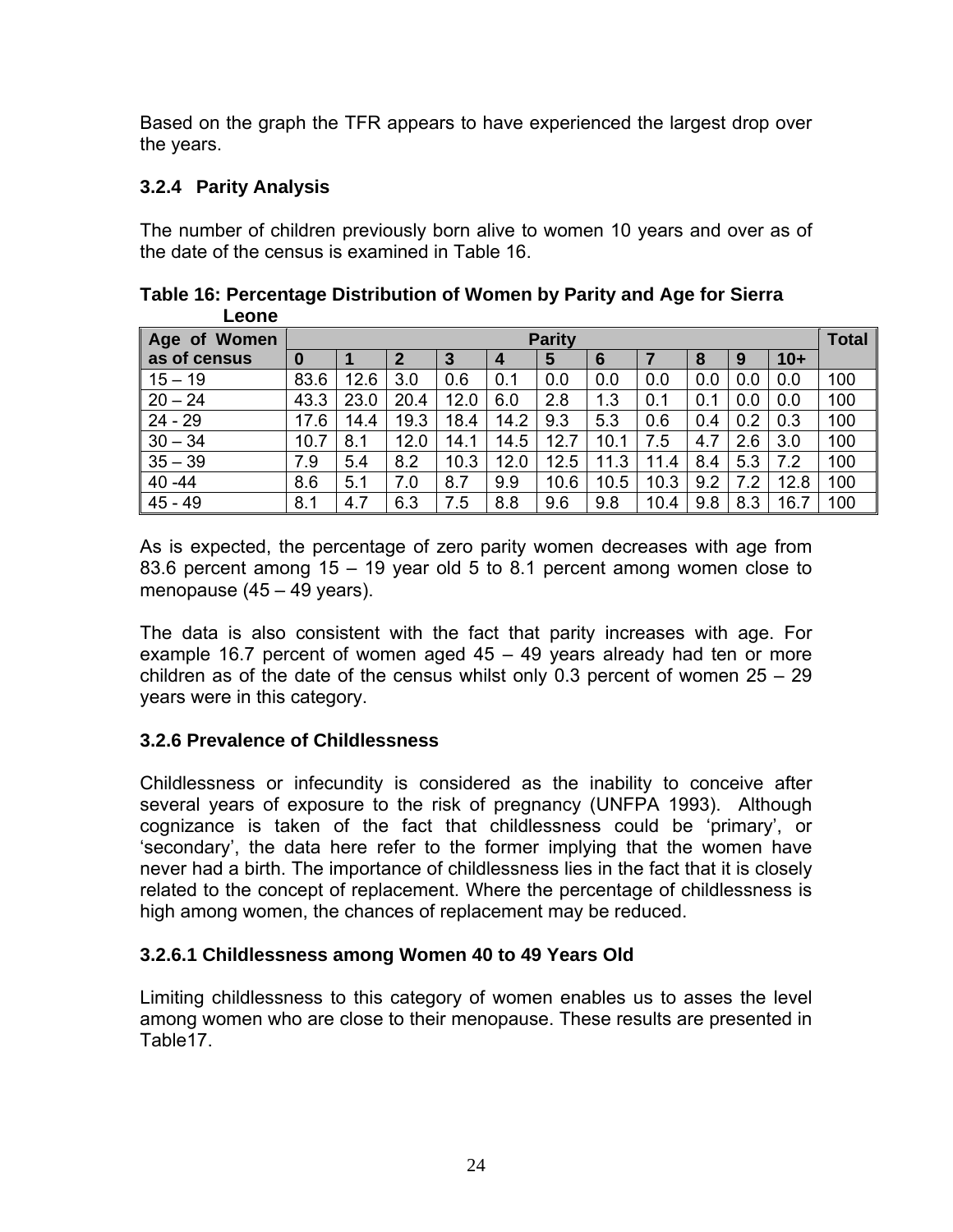| <b>Administrative</b>    | <b>Age of Women</b> |           |  |  |  |  |
|--------------------------|---------------------|-----------|--|--|--|--|
| <b>Regions</b>           | $40 - 44$           | $45 - 49$ |  |  |  |  |
| <b>Sierra Leone</b>      | 8.6                 | 8.1       |  |  |  |  |
| <b>Eastern Province</b>  | 7.8                 | 7.5       |  |  |  |  |
| Kailahun                 | 8.3                 | 7.1       |  |  |  |  |
| Kenema                   | 8.0                 | 9.2       |  |  |  |  |
| Kono                     | 7.2                 | 8.4       |  |  |  |  |
| <b>Northern Province</b> | 7.8                 | 9.5       |  |  |  |  |
| <b>Bombali</b>           | 8.6                 | 9.3       |  |  |  |  |
| Kambia                   | 7.5                 | 9.1       |  |  |  |  |
| Port Loko                | 7.4                 | 10.1      |  |  |  |  |
| Koinadugu                | 7.7                 | 9.1       |  |  |  |  |
| Tonkolili                | 7.4                 | 10.2      |  |  |  |  |
| <b>Southern Province</b> | 7.8                 | 9.1       |  |  |  |  |
| Bo                       | 8.5                 | 10.0      |  |  |  |  |
| <b>Bonthe</b>            | 6.6                 | 9.2       |  |  |  |  |
| Moyamba                  | 8.0                 | 8.7       |  |  |  |  |
| Pujehun                  | 7.1                 | 8.1       |  |  |  |  |
|                          |                     |           |  |  |  |  |
| <b>Western Rural</b>     | 12.1                | 12.1      |  |  |  |  |
| Western Urban            | 9.2                 | 9.0       |  |  |  |  |

#### **Table 17: Prevalence of Childlessness among Married Women 40 – 49 Years Old by Administrative Regions**

At national level, the results suggest slightly high prevalence of childlessness among women 40 – 44 years compared to their counterparts aged 45 – 49 years. However for most of the other regions women in the latter age group display higher levels of childlessness than their younger counterparts. In Kono and Kenema, the whole of the Northern and Southern province this pattern is upheld. Given that the number of children ever born increases with age the above trend is perhaps unexpected. The fact that data on the prevalence of sexually transmitted diseases, which could be sterility producing (Shyrock and Seigel, 1976 ibid) are lacking it becomes more enigmatic to explain the above pattern. A similar pattern was reported for the 1985 Census.

#### **3.2.6.2 Childlessness by Place of Residence**

The analysis in Table18 is based on the percentage of childlessness among women in marital union living either in rural or urban areas. These results are calculated at national and provincial levels.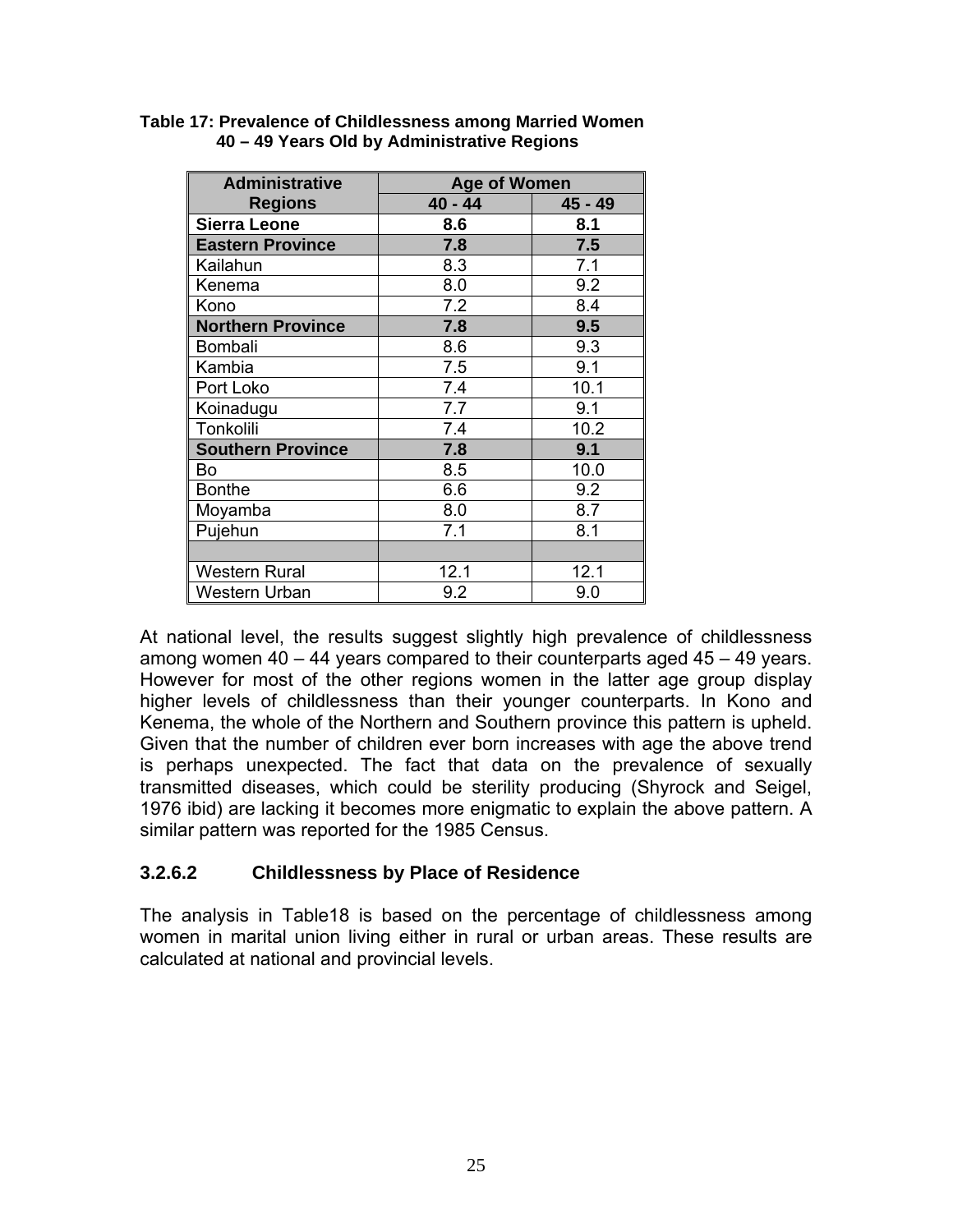|                     | <b>Place of Residence</b> |           |                     |              |  |  |  |
|---------------------|---------------------------|-----------|---------------------|--------------|--|--|--|
|                     | Rural                     |           |                     | <b>Urban</b> |  |  |  |
| <b>Regions</b>      |                           |           | <b>Age of Women</b> |              |  |  |  |
|                     | 40 44                     | $45 - 49$ | 40 44<br>$45 - 49$  |              |  |  |  |
| <b>SIERRA LEONE</b> | 8.5                       | 7.7       | 9.0                 | 8.8          |  |  |  |
| EASTERN PROVINCE    | 7.8                       | 7.4       | 7.7                 | 7.6          |  |  |  |
| NORTHERN PROVINCE   | 8.8                       | 77        | 9.0                 | 8.3          |  |  |  |
| SOUTHERN PROVINCE   | 8.2                       | 7.8       | 6.9                 | 7.9          |  |  |  |
| <b>WESTERN AREA</b> | 10.2                      | 8.6       | 10.1                | 9.8          |  |  |  |

**Table 18: Percentage of Childlessness Among Married Women 40 – 49 years Old by Place of residence and Provinces** 

The results in Table 18 reveal an inconsistent pattern for women 40 – 44 years by place of residence. This suggests that place of residence does not affect the percentage of childless women aged 40 – 44 years. However a more consistent pattern is observed among older women 45 – 49 years. The results reveal that there are fewer childless women in this age group in the rural areas than in the urban areas. The difference is however small as in the case of the Southern Province. The conclusion that can be arrived at here is that place of residence does not consistently affect the percentage of childless women in Sierra Leone, using the two age groups above.

#### **3.2.7 Fertility Differentials**

The demographic literature is replete with efforts to examine the effects of demographic and socio-economic factors on levels of fertility, as a way of understanding the dynamics of childbearing with the ultimate aim of designing strategies to reduce fertility levels especially in developing countries. Among the factors commonly examined are place of residence, education and contraceptive use and age.

In the context of Sierra Leone, place of residence and education have been examined both at national and sub-national levels. Okoye (1980) concluded that although urban fertility is lower than rural fertility, the differentials are minimal. Ketkar's 1978 study of the Western Area did not support the accepted inverse relationship between education and fertility.

#### **3.2.7.1 Educational Differentials in Fertility Levels**

Generally, education is thought to be inversely related to fertility. This may not however hold true for all categories of education especially when the groups compared are people with no schooling and those with up to four or six years of primary education (UN, 1975). The UN (1975 ibid.) also suggests that a threshold of 10-14 years of schooling has to be acquired to produce any significant impact on fertility levels.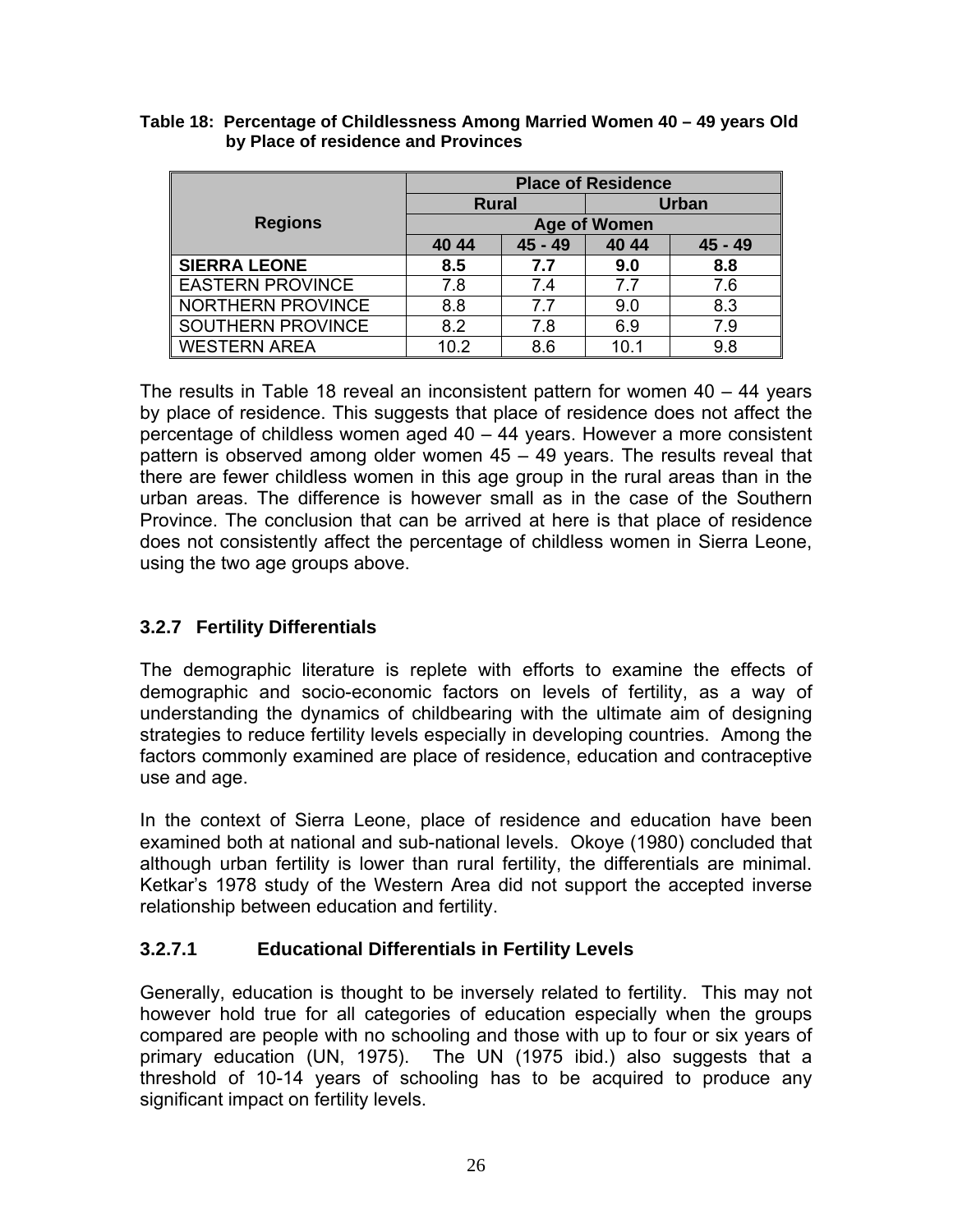Calton, (1982) indicated that the influence of education on fertility behaviour is through:

- i. Access to information about fertility control methods.
- ii. Increased capacity for the efficient use of fertility control methods.
- iii. Intensity of motivation with respect to family size.

In Sierra Leone where levels of contraceptive use are still low, the effect of formal education on fertility would therefore be through prolonged schooling after menarche. It is not surprising therefore that part of Government's policy to improve the overall status of women, which includes reducing their level of fertility, has been the implementation of programmes to increase the enrolment and retention of girls in school.

Two questions of education were asked during the 2004 national census:

- i. "Ever attended school" with three categories: 'Never attended', 'Still attending' and 'left school'.
- ii. "Highest level of education attained". This had the following categories: 'None', 'Kindergarten', 'Primary 1-6', 'Secondary (Junior or Senior)'. Various levels of Tertiary Education, 'Vocational/Commercial', 'technical, nursing and koranic.

The current analysis is however limited to the formal educational system because these are conventional categories with standard measurements and therefore can be compared with previous results. The mean number of children ever born is estimated based on both questions respectively. The results based on educational status are presented in Table 19 below.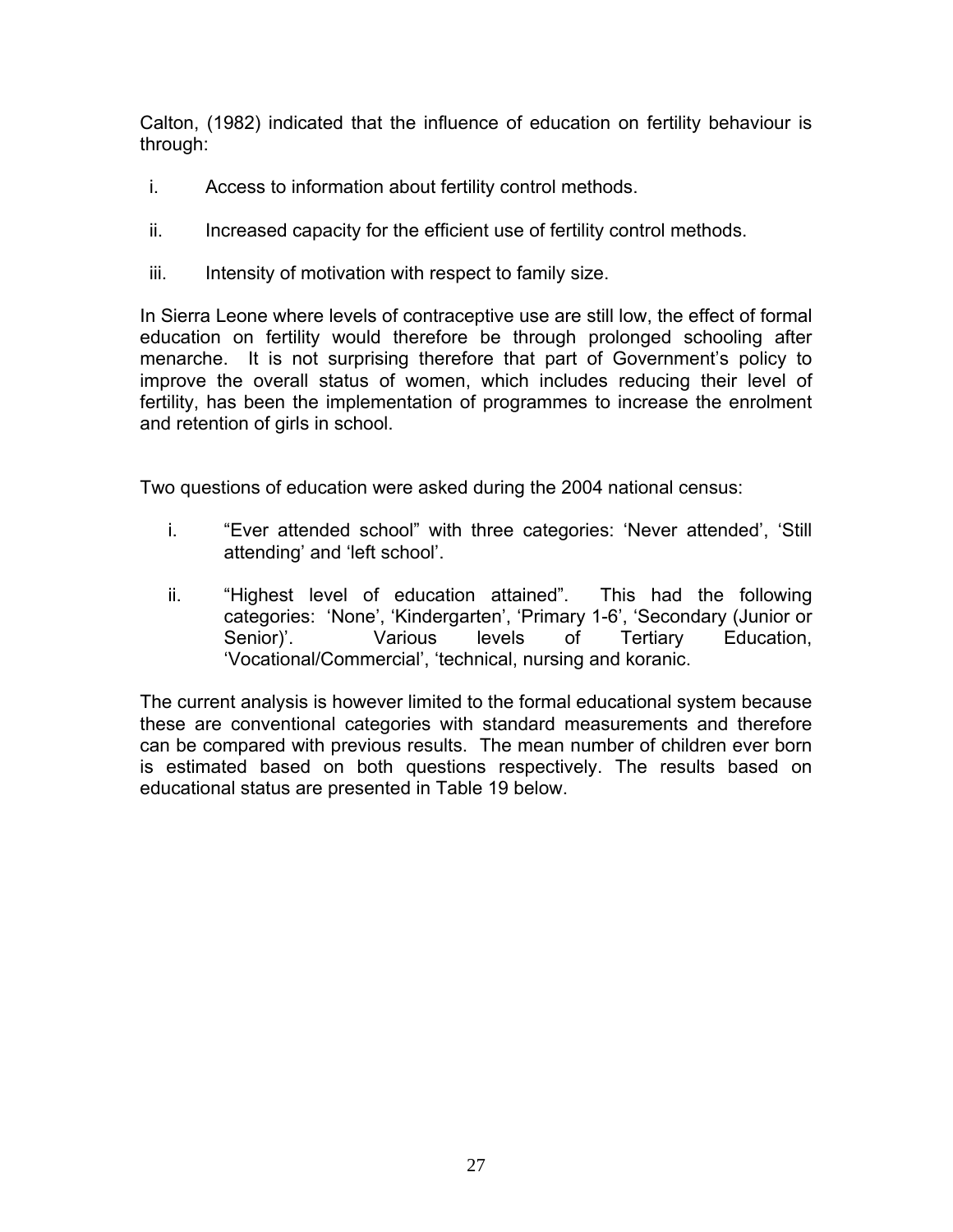| tonaca concor for ciona Econo ana Aanimiiotratro Regiono<br><b>Administrative Regions</b> | <b>Educational Background</b> |              |      |  |  |  |  |
|-------------------------------------------------------------------------------------------|-------------------------------|--------------|------|--|--|--|--|
|                                                                                           | <b>Never</b>                  | <b>Still</b> | Left |  |  |  |  |
| Sierra Leone                                                                              | 3.84                          | 0.14         | 2.76 |  |  |  |  |
| <b>Eastern Province</b>                                                                   | 3.80                          | 0.14         | 2.99 |  |  |  |  |
| Kailahun District                                                                         | 3.85                          | 0.13         | 2.87 |  |  |  |  |
| Kenema District                                                                           | 3.77                          | 0.17         | 3.12 |  |  |  |  |
| Kono District                                                                             | 3.80                          | 2.57         | 2.91 |  |  |  |  |
| Northern Province                                                                         | 3.91                          | 0.16         | 2.89 |  |  |  |  |
| <b>Bombali District</b>                                                                   | 3.90                          | 0.05         | 2.80 |  |  |  |  |
| Kambia District                                                                           | 4.11                          | 0.05         | 2.94 |  |  |  |  |
| Koinadugu District                                                                        | 3.56                          | 0.06         | 2.86 |  |  |  |  |
| Port Loko District                                                                        | 3.94                          | 0.19         | 2.76 |  |  |  |  |
| Tonkolili District                                                                        | 4.00                          | 0.05         | 3.19 |  |  |  |  |
| Southern Province                                                                         | 4.00                          | 0.16         | 3.37 |  |  |  |  |
| <b>Bo District</b>                                                                        | 3.78                          | 0.15         | 3.18 |  |  |  |  |
| <b>Bonthe District</b>                                                                    | 4.10                          | 0.07         | 3.77 |  |  |  |  |
| Moyamba District                                                                          | 4.28                          | 0.14         | 3.67 |  |  |  |  |
| <b>Pujehun District</b>                                                                   | 3.98                          | 0.09         | 3.27 |  |  |  |  |
| Western Area                                                                              | 3.34                          | 0.12         | 2.29 |  |  |  |  |
| Rural                                                                                     | 3.60                          | 0.06         | 2.77 |  |  |  |  |
| Urban                                                                                     | 3.26                          | 0.12         | 2.18 |  |  |  |  |

**Table 19: Mean Number of Children Ever Born Based on Women Who Had Ever Attended School for Sierra Leone and Administrative Regions** 

The results in the table are in the expected direction even though they represent only a 'crude' analysis. The level achieved prior to leaving school for example, is unspecified. Respondents who have never attended school have the highest levels of fertility compared to the other two groups. The result also indicates that female respondents currently in school have the lowest levels of fertility. In all cases, this is less than one child, on average. In Kono however those in school have over two children. This suggests that some women may go back to school after having their child(ren) especially if such births were unplanned.

The relationship between fertility and education based on highest level of education achieved a more refined indicator, is examined in Table 20 below.

| Luuvauvii aliu   | Ayu IVI     | <b>OIGHT LUMIS</b>       |                  |                 |  |  |  |  |  |  |
|------------------|-------------|--------------------------|------------------|-----------------|--|--|--|--|--|--|
|                  |             | <b>EDUCATIONAL LEVEL</b> |                  |                 |  |  |  |  |  |  |
| <b>Age Group</b> | <b>None</b> | Primary                  | <b>Secondary</b> | <b>Tertiary</b> |  |  |  |  |  |  |
| $15 - 19$        | 0.2531      | 0.1121                   | 0.0663           | 0.0408          |  |  |  |  |  |  |
| $20 - 24$        | 1.5030      | 1.4586                   | 0.6823           | 0.2607          |  |  |  |  |  |  |
| $25 - 29$        | 2.5979      | 2.6184                   | 1.7036           | 0.7826          |  |  |  |  |  |  |
| $30 - 34$        | 3.9786      | 4.0026                   | 2.8805           | 1.4892          |  |  |  |  |  |  |
| $35 - 39$        | 4.9087      | 5.0065                   | 3.6868           | 1.9533          |  |  |  |  |  |  |
| $40 - 44$        | 5.0692      | 5.3193                   | 4.2181           | 2.7321          |  |  |  |  |  |  |
| $45 - 49$        | 5.5862      | 5.8333                   | 4.5201           | 2.7321          |  |  |  |  |  |  |
| $50 - 54$        | 5.4670      | 5.9605                   | 4.8146           | 2.9522          |  |  |  |  |  |  |
| $55 - 59$        | 5.7544      | 5.8216                   | 4.7244           | 2.8635          |  |  |  |  |  |  |
| $60+$            | 4.8091      | 5.1042                   | 4.3567           | 3.0977          |  |  |  |  |  |  |
| ALL              | 3.3200      | 2.0839                   | 1.6589           | 1.4879          |  |  |  |  |  |  |

**Table 20: Mean Number of Children Ever Born By Highest Level of Education and Age for Sierra Leone**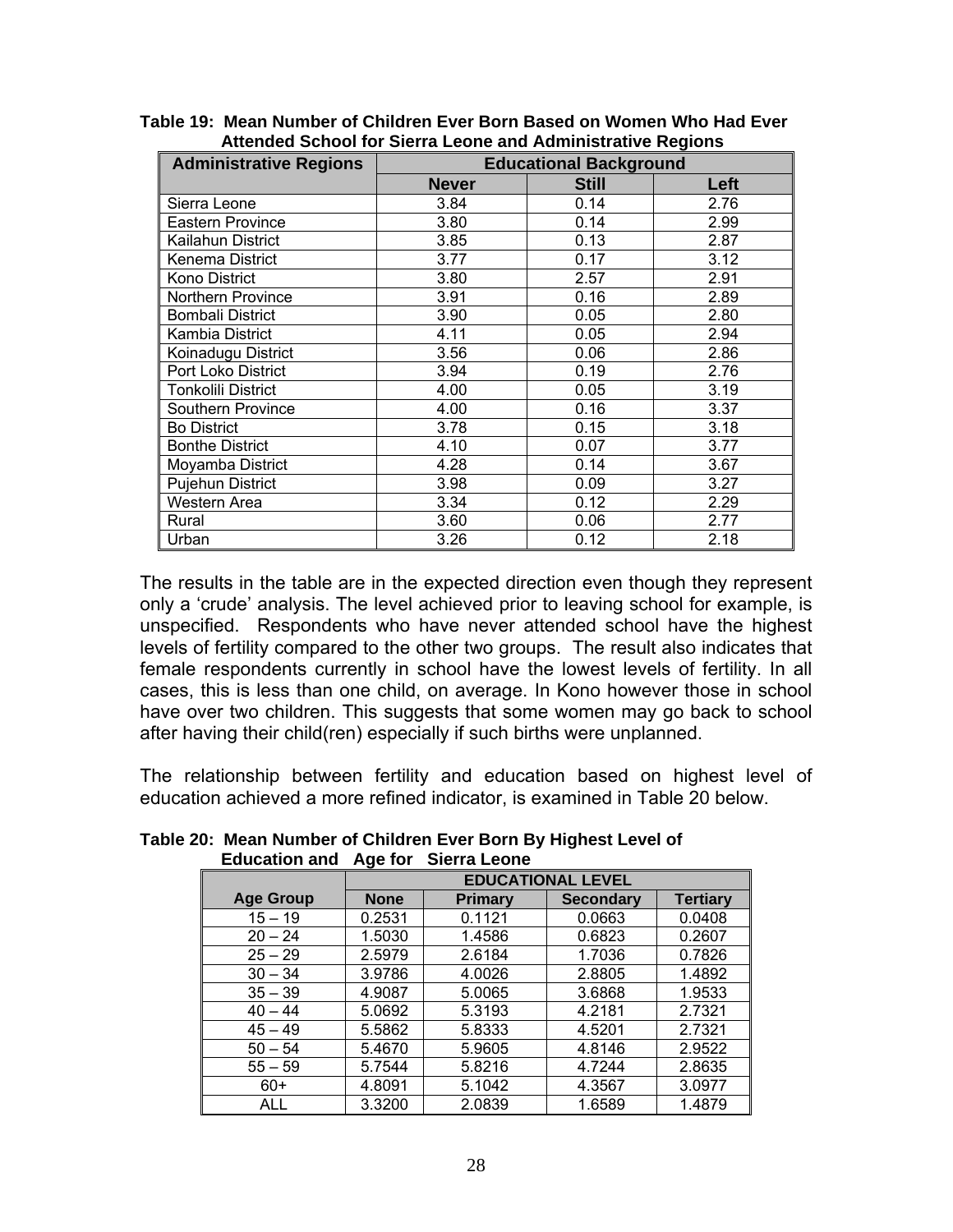The results in Table 20 indicate an inverse relationship between education and the number of children ever born. Although on the whole, a significant drop is observed between women with no education and those with primary education (a difference of 1.2 children), it is observed that beyond age 24 years women with primary education have higher levels of fertility than those with no education although the difference is small in all age groups.

It appears that, both measures of education (ever attended and level of education completed) have indicated a negative relationship with fertility although to varying degrees.

#### **3.2.7.2 Mean Number of Children Ever Born by Place of Residence**

The results of this analysis are presented in Table 21 below.

| <b>Administrative Region</b> | <b>Place of Residence</b> |       |                     |  |  |  |  |
|------------------------------|---------------------------|-------|---------------------|--|--|--|--|
|                              | <b>Rural</b>              | Urban | <b>Differential</b> |  |  |  |  |
| <b>Sierra Leone</b>          | 3.65                      | 2.69  | 0.96                |  |  |  |  |
| <b>Eastern Province</b>      | 3.52                      | 3.00  | 0.52                |  |  |  |  |
| Kailahun District            | 3.38                      | 3.15  | 0.23                |  |  |  |  |
| Kenema District              | 3.64                      | 2.93  | 0.71                |  |  |  |  |
| Kono District                | 3.54                      | 3.0   | 0.54                |  |  |  |  |
| <b>Northern Province</b>     | 3.66                      | 3.18  | 0.48                |  |  |  |  |
| Bombali                      | 3.65                      | 2.87  | 0.78                |  |  |  |  |
| Kambia                       | 3.86                      | 3.61  | 0.25                |  |  |  |  |
| Koinadugu                    | 3.69                      | 3.0   | 0.69                |  |  |  |  |
| Port Loko                    | 3.71                      | 3.49  | 0.22                |  |  |  |  |
| Tonkolili                    | 3.67                      | 2.81  | 0.86                |  |  |  |  |
| <b>Southern Province</b>     | 3.80                      | 2.96  | 0.84                |  |  |  |  |
| Bo                           | 3.67                      | 2.81  | 0.86                |  |  |  |  |
| <b>Bonthe</b>                | 3.92                      | 3.23  | 0.69                |  |  |  |  |
| Moyamba                      | 4.00                      | 3.39  | 0.61                |  |  |  |  |
| Pujehun                      | 3.66                      | 3.46  | 0.20                |  |  |  |  |
| <b>Western Area</b>          | 3.20                      | 2.31  | 0.89                |  |  |  |  |

#### **Table 21: Mean Number of Children Ever Born by Place of Residence and Administration Regions**

The Table reveals higher mean numbers of children in all rural areas than in urban areas in all administrative regions. But these differences are small. They range from 0.20 children in Pujehun to 0.89 the Western Area. At national level the difference is almost one child between rural and urban areas. The national differential is 0.96, almost one child.

These small differences may in part be attributed to the fact that the dichotomy between rural and urban settlements is based on size of town rather than on the availability of socio-economic factors, which could produce greater differences on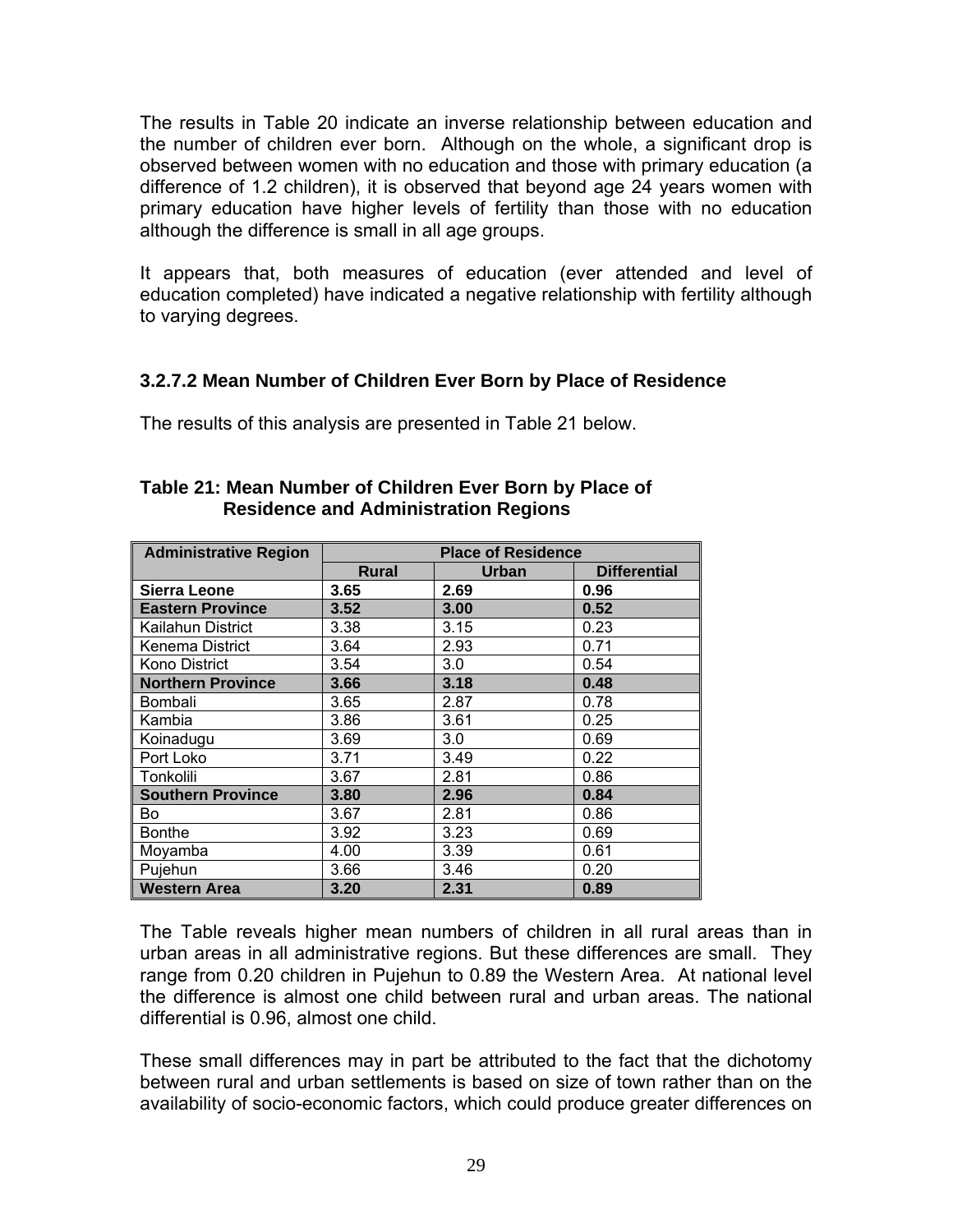childbearing. The fact that the relationship holds suggests that size of town (implying some level of modernization) could be a necessary factor although not a sufficient condition to influence the level of childbearing, drastically .

#### **3.2.8 Reproductivity**

This section deals with the rate at which Sierra Leonean women are replacing themselves in terms of the number of daughters they reproduce by the end of their reproductive span assuming they follow a given age specific fertility schedule. In this connection estimates of the Gross Reproduction Rate (GRR) and the Net Reproduction Rate (NRR or Ro) are provided. The estimates for the GRR are shown in Table 22 below.

| Aummonauve Regions.                     |                 |                     |                     |                                   |                                    |                                    |                   |
|-----------------------------------------|-----------------|---------------------|---------------------|-----------------------------------|------------------------------------|------------------------------------|-------------------|
| <b>Administrative</b><br><b>Regions</b> |                 | <b>Sierra Leone</b> |                     | <b>Eastern</b><br><b>Province</b> | <b>Southern</b><br><b>Province</b> | <b>Northern</b><br><b>Province</b> | Western  <br>Area |
| <b>GRR</b>                              | 3.0455          |                     |                     | 3.0676                            | 3.3318                             | 3.3172                             | 2.1022            |
| <b>Administrative</b><br><b>Regions</b> | <b>Kailahun</b> | Kenema              | Kono                | Bo                                | <b>Bonthe</b>                      | Moyamba                            | Pujehun           |
| <b>GRR</b>                              | 3.0727          | 3.0563              | 3.0864              | 3.1896                            | 3.4282                             | 3.3942                             | 3.4413            |
| <b>Administrative</b><br><b>Regions</b> | <b>Bombali</b>  | Kambia              | <b>Port</b><br>Loko | Koinadugu                         | Tonkolili                          | Western<br><b>Rural</b>            | Western<br>Urban  |
| <b>GRR</b>                              | 3.1305          | 3.4291              | 3.2433              | 3.3657                            | 3.5338                             | 2.6290                             | 1.9250            |

|  |                                |  | Table 22: Estimates of Gross Reproduction Rate for Sierra Leone and Other |  |  |  |
|--|--------------------------------|--|---------------------------------------------------------------------------|--|--|--|
|  | <b>Administrative Regions.</b> |  |                                                                           |  |  |  |
|  |                                |  |                                                                           |  |  |  |

The estimates suggest that all regions of the country do have a convenient replacement rate of over three daughters by the time women attain menopause. In the Western Area and in other urban settings, replacement is about two daughters. Other regions have GRRs, higher than the national level. One disadvantage of this rate through is that it assumes Mortality is nil. In other words, no woman dies throughout the reproductive span.

The Net Reproduction Rate (NRR), unlike the GRR, takes into consideration the effect of mortality on the women in their reproduction span. In estimating the level of mortality of the female population in this age bracket the life expectancy of 49.4 years (Sengeh and Williams, 2006) was used to obtain the Lx values of women in their reproductive span, from the North Model Life Table (estimated level 12.8). The Lx values were divided by 100,000 (radix). The results were than multiplied by the age specific fertility rates for each age group, summed up and lastly multiplied by the proportion of female births. The final results indicate that the NRR for Sierra Leone is 2.1 daughters per woman. Like the GRR, the NRR also suggests that the women are adequately replacing themselves.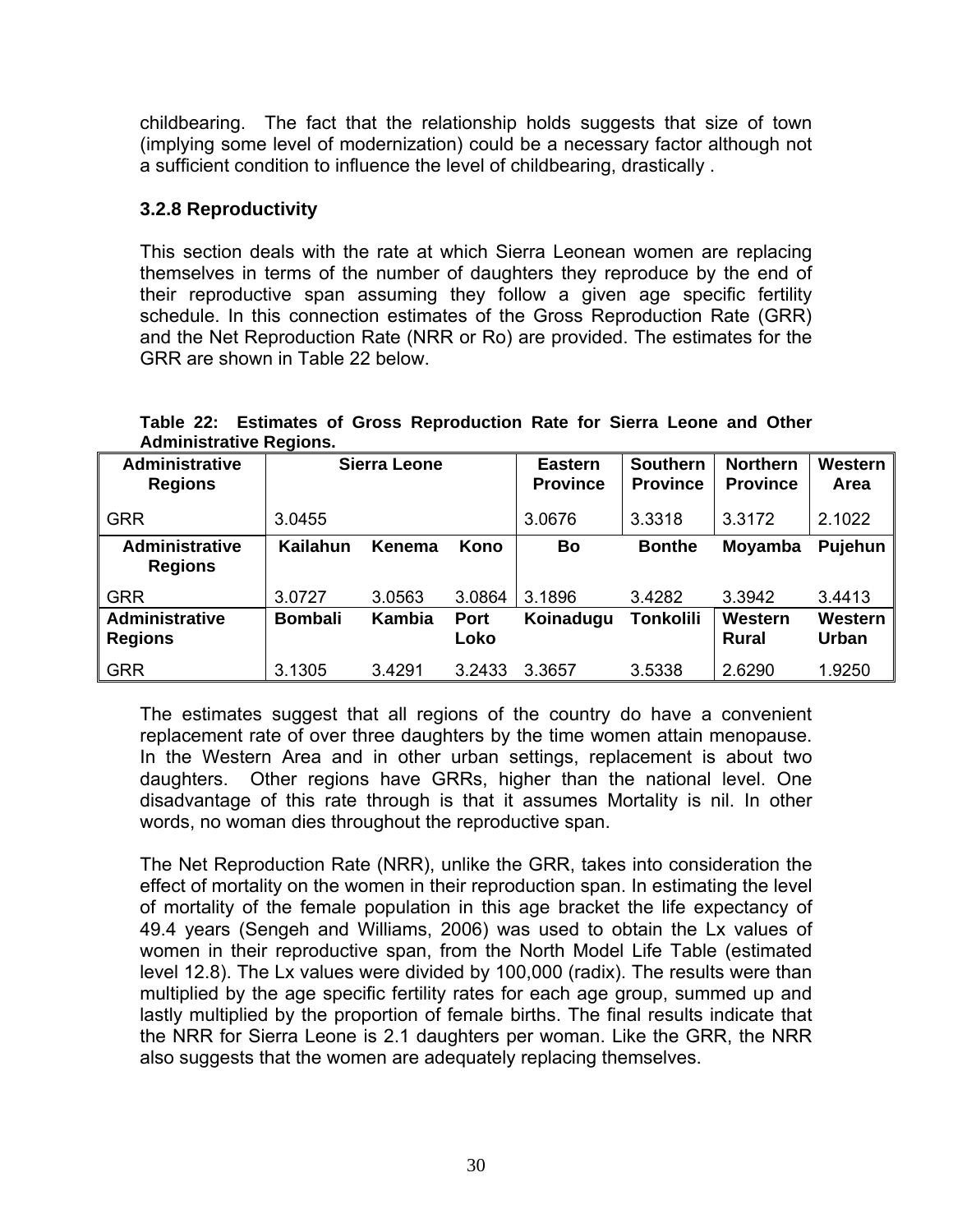NRR = 5 Bf .∑Bi.n Lx  $B_t$   $P_i$   $I_o$ Where $\underline{\mathsf{B}}^{\mathsf{f}}$  - proportion of females births  $B_t$  $B<sub>i</sub>$ . - births to women in age group i  $P_i$  - female population in age group i,  $nL_x$  - number of survivors between age x and x+n  $I_0$ - radix (100,000) ∑ - summation

#### **3.2.9 Marital Fertility**

In communities where pre-marital fertility is low and marriage is contracted early, a large proportion of births are expected to occur within marriage. Yumkella and Kaindaneh (Ibid) found out that pre-marital births account for 2.0 percent of all births in the entire population. Part of the findings also suggests that such births constituted 6.90 percent among 15-19 year olds (the highest) and declined with age.

This section examines the levels and pattern of childbearing among married women but also compares these findings with those of single women.

#### **3.2.9.1 Mean Number of Children Ever Born by Marital Status**

As expected, married women have higher mean number of children than never married women as seen in Table 23.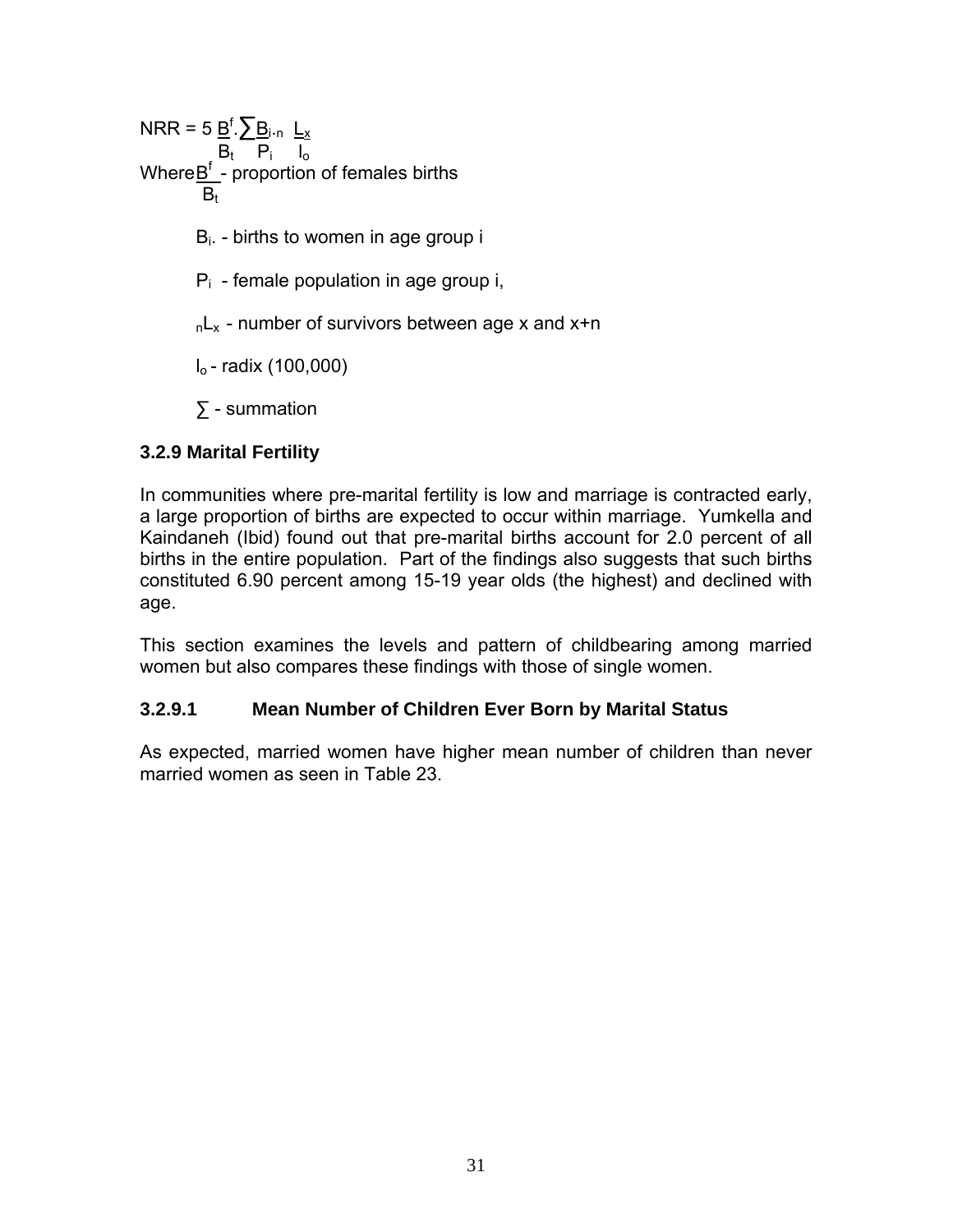| <b>Administrative</b>    | <b>Mean Number of Children Ever Born</b> |                |                                     |  |  |  |  |
|--------------------------|------------------------------------------|----------------|-------------------------------------|--|--|--|--|
| <b>Regions</b>           | <b>Never</b><br><b>Married</b>           | <b>Married</b> | <b>Previously</b><br><b>Married</b> |  |  |  |  |
| <b>Sierra Leone</b>      | 0.8312                                   | 3.8923         | 4.8603                              |  |  |  |  |
| <b>Eastern Province</b>  | 0.8510                                   | 3.8022         | 4.9753                              |  |  |  |  |
| Kailahun                 | 0.9965                                   | 3.7896         | 4.9876                              |  |  |  |  |
| Kenema                   | 0.7562                                   | 3.8051         | 4.8673                              |  |  |  |  |
| Kono                     | 0.7923                                   | 3.8107         | 5.1169                              |  |  |  |  |
| <b>Northern Province</b> | 0.7934                                   | 4.0346         | 5.0741                              |  |  |  |  |
| <b>Bombali</b>           | 0.6674                                   | 3.9964         | 5.0761                              |  |  |  |  |
| Kambia                   | 1.0781                                   | 4.2237         | 5.0623                              |  |  |  |  |
| Koinadugu                | 0.5167                                   | 3.9025         | 4.6582                              |  |  |  |  |
| Port Loko                | 0.8766                                   | 3.9970         | 4.9649                              |  |  |  |  |
| Tonkolili                | 0.8575                                   | 4.0833         | 5.3408                              |  |  |  |  |
| <b>Southern Province</b> | 0.7905                                   | 4.0754         | 4.8572                              |  |  |  |  |
| Bo                       | 0.6946                                   | 3.8880         | 4.6091                              |  |  |  |  |
| <b>Bonthe</b>            | 0.8442                                   | 4.1973         | 5.0471                              |  |  |  |  |
| Moyamba                  | 0.9180                                   | 4.3197         | 4.9551                              |  |  |  |  |
| Pujehun                  | 0.8717                                   | 4.0610         | 5.0153                              |  |  |  |  |
| <b>Western Area</b>      | 0.8670                                   | 3.3527         | 4.2522                              |  |  |  |  |
| <b>Western Rural</b>     | 1.3325                                   | 3.6159         | 4.7099                              |  |  |  |  |
| Western Urban            | 0.7962                                   | 3.2811         | 4.1225                              |  |  |  |  |

**Table 23: Mean Number of Children Ever Born by Marital Status of Women 10 Years and Over by Administrative Regions** 

The results suggest that the incidence of pre-marital births is a common phenomenon in all regions. The rural areas of the Western Area reported the highest level of 1.3325 children per woman followed by Kambia district (1.0781 children). All other regions have less than one child per woman. The higher level of pre-marital births in the Western Rural Area may be attributed to the effect of urbanization and modernization, which could imply that marriages are contracted late. The view that marriage is no longer a major pre-requisite for childbearing may also contribute to this level.

The difference in the mean values between never married women and those who were currently married as of the date of the census is quite significant at all levels. For the country as a whole, the fertility of married women is almost five times higher than that of single women. The difference is highest in the Koinadugu district (which also has the lowest incidence of pre-marital births).

The highest level of marital fertility was recorded amongst previously married women as seen in the Table above. At national level these women reported one child more than the currently married counterparts. The highest level of marital fertility is reported in Tonkolili district (5.3408) whilst the Western Urban Area, reported the lowest (4.1225). A plausible explanation for this phenomenon is that widowed women may be inherited by the brother of their deceased husband and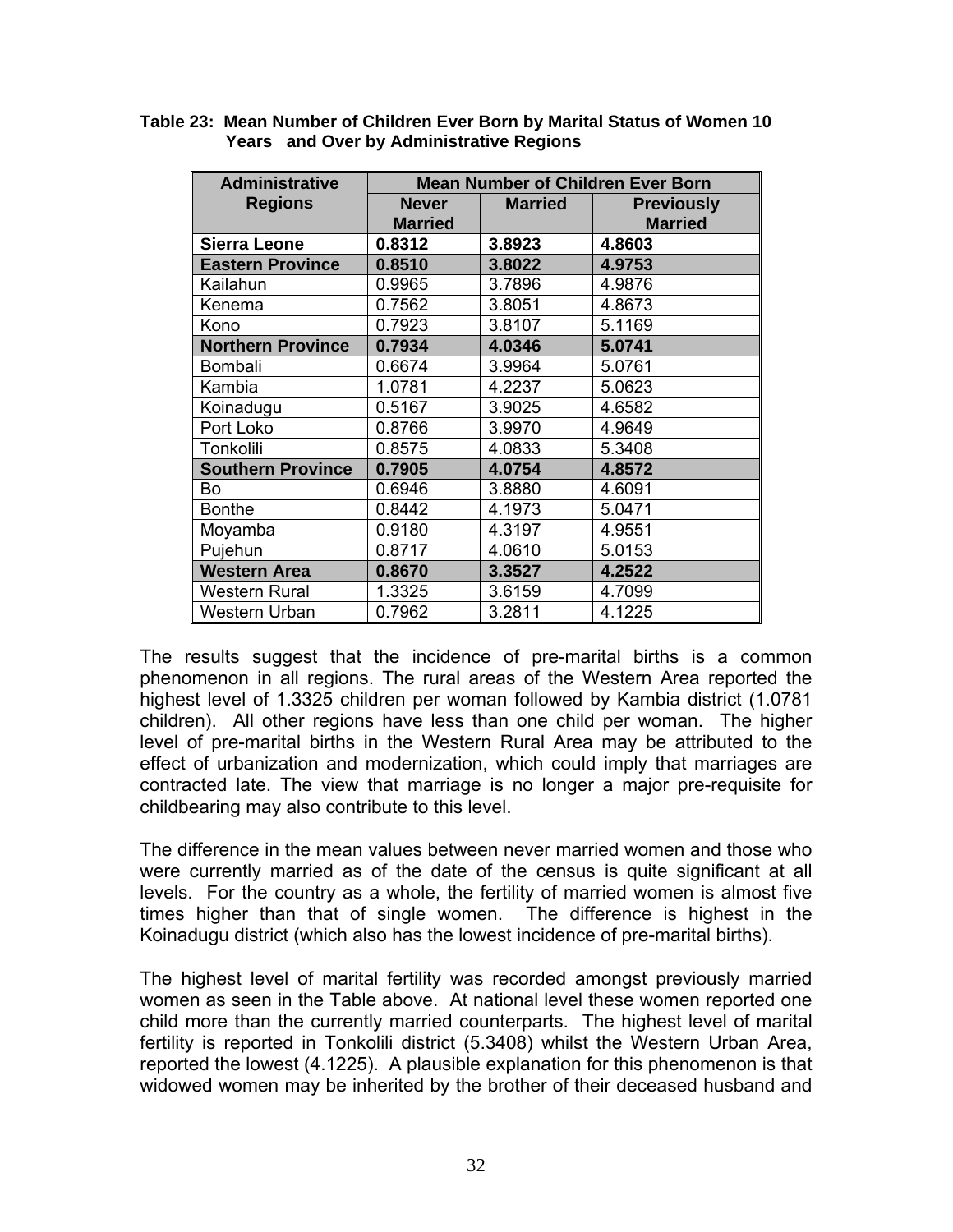therefore can continue bearing children, while still indicating that they are widowed.

#### **3.2.9.2 Period Marital Fertility Rates**

In this section marital fertility rates are compared with non- marital fertility rates. These rates would also help us to separate the effects of marital fertility from general fertility.

#### **3.2.9.3 The Age Specific Marital Fertility Rate**

In Figure 6 below, there are clear indications that the fertility of currently married women is only slightly higher than that of ever married women.



In the twelve months prior to the census, the Figure suggests that the level of fertility for previously married women is low. The fertility of all women (married and unmarried) is much lower than the level of marital fertility (age for age). However, beyond age 30, the levels are similar to those of married women. The data reveal a late peak in childbearing (age group 25-29) for almost all groups.

#### **3.2.9.4 General Marital Fertility Rate**

This General Marital Fertility Rate represents the total number of live births irrespective of age or marital status of the mother per 1000 married women aged 15-49 years. These results are presented in Table 24 below: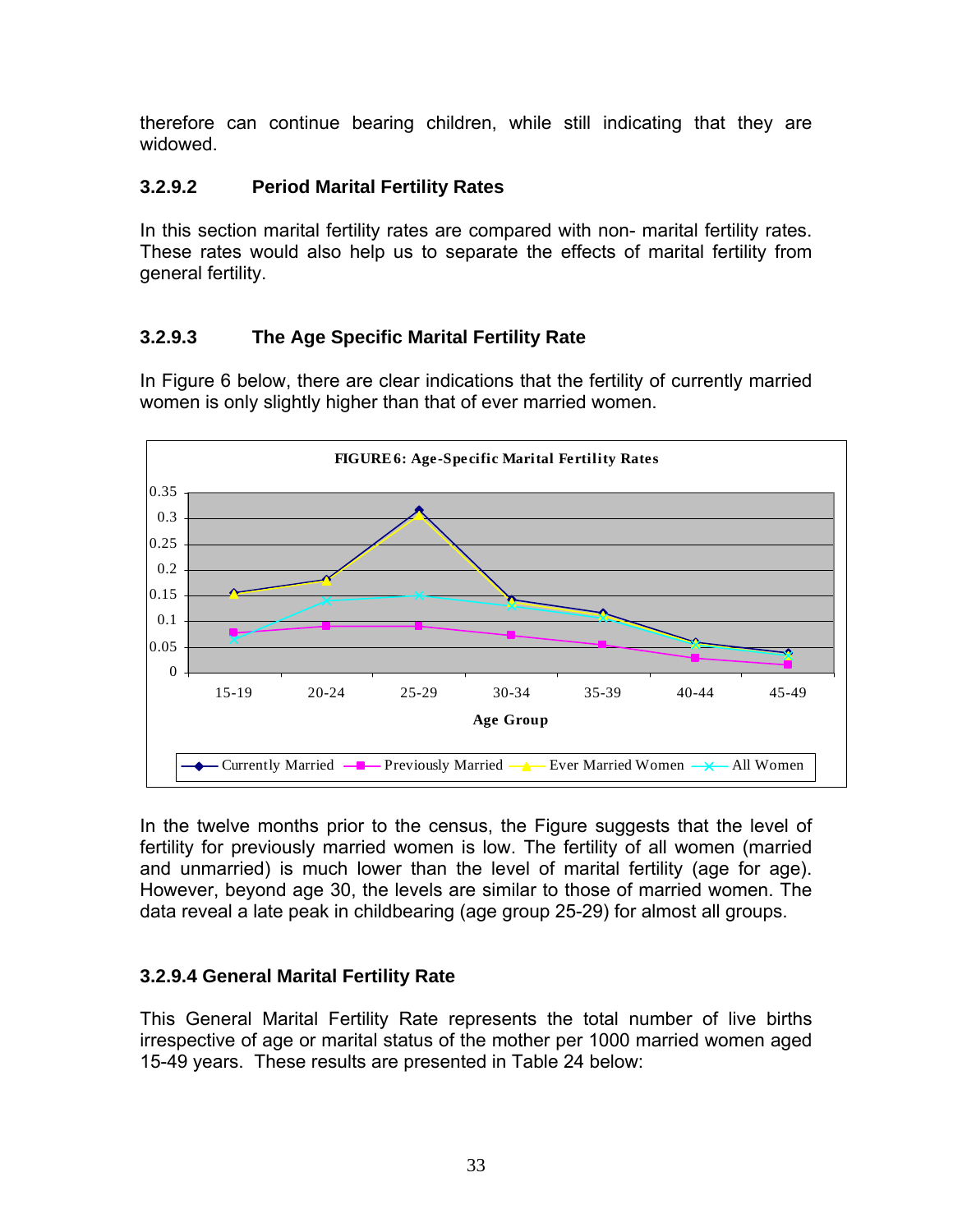#### **Table 24: Estimates of General Marital Fertility Rates for Sierra Leone and various Administrative Regions:**

| <b>Administrative</b><br><b>Regions</b> | <b>Sierra Leone</b> |               |             | <b>Eastern</b><br><b>Province</b> | <b>Southern</b><br><b>Province</b> | <b>Northern</b><br><b>Province</b> | Western<br>Area |
|-----------------------------------------|---------------------|---------------|-------------|-----------------------------------|------------------------------------|------------------------------------|-----------------|
| <b>GMFR</b>                             | 154.065             |               | 171.724     | 171.730                           | 137.180                            | 144.332                            |                 |
| <b>Administrative</b>                   | <b>Kailahun</b>     | Kenema        | Kono        | Bo                                | <b>Bonthe</b>                      | Moyamba                            | Pujehun         |
| <b>Regions</b>                          |                     |               |             |                                   |                                    |                                    |                 |
| <b>GMFR</b>                             | 173.728             | 170.035       | 172.300     | 168.776                           | 194.257                            | 177.397                            | 159.593         |
| <b>Administrative</b>                   | <b>Bombali</b>      | <b>Kambia</b> | <b>Port</b> | Koinadugu                         | <b>Tonkolili</b>                   | Western                            | Western         |
| <b>Regions</b>                          |                     |               | Loko        |                                   |                                    | <b>Rural</b>                       | <b>Urban</b>    |
| <b>GMFR</b>                             | 129.620             | 151.407       | 138.2674    | 115.708                           | 149.703                            | 159.525                            | 124.620         |

The results in Table 24 suggest that the General Marital Fertility Rates range from 194.257 in Bonthe to 124.620 in the urban areas of the Western Area. Over fifty percent of the regions have higher rates than the national values of 154.065.

As a component of the General Fertility Rate, the General Marital Fertility Rate accounts for a considerable proportion of all fertility. At national level, the latter accounts for 80.2 percent of all births suggesting that most births in the twelve month period occurred to married women.

#### **3.2.9.5 Total Fertility Rates by Marital Status**

The childbearing pattern of women in their reproductive span is examined by marital status in Table 25 blow.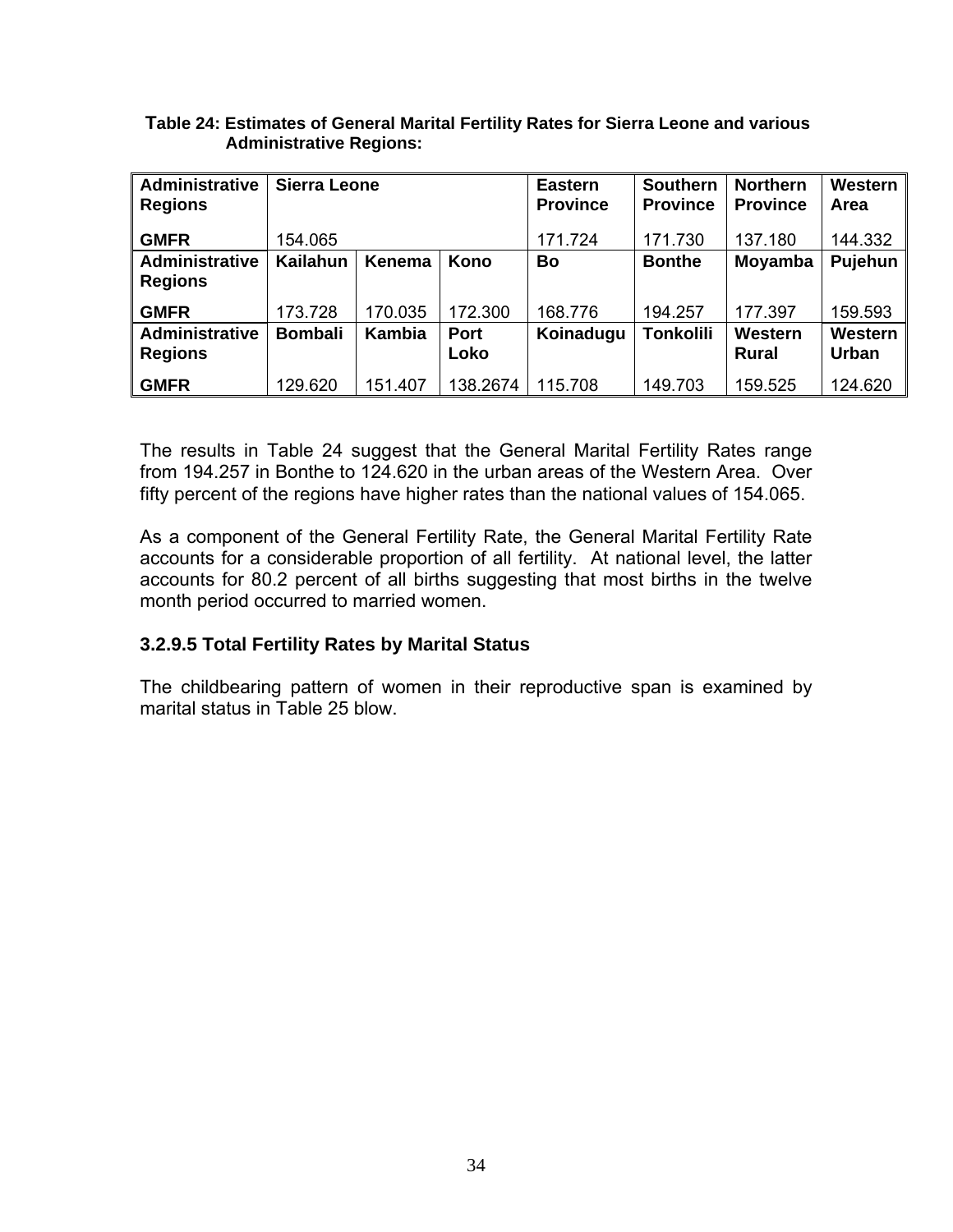|                                         | <b>MARITAL STATUS</b> |                          |                           |  |  |
|-----------------------------------------|-----------------------|--------------------------|---------------------------|--|--|
| <b>Administrative</b><br><b>Regions</b> | <b>Never Married</b>  | <b>Currently Married</b> | <b>Previously Married</b> |  |  |
| <b>Sierra Leone</b>                     | 1.5607                | 4.3384                   | 1.8047                    |  |  |
| <b>Eastern Province</b>                 | 2.0626                | 4.7249                   | 2.7826                    |  |  |
| Kailahun District                       | 2.3015                | 4.6137                   | 2.9473                    |  |  |
| Kenema District                         | 1.8676                | 4.7618                   | 2.6068                    |  |  |
| <b>Kono District</b>                    | 1.9496                | 4.7774                   | 2.7909                    |  |  |
| <b>Northern Province</b>                | 1.4890                | 4.0786                   | 1.9312                    |  |  |
| <b>Bombali District</b>                 | 1.1441                | 3.9015                   | 1.8138                    |  |  |
| <b>Kambia District</b>                  | 2.0338                | 4.4698                   | 2.3595                    |  |  |
| Koinadugu District                      | 1.2347                | 3.5469                   | 1.7273                    |  |  |
| <b>Port Loko District</b>               | 1.6782                | 4.0229                   | 1.9351                    |  |  |
| <b>Tonkolili District</b>               | 1.4104                | 4.3931                   | 2.6347                    |  |  |
| <b>Southern Province</b>                | 1.9205                | 4.9769                   | 2.6682                    |  |  |
| <b>Bo District</b>                      | 1.6935                | 4.8151                   | 2.1559                    |  |  |
| <b>Bonthe District</b>                  | 2.6016                | 5.6730                   | 3.0683                    |  |  |
| Moyamba District                        | 2.1601                | 5.2204                   | 3.3201                    |  |  |
| <b>Pujehun District</b>                 | 1.9041                | 4.6036                   | 2.3458                    |  |  |
| <b>Western Area</b>                     | 1.3000                | 3.3245                   | 1.2905                    |  |  |
| <b>Western Rural</b>                    | 1.8964                | 3.8221                   | 1.3988                    |  |  |
| Western Urban                           | 1.2090                | 3.1903                   | 1.1545                    |  |  |

#### **Table 25: Unadjusted Total Fertility Rates by Marital Status of Women for Sierra Leone and Various Administrative Regions, 2004 National Census**

The Table above suggests that childbearing is most frequent within marital unions. However, the contribution of previously married women is also high. The lowest unadjusted Total Marital Fertility Rates is reported in the Western Area.

#### **3.2.9.6 Fertility by Type of Marriage**

Analysis of the results on marriage indicates that monogamous marriages are more common than polygamous marriages. Thirty percent of all marriages are monogamous whilst 14.9 percent are polygamous.

The fertility levels of these women in the different types of marriage vary by administrative regions, as seen in Table 26 below.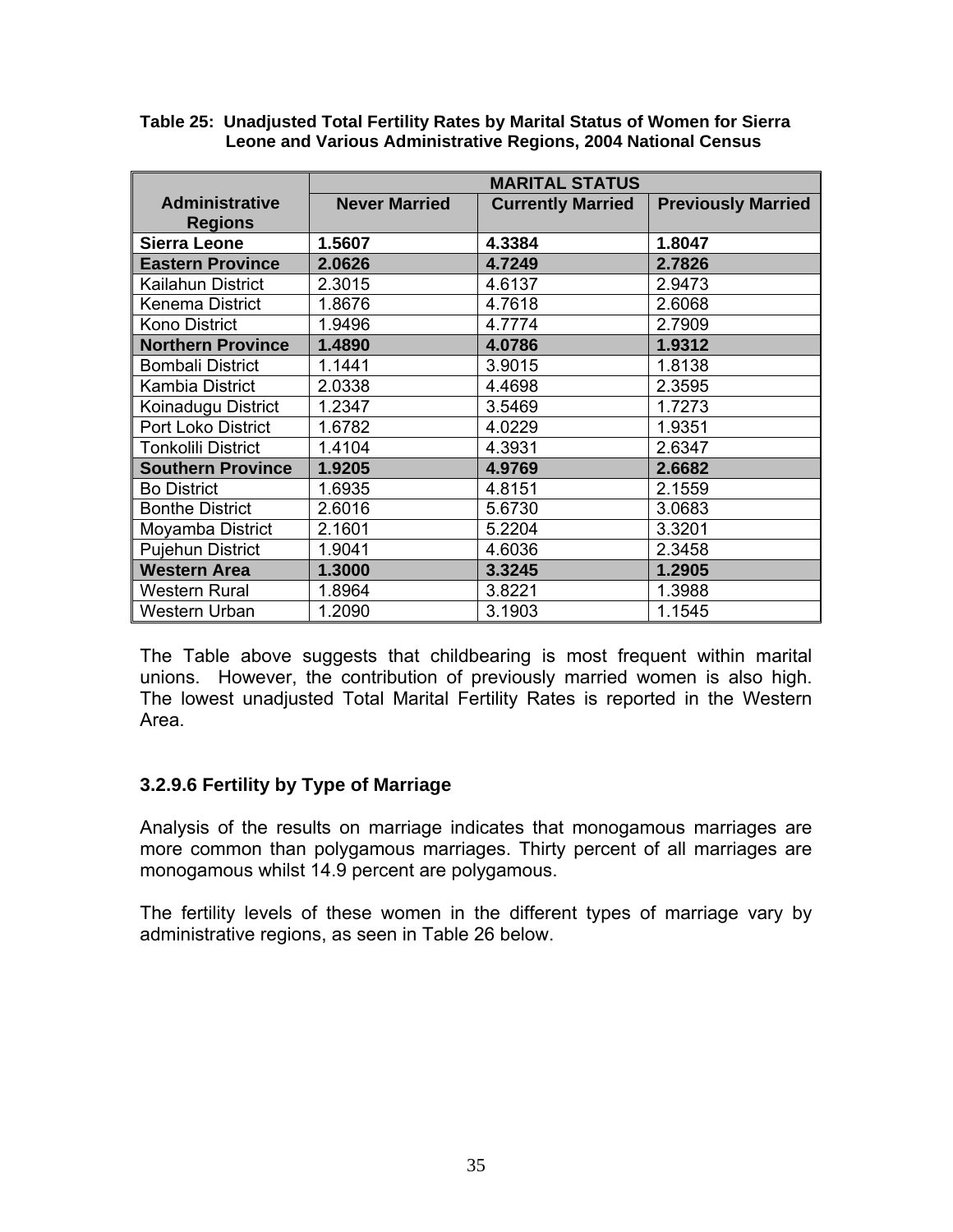| <b>Administrative Regions</b> | <b>Type of Marriage</b> |                   |  |  |
|-------------------------------|-------------------------|-------------------|--|--|
|                               | <b>Monogamous</b>       | <b>Polygamous</b> |  |  |
| <b>Sierra Leone</b>           | 3.64                    | 4.42              |  |  |
| <b>Eastern Province</b>       | 3.63                    | 4.30              |  |  |
| Kailahun                      | 3.66                    | 4.21              |  |  |
| Kenema                        | 3.59                    | 4.28              |  |  |
| Kono                          | 3.66                    | 4.46              |  |  |
| <b>Northern Province</b>      | 3.71                    | 4.48              |  |  |
| Bombali                       | 3.57                    | 4.55              |  |  |
| Kambia                        | 3.77                    | 4.67              |  |  |
| Koinadugu                     | 3.44                    | 4.31              |  |  |
| Port Loko                     | 3.60                    | 4.45              |  |  |
| Tonkolili                     | 4.02                    | 4.38              |  |  |
| <b>Southern Province</b>      | 3.89                    | 4.45              |  |  |
| Bo                            | 3.71                    | 4.30              |  |  |
| <b>Bonthe</b>                 | 4.07                    | 4.51              |  |  |
| Moyamba                       | 4.18                    | 4.60              |  |  |
| Pujehun                       | 3.78                    | 4.51              |  |  |
| <b>Western Area</b>           | 3.20                    | 4.14              |  |  |
| <b>Western Rural</b>          | 3.44                    | 4.25              |  |  |
| Western Urban                 | 3.14                    | 4.10              |  |  |

#### **Table 26: Mean Number of Children Ever Born by Type of Marriage and Administrative Regions**

Differences range from 1.0 child in Bombali to 0.37 child in Tonkolili.

#### **3.2.9.6.1 The Polygamy-Fertility Hypothesis Revisited**

This hypothesis suggests that polygamous women have lower levels of realised fertility (children ever born) than monogamously married women because the former have fewer coital exposure and greater-adherence to traditional postpartum sexual abstinence. They are therefore engaged in fertility restricting customs and practices. It is noted that the relationship between polygamy and family size preference is however expected to be positive, as more children may be seen by polygamous wives as emotional and status security safe guards.

Very few studies have examined this relationship in Sierra Leone. Weekes (1988) noted only slight differences in levels of fertility between the two groups of women in Greater Freetown, an urban setting.

After standadisation for duration of marriage, this difference disappeared and monogamous women had only 0.14 child of marriage than polygamous women. Dorjahn (1959) had found out that among the Temnes, a dominant tribal group in Sierra Leone, monogamous women have more children than polygamous women. In this section, the hypothesis is further examined at national level controlling for rural/urban place of residence.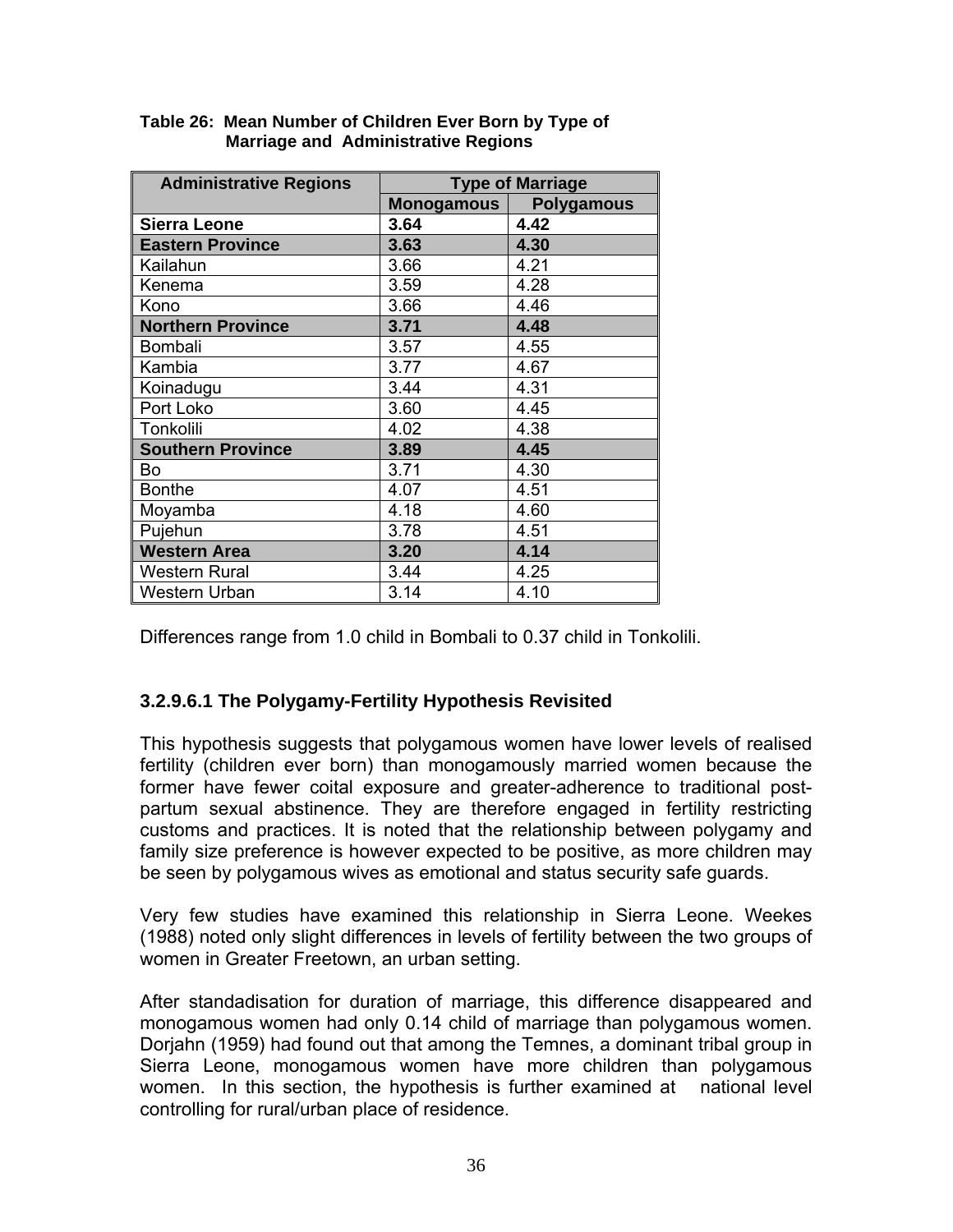The results indicate:

- (a) Polygamous women had a mean number of children ever born of 4.4008 children compared to 3.6178 for monogamously married women.
- (b) After controlling for place of residence women married polygamously continue to have high levels of fertility than their counterparts as seen in Figure 7.



(c) Polygamous women in the rural areas have slightly more children than those in the urban areas. The same pattern is noted for monogamous women.

The results suggest further that the difference between the two groups of women is larger in the urban areas (almost one child) that in the rural areas (0.66 children). The traditional hypothesis does not seem to hold in the national context. Possible explanations for this change in trend could be the effect of modernization, which may have eroded that strict adherence to post-partum abstinence. Secondly, more children may be seen by the polygamous wives as emotional and status security safeguards (Farooq, 1985). In fact, Effah, (1999) has noted that previous findings that supported the polygamy-fertility Hypothesis were methodologically flawed.

#### **4.0 DISCUSSIONS OF FINDINGS**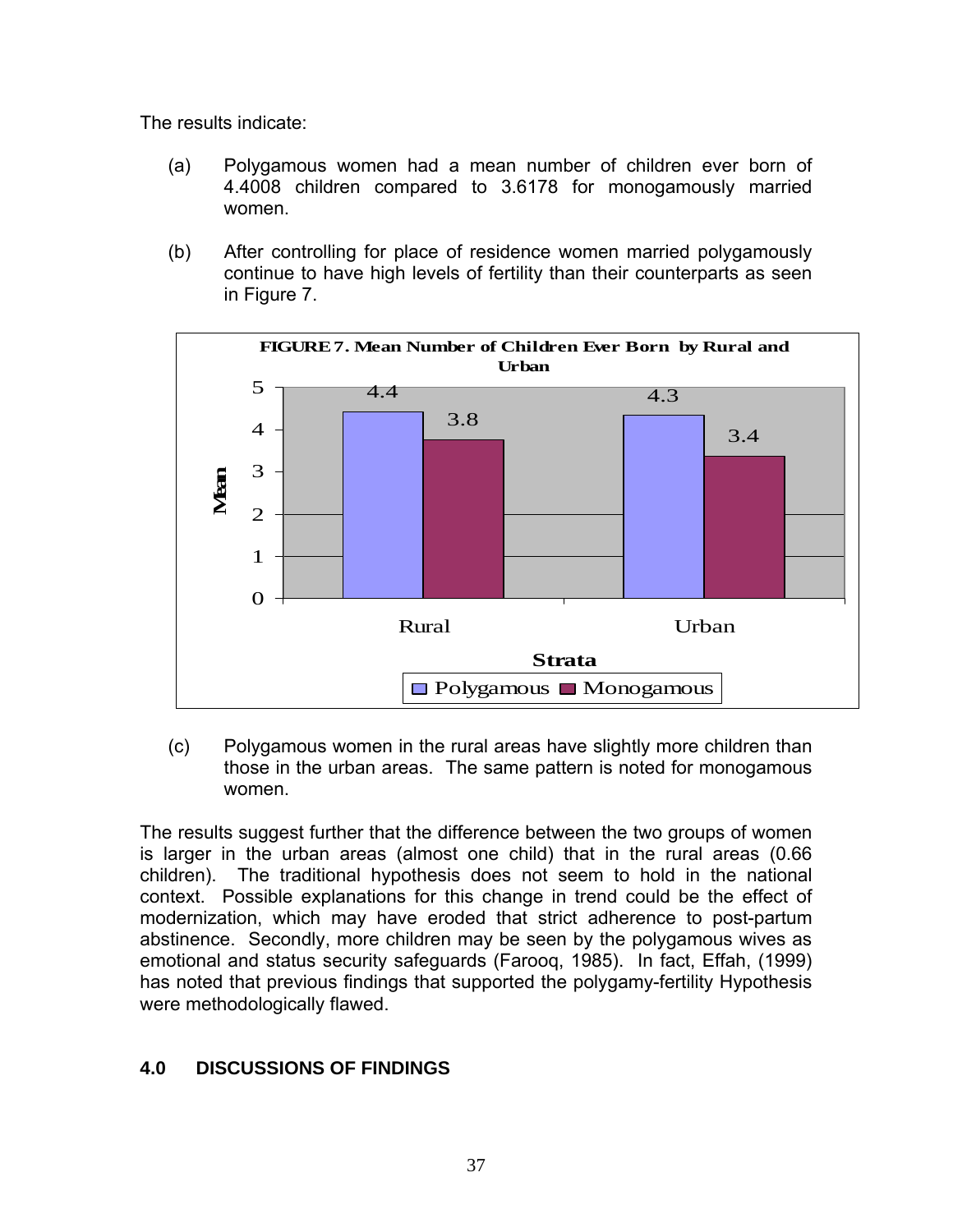Fertility levels have experienced only slight decline in almost two decades, since the last census. This is not surprising because there is hardly any impetus to support a decline in fertility, nationwide. The conventional factors which engender fertility decline, such as contraceptive use, and large scale female participation in modern sector employment have been very low. Current contraceptive prevalence rate, irrespective of the contraceptive method and marital status, is still less than ten percent, (Ministry of Health, 2006; Population Reference Bureau, 2006.) even though there are existing family planning organizations and similar programmes including, a national family planning programme had been implemented in the past. The country still remains predominantly agricultural. This could provide additional support for current high levels of fertility.

The census results however point to the fact that some changes are taking place with respect to marriage. For example, the proportion of persons entering into marital union is on the decrease compared to results of the last census. Marriages are also being delayed and pre marital births are low. The level of fertility has not declined commensurately over the years may be due to the possibility that late marriage is not a sufficient condition to produce any substantial impact on fertility. Until recently, Sierra Leone had never benefited from any social scheme that would provide socioeconomic support for the population at old age. Consequently, parents have had to rely on support from their children. This makes it imperative to have large families. Indirect steps to address fertility are however currently being taken. Within the educational system, female pupils are being encouraged to stay longer in school. This, it is expected, would produce the desired inhibiting effect on fertility. Issues pertaining to the empowerment of women are also in Governments development agenda as a measure to improve the overall status of women. It is expected that in the long run, these interventions will produce a reducing effect on fertility.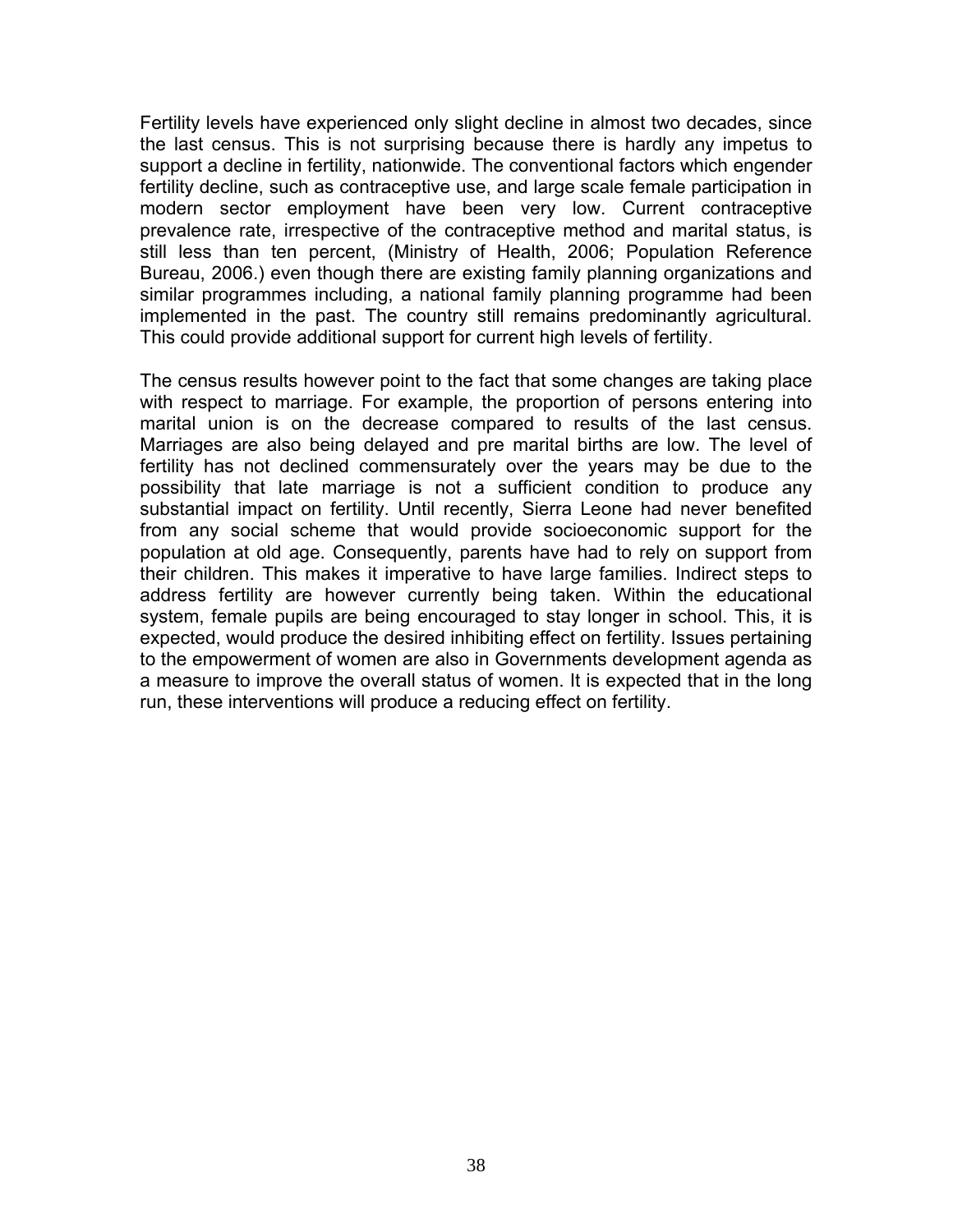#### **5.0 CONCLUSIONS**

The following conclusions emanate from various analyses of the 2004 National Census and comparisons with data from previous censuses.

#### **5.1 Nuptiality**

- 1. The results suggest that patterns of marriage have changed over the years. The data point to a lower proportion of respondents getting married.
- 2. The timing of entry into marital unions seem to have changed and marriage is being contracted at much later dates. It is noted that the percentage of young girls aged 15-19 getting married has dropped in the intercensal period.
- 3. Nationally, polygyny is not a very common cultural practice although the data suggests, as expected, that it is more common in the rural areas.

#### **5.2 Fertility**

- 1. Levels of fertility have hardly declined at national level.
- 2. There has been a delay in the timing of births by about five years (from age group 20-24 years to 25-29 years). The mean and median ages at childbearing have also increased over the three decades period. This delay occurs among married women and the general female population. This may have resulted in the slight decline observed in the fertility level.
- 3. In terms of fertility differentials, the analyses suggest that the level of education, marital status and rural-urban place of residence produce a salutary effect on the number of children ever born. With respect to education, the data shows that the acquisition of secondary education could have a significant effect on the level of fertility. Regarding marital status, it appears that married women have about 2.5 more children than single women. In relation to place or residence, rural residents have one child more than living in the urban areas. In short, fertility is affected by a number of social factors.
- 4. More females are in Marital Union than their male counterparts.
- 5. There are possible indications that polygynous marriages could result in larger family sizes than monogamous marriages.
- 6. Replacement levels-both GRR and NRR- are high and have decline only slightly over two decades.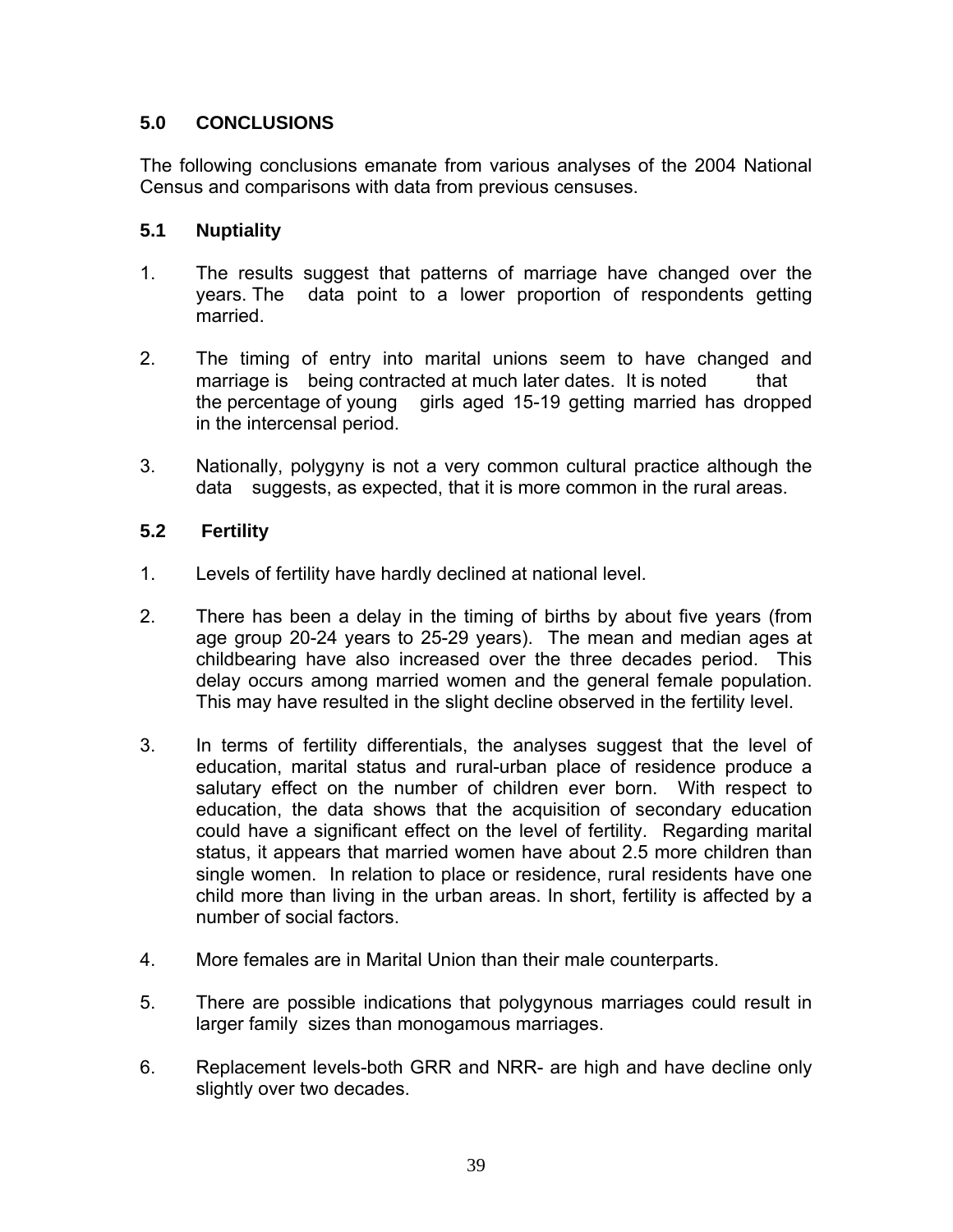#### **6.0 POLICY IMPLICATIONS**

- 1. Levels of fertility have remained persistently high and could be a major cause for increases in the rate of population growth given the accompanying decline in mortality levels. More rigorous steps such as the resuscitation of a viable family planning programme need to be taken by Government to effect a reduction in the level of births in the country. This will contribute significantly to accelerating a demographic transition.
- 2. Given the observed relationship between levels of education and fertility, there is the need to intensify the drive to increase both the enrollment and retention of girls in school in order to produce a delay in the age at marriage and ultimately a reduction in the levels of fertility.

#### **7.0 RECOMMENDATIONS**

- 1. A National family planning programme that seeks to limit births either through spacing or through regulation should be implemented more vigorously in order to effect a decline in the level of fertility. Although marriages are being contracted at older ages, the desired effect on fertility may be small and slow if the demographic transition process is to be effected through cultural and traditional means only.
- 2. Further ad-hoc research is required to examine the polygamy-fertility hypothesis, the original state of which is currently being contested.
- 3. There is need to revise the National Population Policy and to ensure its effective implementation as a means of producing a decline in the level of fertility.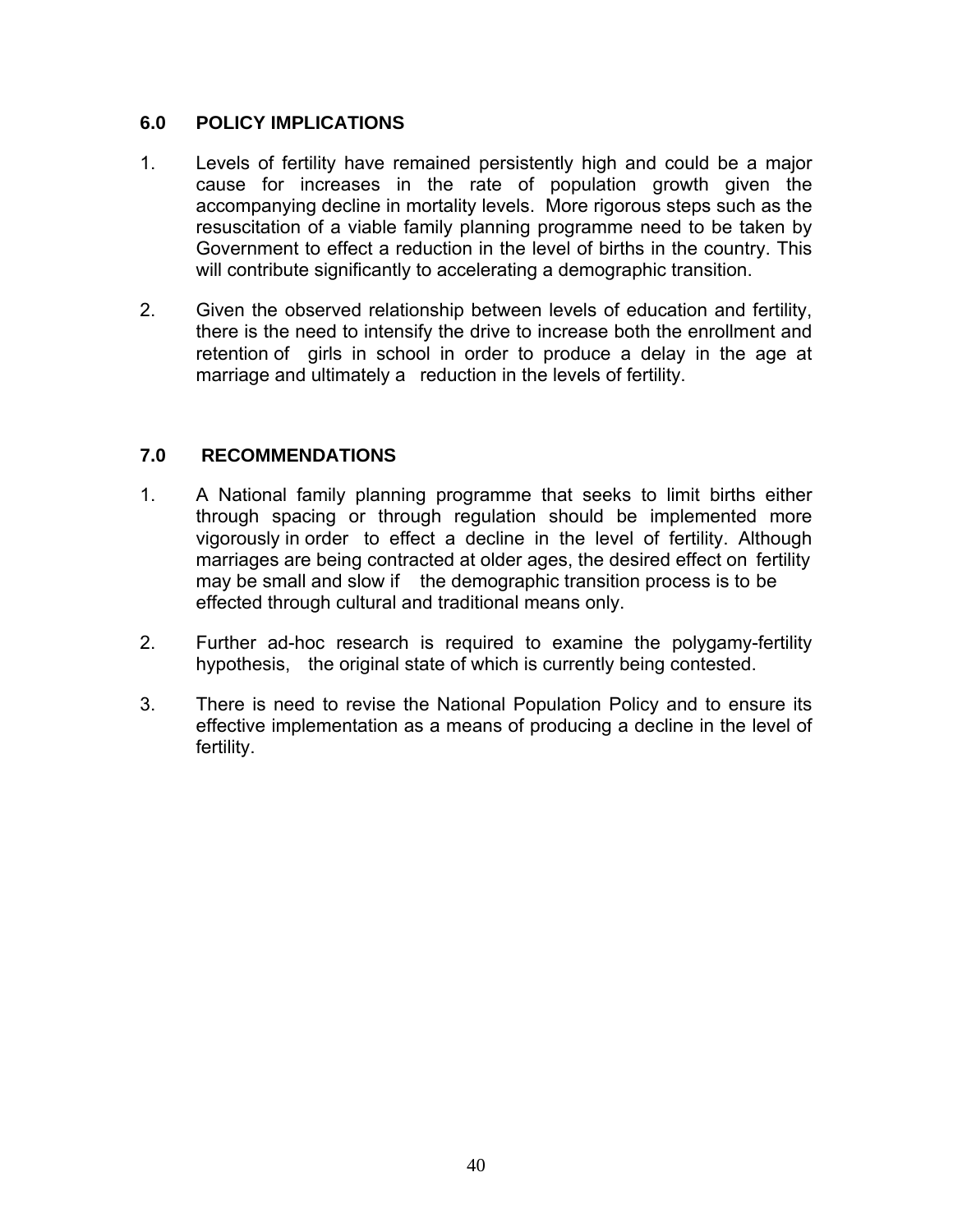#### **REFERENCES**

Aldridge, T.J. (1910), A transformed Colony, Sierra Leone, Seeley and company LTD. London'

Aubert, M. (1936), Kissy Customs in Sierra Leone (o.s.) no.22

Effah K. B. (1999), A reformulation of the Polygyay-Fertility Hypothesis. Journal of comparative Family Studies, Vol. 30, 1999. cit in http://www.quea=stia.co accessed 30/05/06

Farooq (1985), 'Household Decision Making in Nigeria' in Fertility in Developing Countries Edt. Farooq and Simmons. Macmillan.

Harrel Bond (1976), Stereotype of Western Africa patterns of marriage and family life in journal of marriage and fertility

John Blacker, Kenya's Fertility Transition: How long will it Go?

Kaindaneh (1988), 'Nuptiality and Fertility in the Greater Freetown'. Unpublished M.Phil. Thesis. Regional Institute of Population Studies, University of Ghana, Legon, Ghana.

Ministry of Health and Sanitation (2006), Zero Draft of the National Reproductive Health Policy. Ministry of Health and Sanitation Freetown.

Okoye E. S. (1980), 'Fertility Levels and Differentials in Sierra Leone': An Analysis of the Fertility Data from the 1974 Population Census of Sierra Leone. Census Analysis Vol. 3. Statistics Sierra Leone, Freetown.

Population Reference Bureau (2006) World Population Data Sheet 2005.

Sengeh P, en al (2004) An analysis of Mortality in Sierra Leone Based on the 2004 Demographic and Housing Census. Statistics Sierra Leone.

Shyrock and Seigel et al. (1976), 'The Methods and Materials of Demography' Condensed Edition by Edward G. Stockwell. Academic Press. Newtork. London etc.

Statistics Sierra Leone (2004), 2004 Population and Housing Census Enumerators Manual. Statistics Sierra Leone, Freetown.

UN (1989), Trends in Population Policy Population Studies 114 Department of Intl. Economic and Social Affairs ST/ESA/SER. A/114 UN. New York.